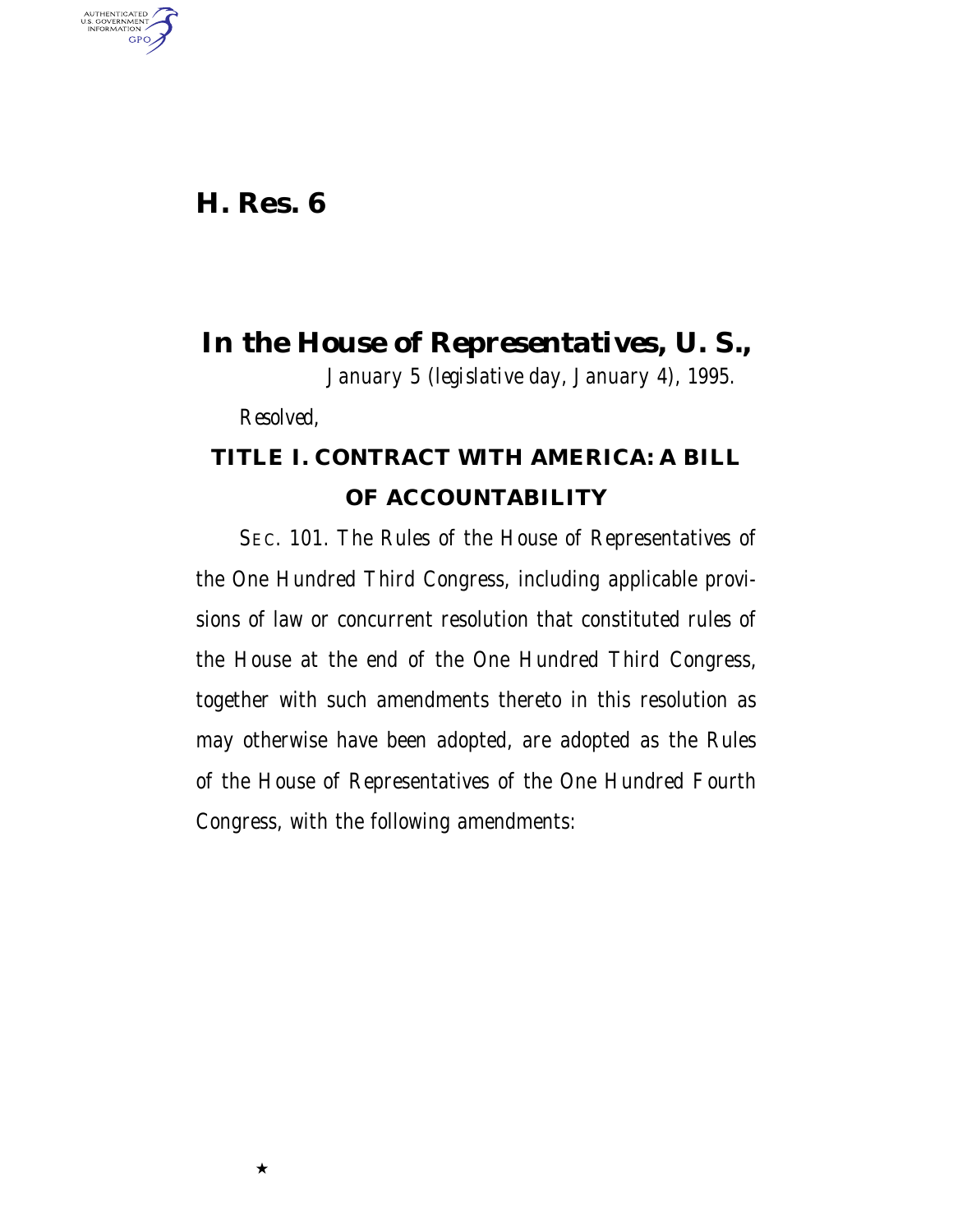#### **Committee, Subcommittee, and Staff Reforms**

(a) COMMITTEE STAFF REDUCTIONS.—In the One Hundred Fourth Congress, the total number of staff of House committees shall be at least one-third less than the corresponding total in the One Hundred Third Congress.

(b) SUBCOMMITTEE REDUCTIONS.—In clause 6 of rule X, amend paragraph (d) to read as follows:

''(d) No committee of the House shall have more than five subcommittees (except the Committee on Appropriations, which shall have no more than thirteen; the Committee on Government Reform and Oversight, which shall have no more than seven; and the Committee on Transportation and Infrastructure, which shall have no more than six).''.

(c) CONSOLIDATED COMMITTEE STAFF AND BIENNIAL FUNDING.—

(1) In clause 5(a) of rule XI, amend the first sentence to read as follows: ''Whenever any committee, commission, or other entity (except the Committee on Appropriations) is to be granted authorization for the payment of its expenses (including all staff salaries) for a Congress, such authorization initially shall be procured by one primary expense resolution reported by the Committee on House Oversight.''.

 $(2)(A)$  In clause 5(b) of rule XI, amend the first sentence to read as follows: ''After the date of adoption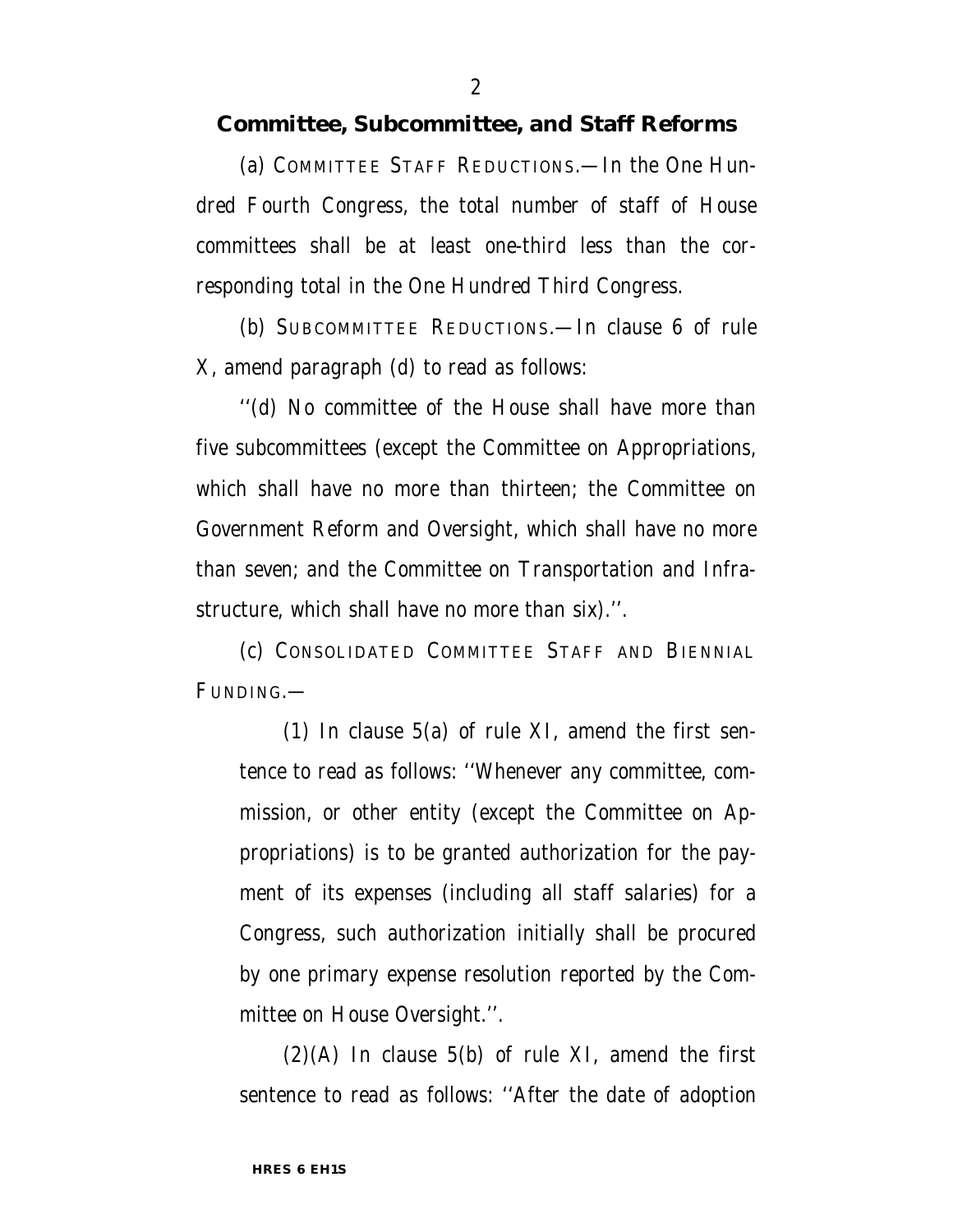by the House of any such primary expense resolution for any such committee, commission, or other entity for any Congress, authorization for the payment of additional expenses (including staff salaries) in that Congress may be procured by one or more supplemental expense resolutions reported by the Committee on House Oversight, as necessary.''.

(B) In clause  $5(c)(1)$  of rule XI—

(i) strike ''the contingent fund'' and insert ''committee salary and expense accounts'';

(ii) strike ''any year'' and insert ''any odd-numbered year''; and

(iii) strike ''for that year'' and insert ''for that Congress''.

(C) In clause  $5(c)(2)$  of rule XI, strike "the contingent fund'' and insert ''committee salary and expense accounts''.

(D) In clause  $5(f)(1)$  of rule XI—

(i) strike ''the contingent fund'' and insert ''committee salary and expense accounts''; and

(ii) strike ''of each year'' and insert ''in each odd-numbered year''.

 $(3)(A)$  INTERIM FUNDING RULE.—For the purposes of implementing this section, and notwithstanding the provisions of clause 5(f) of rule XI, at the beginning of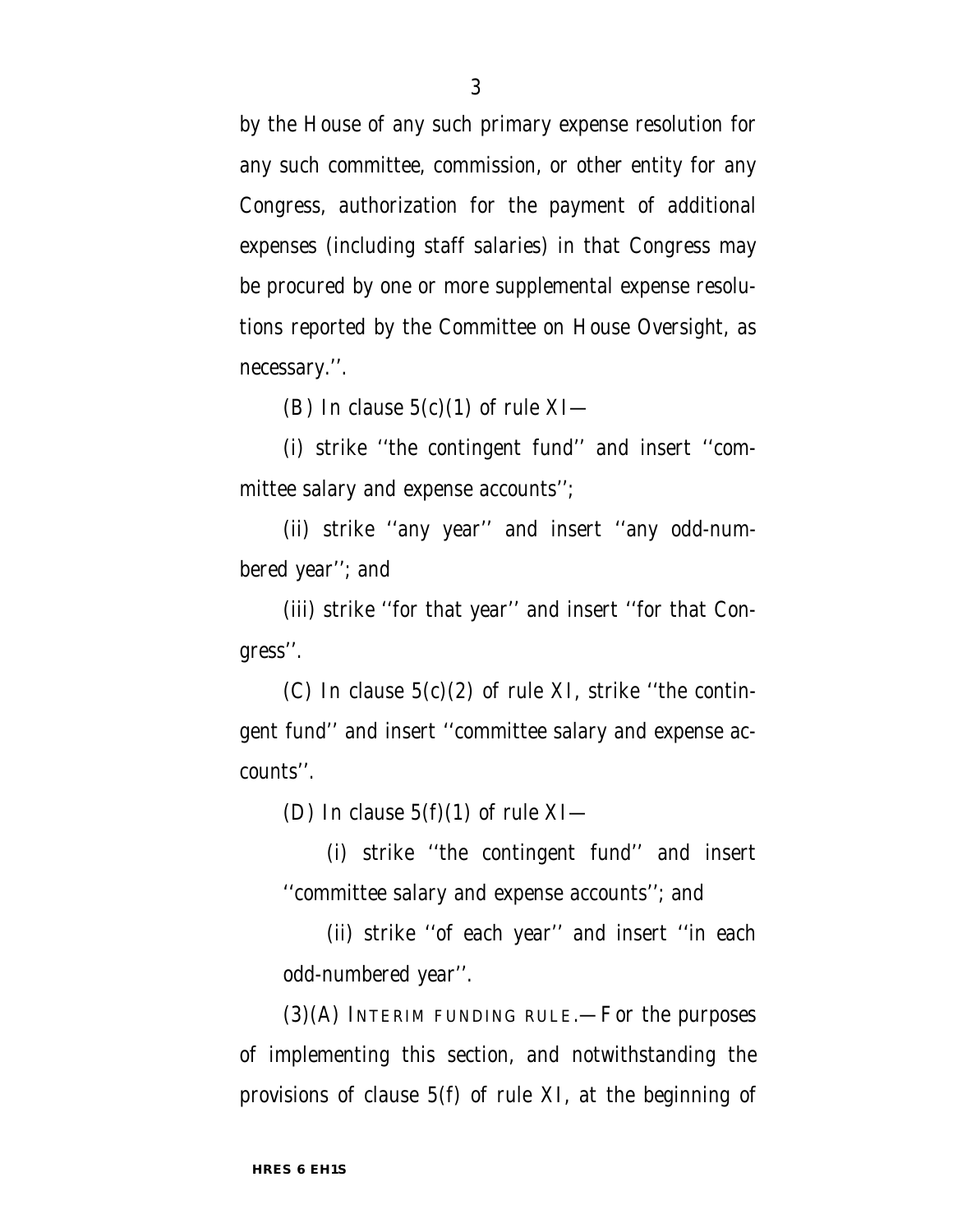the One Hundred Fourth Congress, the committees established by this resolution are authorized, pending the adoption of the primary expense resolution for the One Hundred Fourth Congress, to expend such sums as are necessary to pay compensation for staff services performed for, or to pay other expenses of, the committee consistent with its planned reductions in committee staff.

(B) Notwithstanding any provision of clause 5(f) of rule XI, payments thereunder during the One Hundred Fourth Congress may be made only on vouchers signed by a Member elected as chairman of the committee concerned in the One Hundred Fourth Congress and approved by the Committee on House Oversight, or, in the case of late expenses of any committee from the One Hundred Third Congress not reestablished by the Rules of the One Hundred Fourth Congress, on vouchers signed by the chairman of the Committee on House Oversight.

(4) In clause 5 of rule XI, amend paragraph (d) to read as follows:

''(d) From the funds made available for the appointment of committee staff pursuant to any primary or additional expense resolution, the chairman of each committee shall ensure that sufficient staff is made available to each subcommittee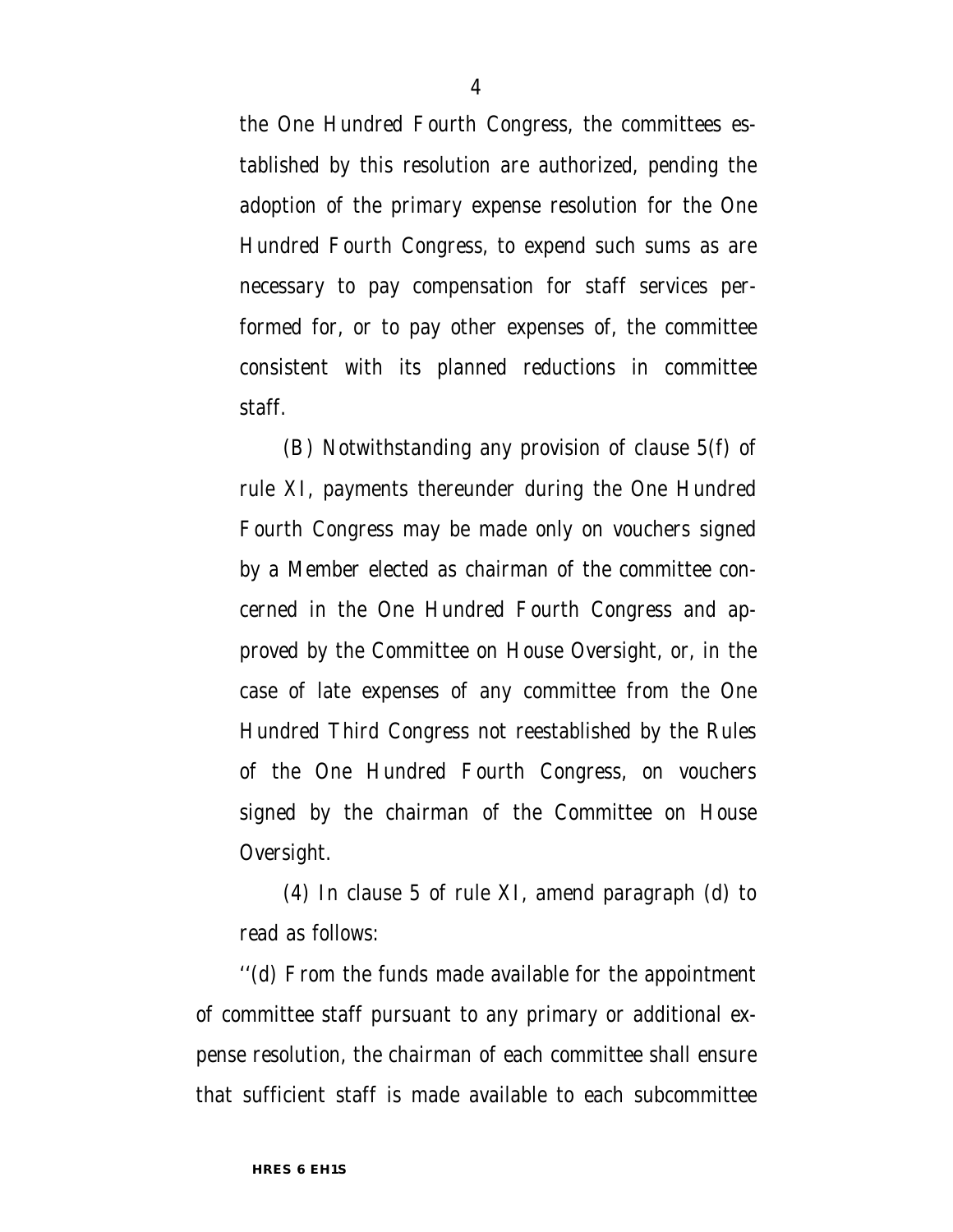to carry out its responsibilities under the rules of the committee, and that the minority party is fairly treated in the appointment of such staff.''.

 $(5)(A)$  In clause  $6(a)(1)$  of rule XI, amend the first sentence to read as follows: ''Subject to subparagraph (2) and paragraph (f), each standing committee may appoint, by majority vote of the committee, not more than thirty professional staff members from the funds provided for the appointment of committee staff pursuant to primary and additional expense resolutions.''.

(B) In clause  $6(a)(2)$  of rule XI, amend the first sentence by striking "six persons" and inserting "ten persons (or one-third of the total professional committee staff appointed under this clause, whichever is less)''.

(C) In clause 6(a) of rule XI, strike subparagraphs (3) through (5);

(D) In clause 6 of rule XI, amend paragraph (b) to read as follows:

 $''(b)(1)$  The professional staff members of each standing committee—

''(A) may not engage in any work other than committee business during congressional working hours; and

''(B) may not be assigned any duties other than those pertaining to committee business.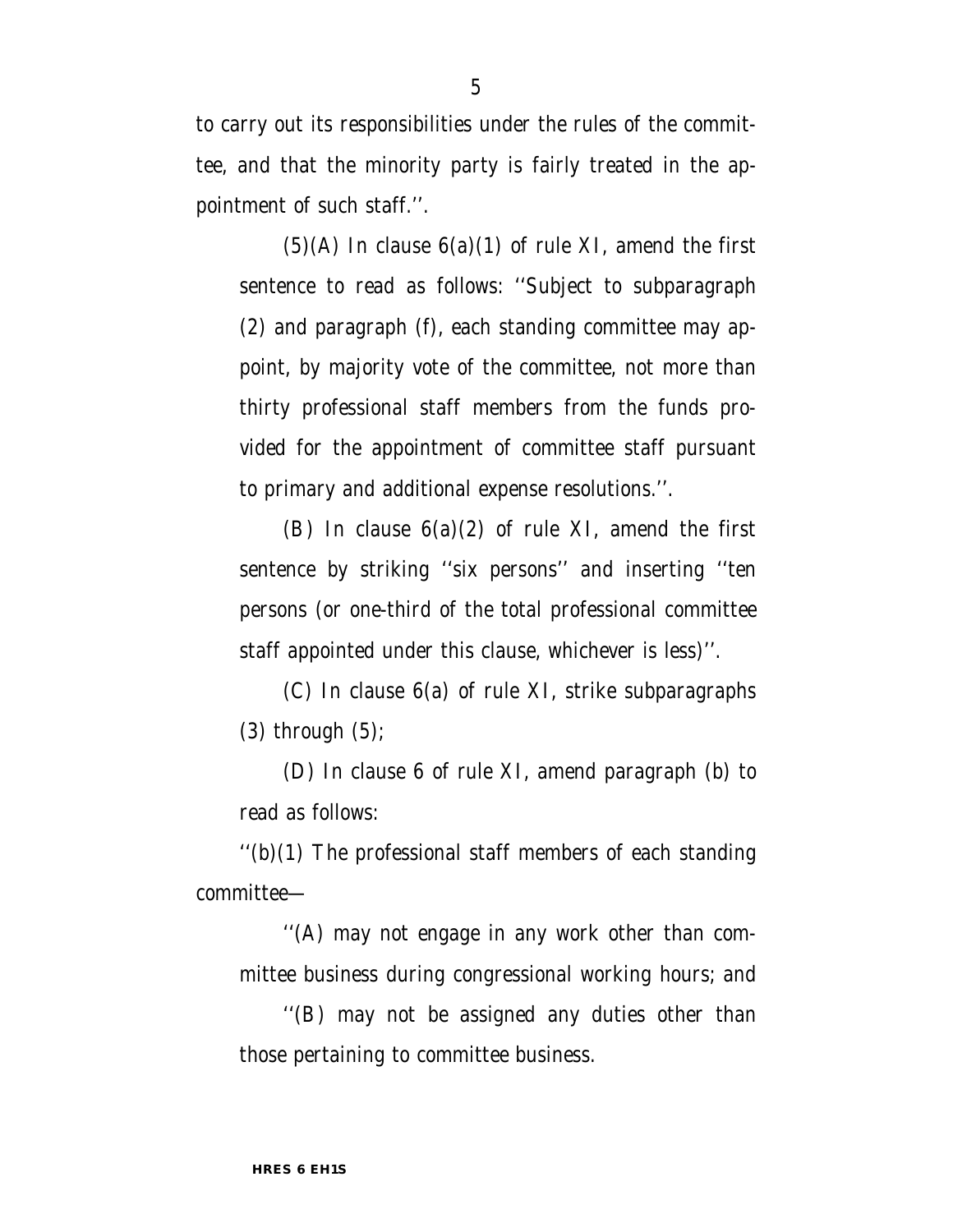''(2) This paragraph does not apply to any staff designated by a committee as 'associate' or 'shared' staff who are not paid exclusively by the committee, provided that the chairman certifies that the compensation paid by the committee for any such employee is commensurate with the work performed for the committee, in accordance with the provisions of clause 8 of rule XLIII.

''(3) The use of any 'associate' or 'shared' staff by any committee shall be subject to the review of, and to any terms, conditions, or limitations established by, the Committee on House Oversight in connection with the reporting of any primary or additional expense resolution.

''(4) The foregoing provisions of this clause do not apply to the Committee on Appropriations.''.

(E) In clause 6(c) of rule XI strike '', clerical and investigating'' and insert ''and investigative''.

(F) In clause 6(d) of rule XI, strike ''and the Committee on Budget''.

 $(G)(i)$  In clause  $6(f)$  of rule XI, strike ", or a minority clerical staff member under paragraph (b)," and strike ''or paragraph (b), as applicable''.

(ii) In clause 6(f) of rule XI, strike ''or the clerical staff, as the case may be,''.

(H) In clause  $6(g)$  of rule XI, strike "or (b)" in both places it appears.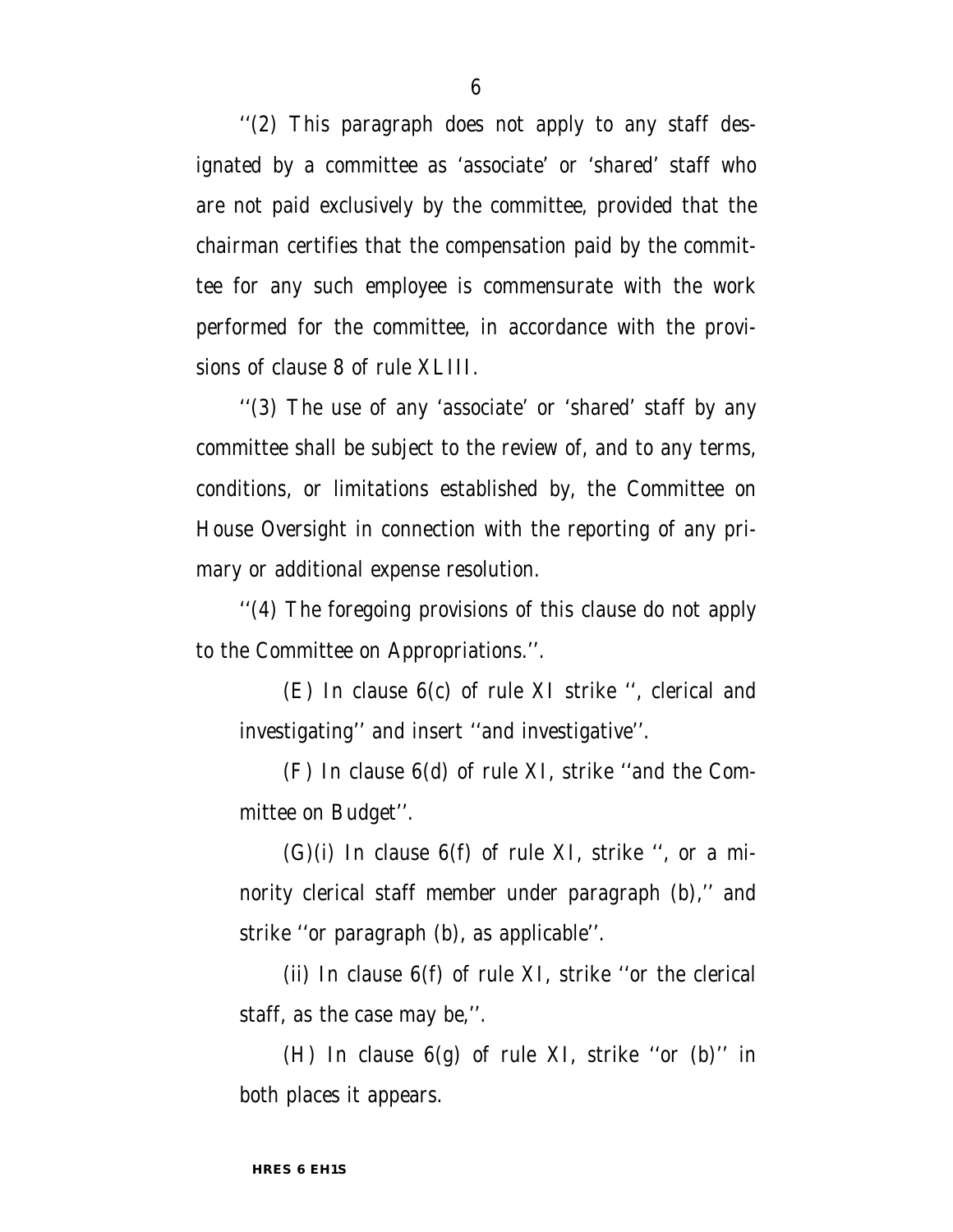(I) In clause 6 of rule XI, amend paragraph (h) to read as follows:

''(h) Paragraph (a) shall not be construed to authorize the appointment of additional professional staff members of a committee pursuant to a request under such paragraph by the minority party members of that committee if ten or more professional staff members provided for in paragraph  $(a)(1)$ who are satisfactory to a majority of the minority party members, are otherwise assigned to assist the minority party members.''.

(J) In clause 6(i) of rule XI, strike ''paragraphs (a)(2) and (b)(2)" and insert "paragraph (a)(2)".

SEC. 102. The Rules of the House of Representatives of the One Hundred Third Congress, including applicable provisions of law or concurrent resolution that constituted rules of the House at the end of the One Hundred Third Congress, together with such amendments thereto in this resolution as may otherwise have been adopted, are adopted as the Rules of the House of Representatives of the One Hundred Fourth Congress, with the following amendments:

### **Truth-in-Budgeting Baseline Reform**

(a) In clause  $2(1)(3)(B)$  of rule XI (relating to cost estimates in committee reports) insert before the semicolon the following: '', except that the estimates with respect to new budget authority shall include, when practicable, a compari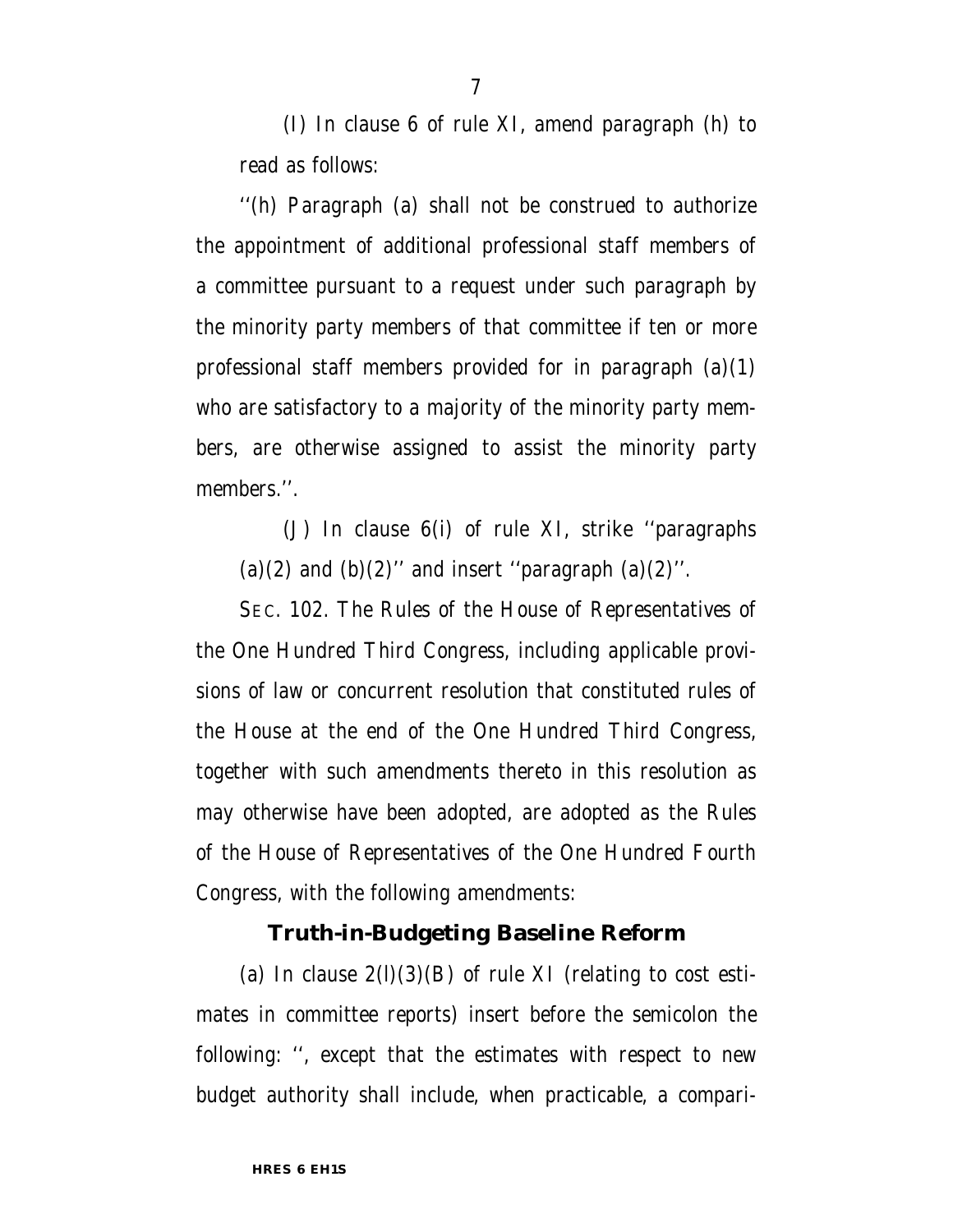son of the total estimated funding level for the relevant program (or programs) to the appropriate levels under current law''.

(b) In clause 7(a) of rule XIII (relating to required cost estimates in committee reports)—

(1) strike ''and'' at the end of the subparagraph  $(1)$ :

(2) strike the period at the end of the paragraph and insert ''; and''; and

(3) add the following new subparagraph at the end:

''(3) when practicable, a comparison of the total estimated funding level for the relevant program (or programs) with the appropriate levels under current law.''.

SEC. 103. The Rules of the House of Representatives of the One Hundred Third Congress, including applicable provisions of law or concurrent resolution that constituted rules of the House at the end of the One Hundred Third Congress, together with such amendments thereto in this resolution as may otherwise have been adopted, are adopted as the Rules of the House of Representatives of the One Hundred Fourth Congress, with the following amendments:

# **Term Limits for Speaker, Committee and Subcommittee Chairmen**

(a) In clause 7 of rule I, insert ''(a)'' after ''7.'' and add the following new paragraph at the end: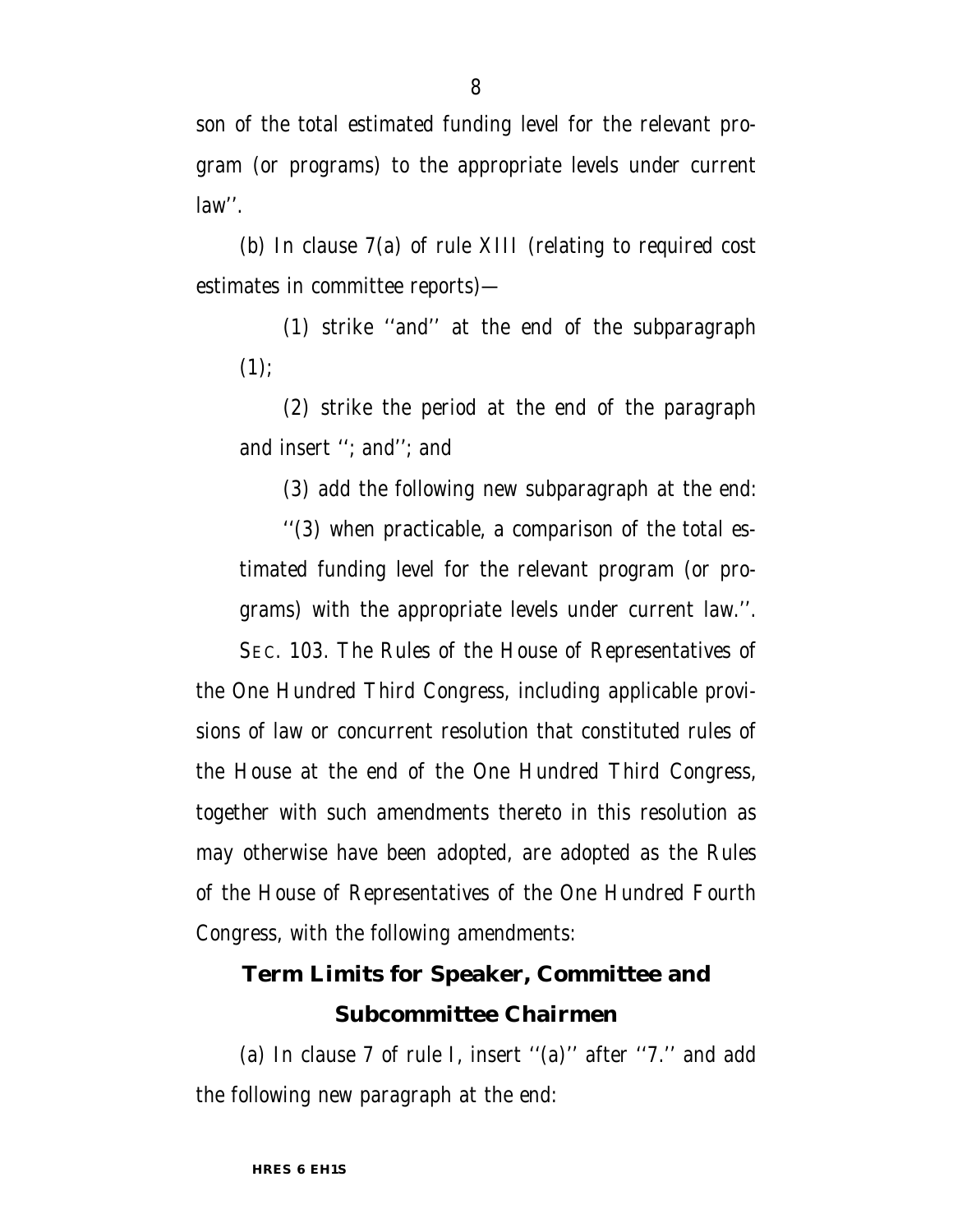''(b) No person may serve as Speaker for more than four consecutive Congresses, beginning with the One Hundred Fourth Congress (disregarding for this purpose any service for less than a full session in any Congress).''.

(b) In clause  $6(c)$  of rule X, insert after the first sentence the following: ''No Member may serve as the chairman of the same standing committee, or as the chairman of the same subcommittee thereof, for more than three consecutive Congresses, beginning with the One Hundred Fourth Congress (disregarding for this purpose any service for less than a full session in any Congress).''.

SEC. 104. The Rules of the House of Representatives of the One Hundred Third Congress, including applicable provisions of law or concurrent resolution that constituted rules of the House at the end of the One Hundred Third Congress, together with such amendments thereto in this resolution as may otherwise have been adopted, are adopted as the Rules of the House of Representatives of the One Hundred Fourth Congress, with the following amendments:

#### **Proxy Voting Ban**

(a) In clause 2 of rule XI, amend paragraph (f) to read as follows: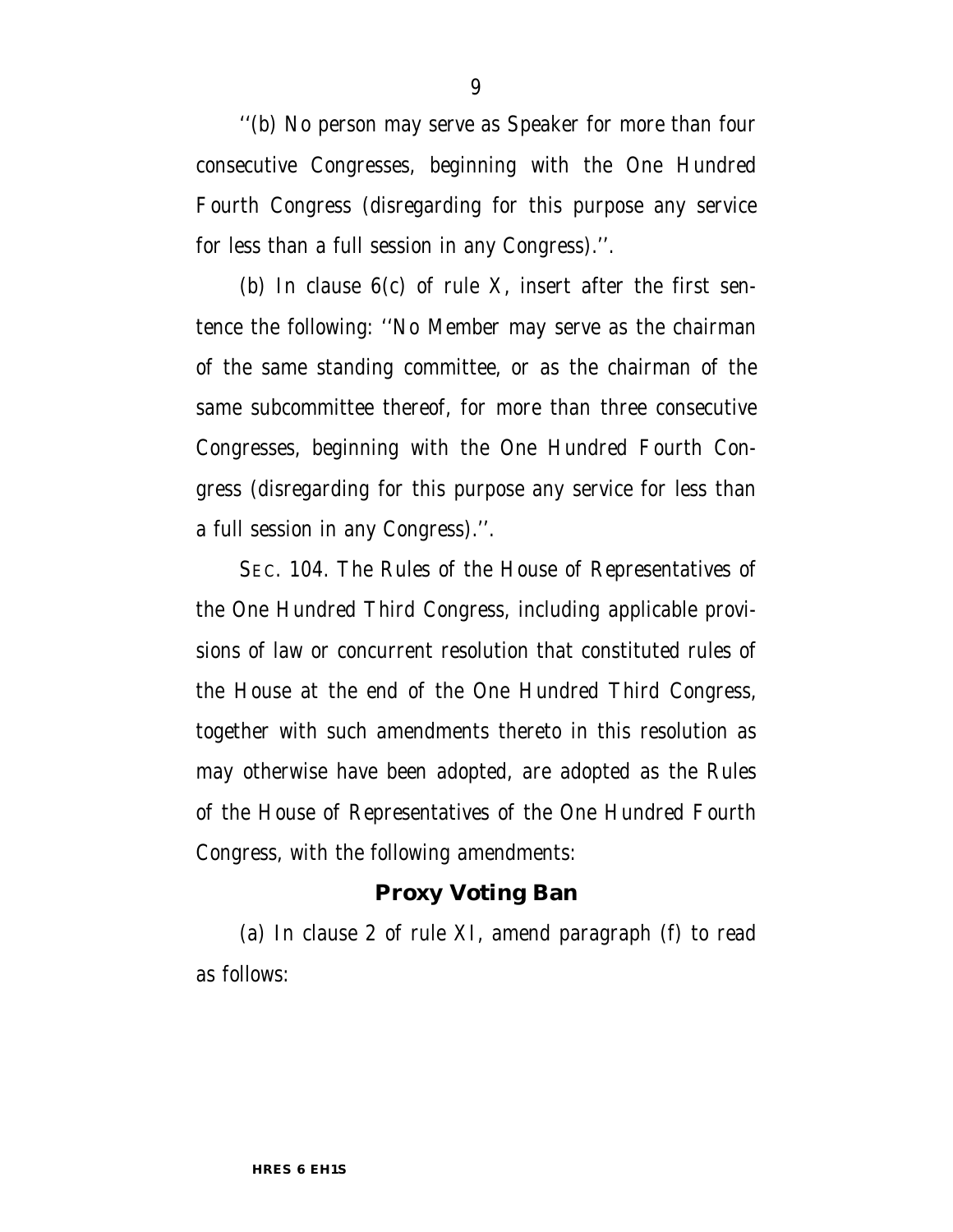#### **''Prohibition against proxy voting**

''(f) No vote by any member of any committee or subcommittee with respect to any measure or matter may be cast by proxy.''.

(b) In clause  $2(e)(1)$  of rule XI, strike "and whether by proxy or in person,'' in the third sentence.

SEC. 105. The Rules of the House of Representatives of the One Hundred Third Congress, including applicable provisions of law or concurrent resolution that constituted rules of the House at the end of the One Hundred Third Congress, together with such amendments thereto in this resolution as may otherwise have been adopted, are adopted as the Rules of the House of Representatives of the One Hundred Fourth Congress, with the following amendments:

#### **Committee Sunshine Rules**

(a) In rule clause  $2(g)(1)$  of rule XI—

(1) insert '', including to radio, television, and still photography coverage, except as provided by clause  $3(f)(2)$ ," after "public" the first place it appears;

(2) insert ''because disclosure of matters to be considered would endanger national security, would compromise sensitive law enforcement information, would tend to defame, degrade or incriminate any person, or otherwise would violate any law or rule of the House'' after ''public'' the second place it appears; and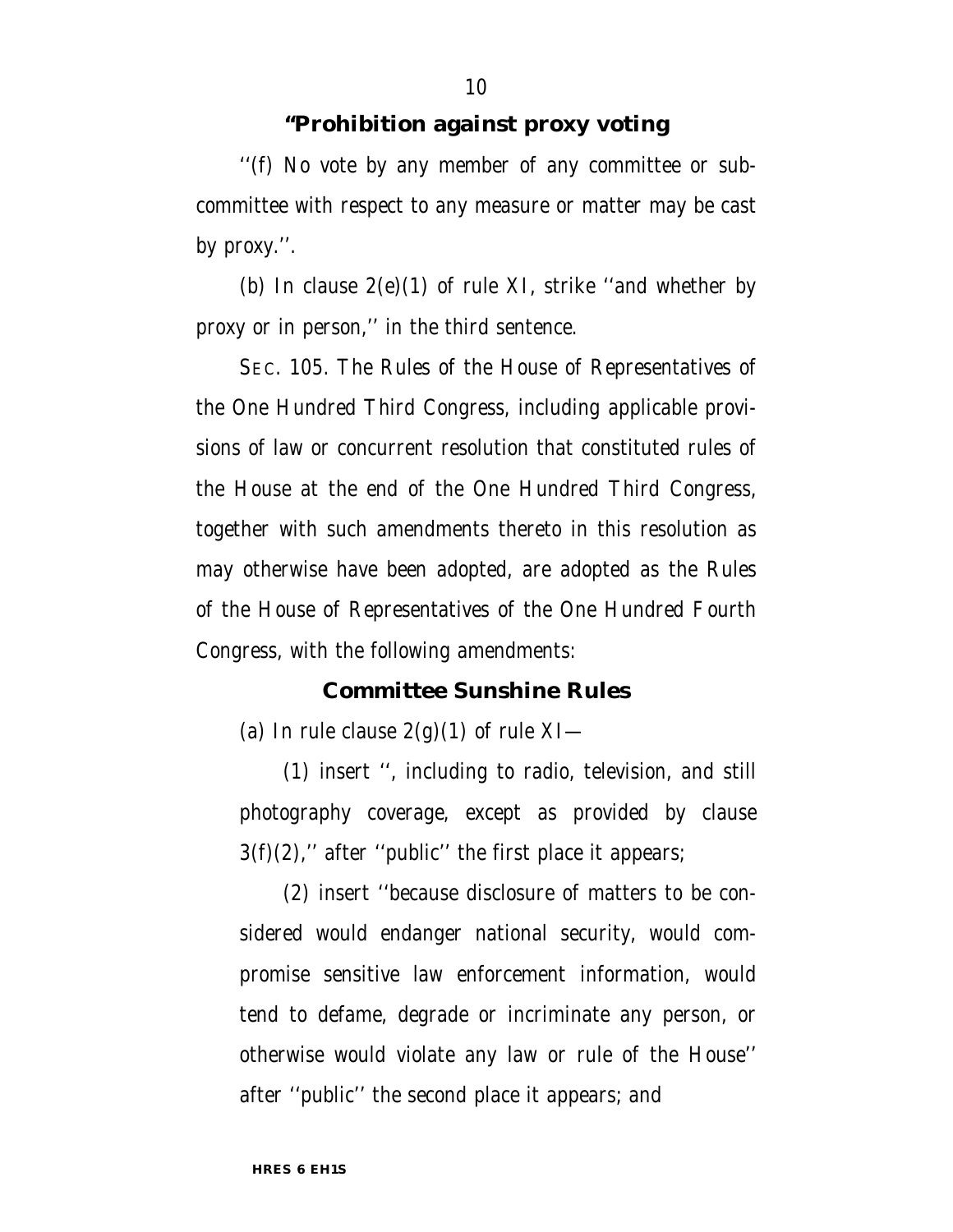(3) strike '', or to any meeting that relates solely to internal budget or personnel matters''.

(b) In clause  $2(g)(2)$  of rule XI—

(1) insert '', including to radio, television, and still photography coverage,'' after ''public'' the first place it appears; and

(2) insert '', would compromise sensitive law enforcement information,'' after ''would endanger national security'' in both places it appears.

(c) In clause 3(d) of rule XI strike ''is a privilege made available by the House and''.

(d) In clause 3 of rule XI, amend paragraph (e) to read as follows:

''(e) Whenever a hearing or meeting conducted by any committee or subcommittee of the House is open to the public, those proceedings shall be open to coverage by television, radio, and still photography, except as provided in paragraph  $(f)(2)$ . A committee or subcommittee chairman may not limit the number of television or still cameras to fewer than two representatives from each medium (except for legitimate space or safety considerations, in which case pool coverage shall be authorized).''.

SEC. 106. The Rules of the House of Representatives of the One Hundred Third Congress, including applicable provisions of law or concurrent resolution that constituted rules of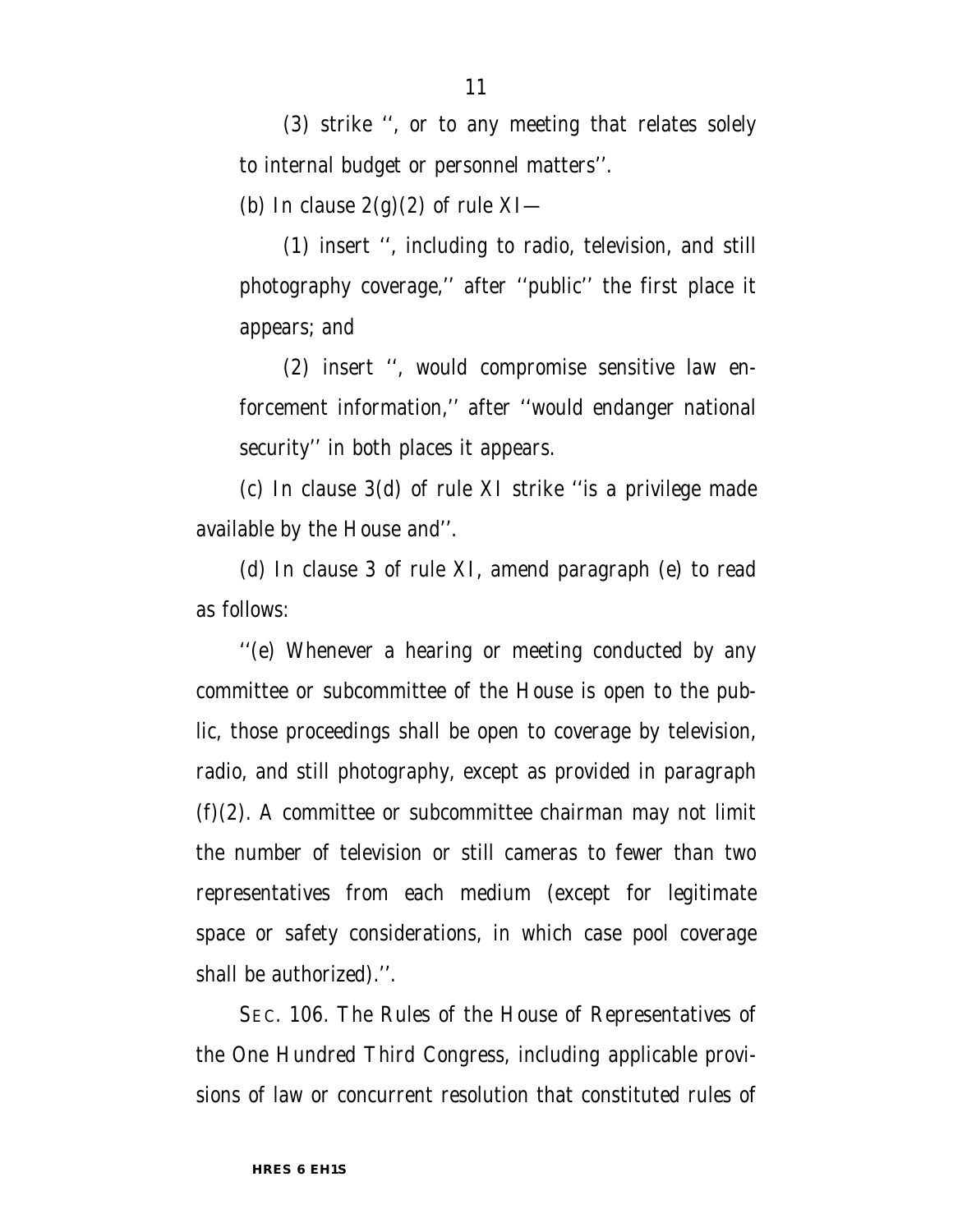the House at the end of the One Hundred Third Congress, together with such amendments thereto in this resolution as may otherwise have been adopted, are adopted as the Rules of the House of Representatives of the One Hundred Fourth Congress, with the following amendments:

#### **Limitations on Tax Increases**

(a) THREE-FIFTHS VOTE REQUIRED FOR TAX IN-CREASE MEASURES AND AMENDMENTS.—In clause 5 of rule XXI, add the following new paragraph at the end:

''(c) No bill or joint resolution, amendment, or conference report carrying a Federal income tax rate increase shall be considered as passed or agreed to unless so determined by a vote of not less than three-fifths of the Members voting.''.

(b) PROHIBITION ON RETROACTIVE TAX INCREASES.— In clause 5 of rule XXI (as amended by (a) above), add the following new paragraph at the end:

''(d) It shall not be in order to consider any bill, joint resolution, amendment, or conference report carrying a retroactive Federal income tax rate increase. For purposes of this paragraph a Federal income tax rate increase is retroactive if it applies to a period beginning prior to the enactment of the provision.''.

SEC. 107. The Rules of the House of Representatives of the One Hundred Third Congress, including applicable provi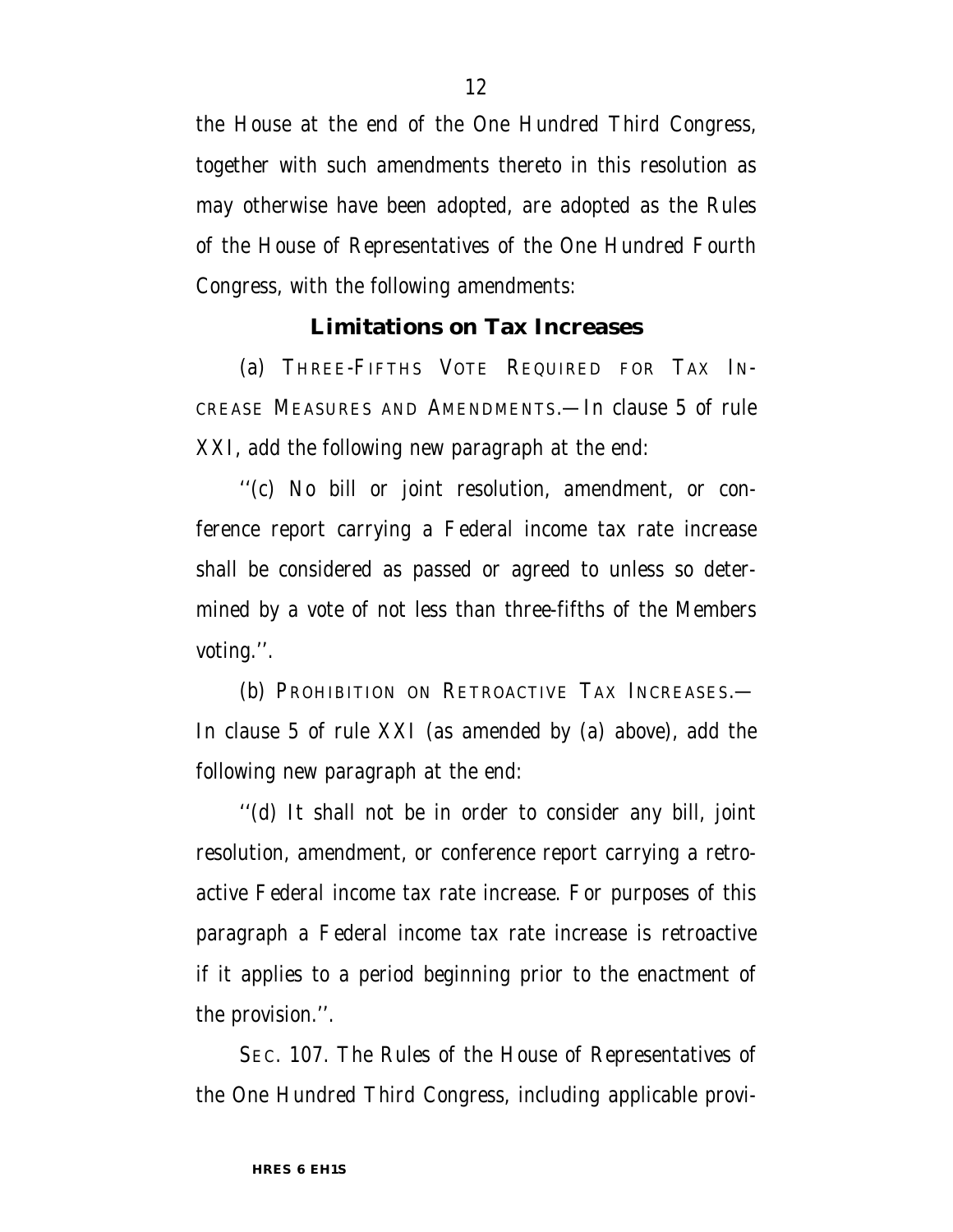sions of law or concurrent resolution that constituted rules of the House at the end of the One Hundred Third Congress, together with such amendments thereto in this resolution as may otherwise have been adopted, are adopted as the Rules of the House of Representatives of the One Hundred Fourth Congress, with the following amendment:

#### **Comprehensive House Audit**

During the One Hundred Fourth Congress, the Inspector General, in consultation with the Speaker and the Committee on House Oversight, shall coordinate, and as needed contract with independent auditing firms to complete, a comprehensive audit of House financial records and administrative operations, and report the results in accordance with rule VI.

SEC. 108. The Rules of the House of Representatives of the One Hundred Third Congress, including applicable provisions of law or concurrent resolution that constituted rules of the House at the end of the One Hundred Third Congress, together with such amendments thereto in this resolution as may otherwise have been adopted, are adopted as the Rules of the House of Representatives of the One Hundred Fourth Congress, with the following amendment: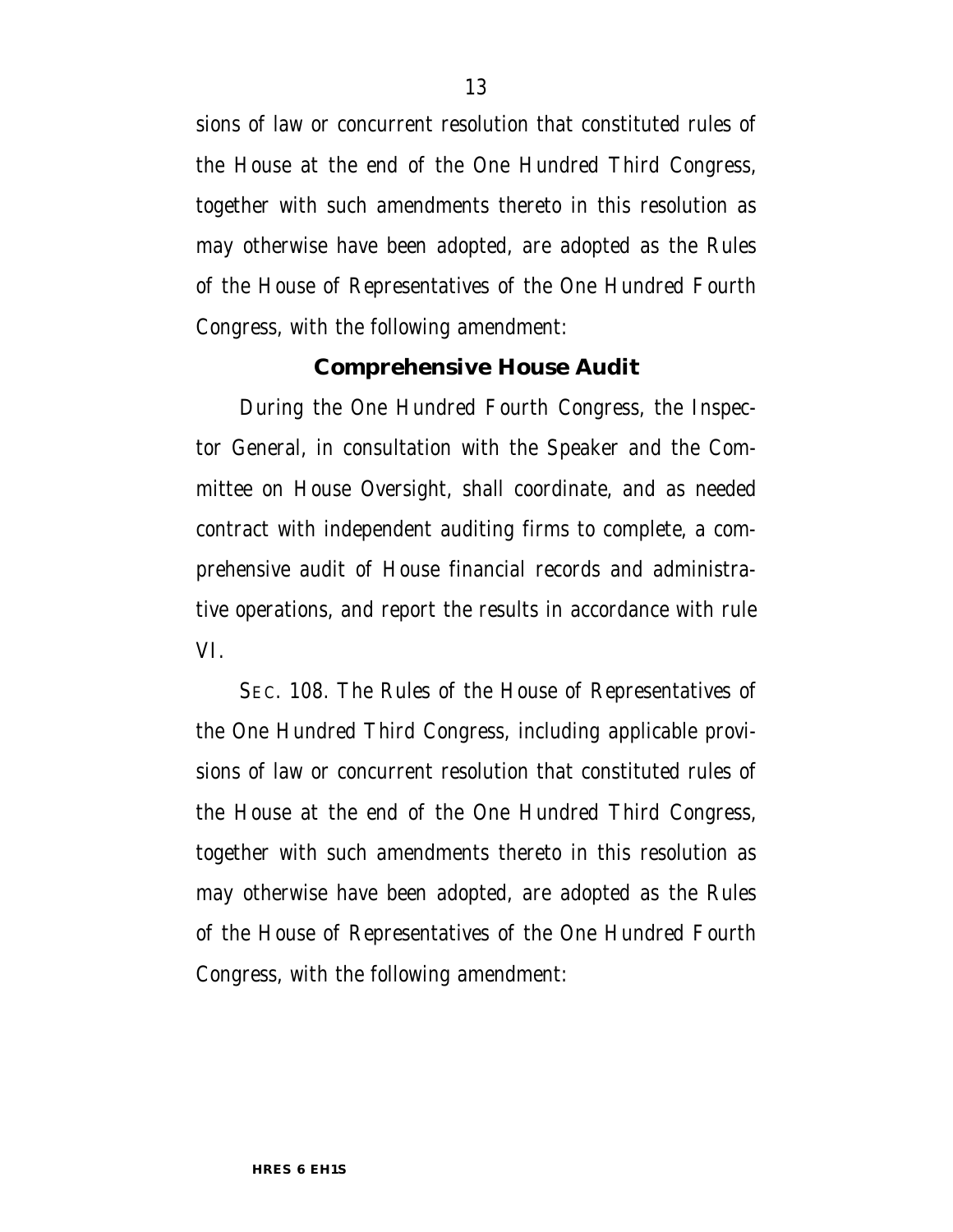# **Consideration of the ''Congressional Accountability Act''**

It shall be in order at any time after the adoption of this resolution to consider in the House, any rule of the House to the contrary notwithstanding, the bill (H.R. 1) to make certain laws applicable to the legislative branch of the Federal Government, if offered by the majority leader or a designee. The bill shall be debatable for not to exceed one hour, to be equally divided and controlled by the majority leader and the minority leader or their designees. The previous question shall be considered as ordered on the bill to final passage without intervening motion except one motion to recommit.

#### **TITLE II. GENERAL**

*Resolved,* That the Rules of the House of Representatives of the One Hundred Third Congress, including applicable provisions of law or concurrent resolution that constituted rules of the House at the end of the One Hundred Third Congress, together with such amendments thereto in this resolution as may otherwise have been adopted, are adopted as the Rules of the House of Representatives of the One Hundred Fourth Congress, with the following amendments:

#### **Administrative Reforms**

SEC. 201. (a) ABOLITION OF THE OFFICE OF DOOR-KEEPER; ELECTION OF CHIEF ADMINISTRATIVE OFFICER.—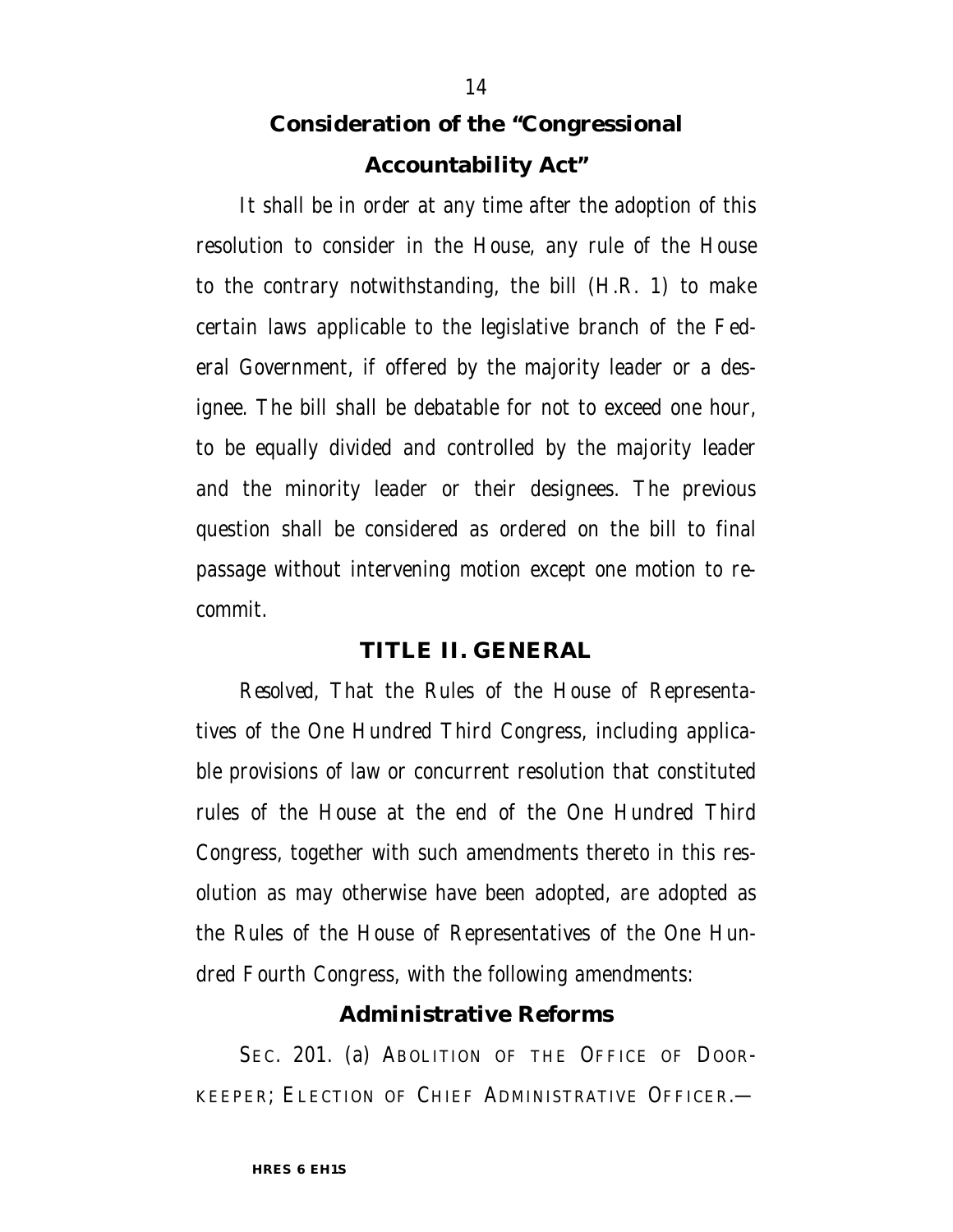In rule II, strike ''Doorkeeper'' each place it appears and insert ''Chief Administrative Officer'' .

(b) ADDITIONAL DUTIES OF CLERK.—In rule III (''Duties of Clerk''), add the following new clauses at the end:

''7. In addition to any other reports required by the Speaker or the Committee on House Oversight, the Clerk shall report to the Committee on House Oversight not later than forty-five days following the close of each semiannual period ending on June 30 or on December 31 on the financial and operational status of each function under the jurisdiction of the Clerk. Each report shall include financial statements, a description or explanation of current operations, the implementation of new policies and procedures, and future plans for each function.

''8. The Clerk shall fully cooperate with the appropriate offices and persons in the performance of reviews and audits of financial records and administrative operations.''.

(c) Amend rules IV, V, and VI to read as follows:

#### ''RULE IV.

''DUTIES OF THE SERGEANT-AT-ARMS.

''1. It shall be the duty of the Sergeant-at-Arms to attend the House during its sittings, to maintain order under the direction of the Speaker or Chairman, and, pending the election of a Speaker or Speaker pro tempore, under the direction of the Clerk, execute the commands of the House, and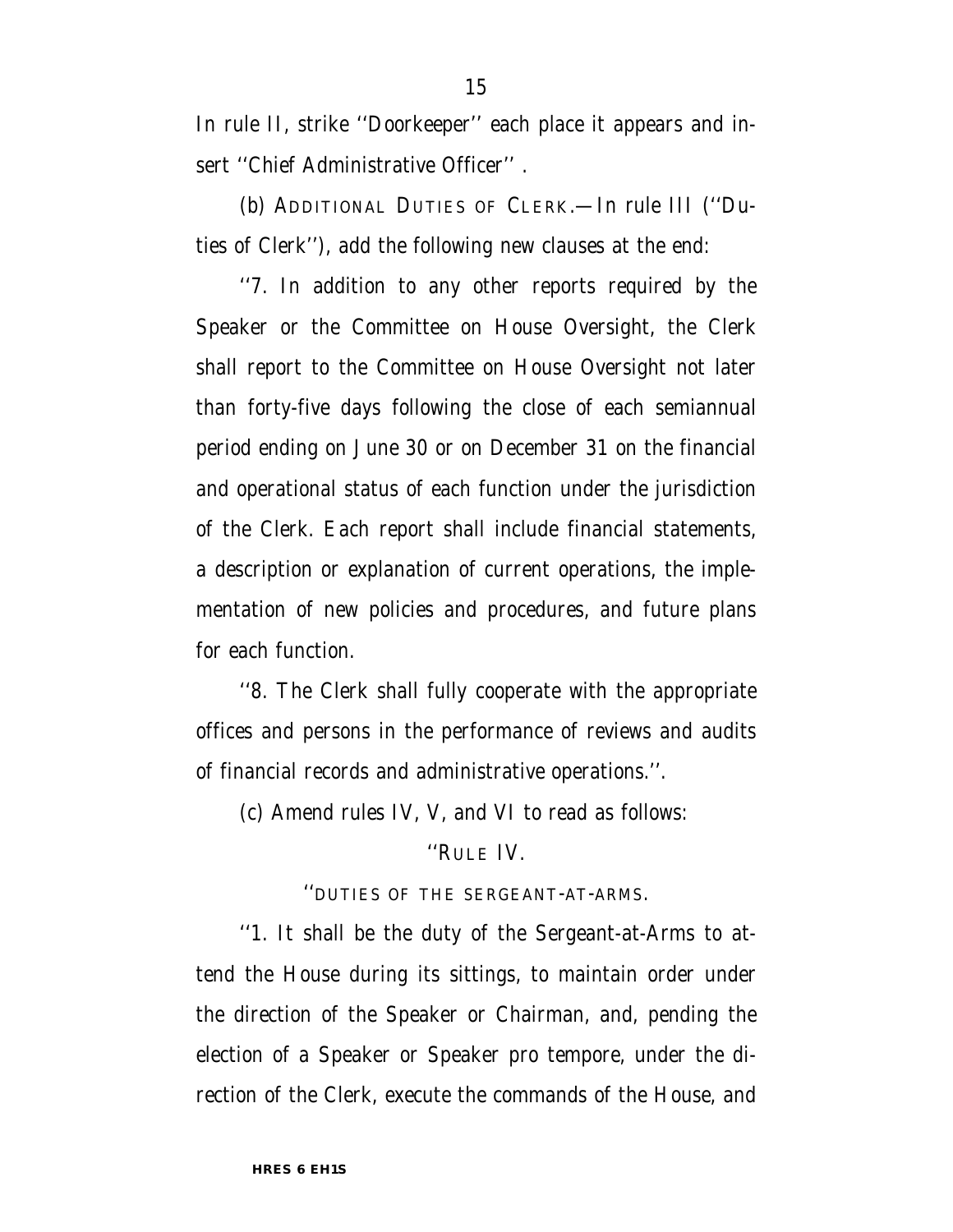all processes issued by authority thereof, directed to him by the Speaker.

''2. The symbol of his office shall be the mace, which shall be borne by him while enforcing order on the floor.

''3. He shall enforce strictly the rules relating to the privileges of the Hall and be responsible to the House for the official conduct of his employees.

''4. He shall allow no person to enter the room over the Hall of the House during its sittings; and fifteen minutes before the hour of the meeting of the House each day he shall see that the floor is cleared of all persons except those privileged to remain, and kept so until ten minutes after adjournment.

''5. In addition to any other reports required by the Speaker or the Committee on House Oversight, the Sergeantat-Arms shall report to the Committee on House Oversight not later than forty-five days following the close of each semiannual period ending June 30 or on December 31 on the financial and operational status of each function under the jurisdiction of the Sergeant-at-Arms. Each report shall include financial statements, a description or explanation of current operations, the implementation of new policies and procedures, and future plans for each function.

''6. The Sergeant-at-Arms shall fully cooperate with the appropriate offices and persons in the performance of reviews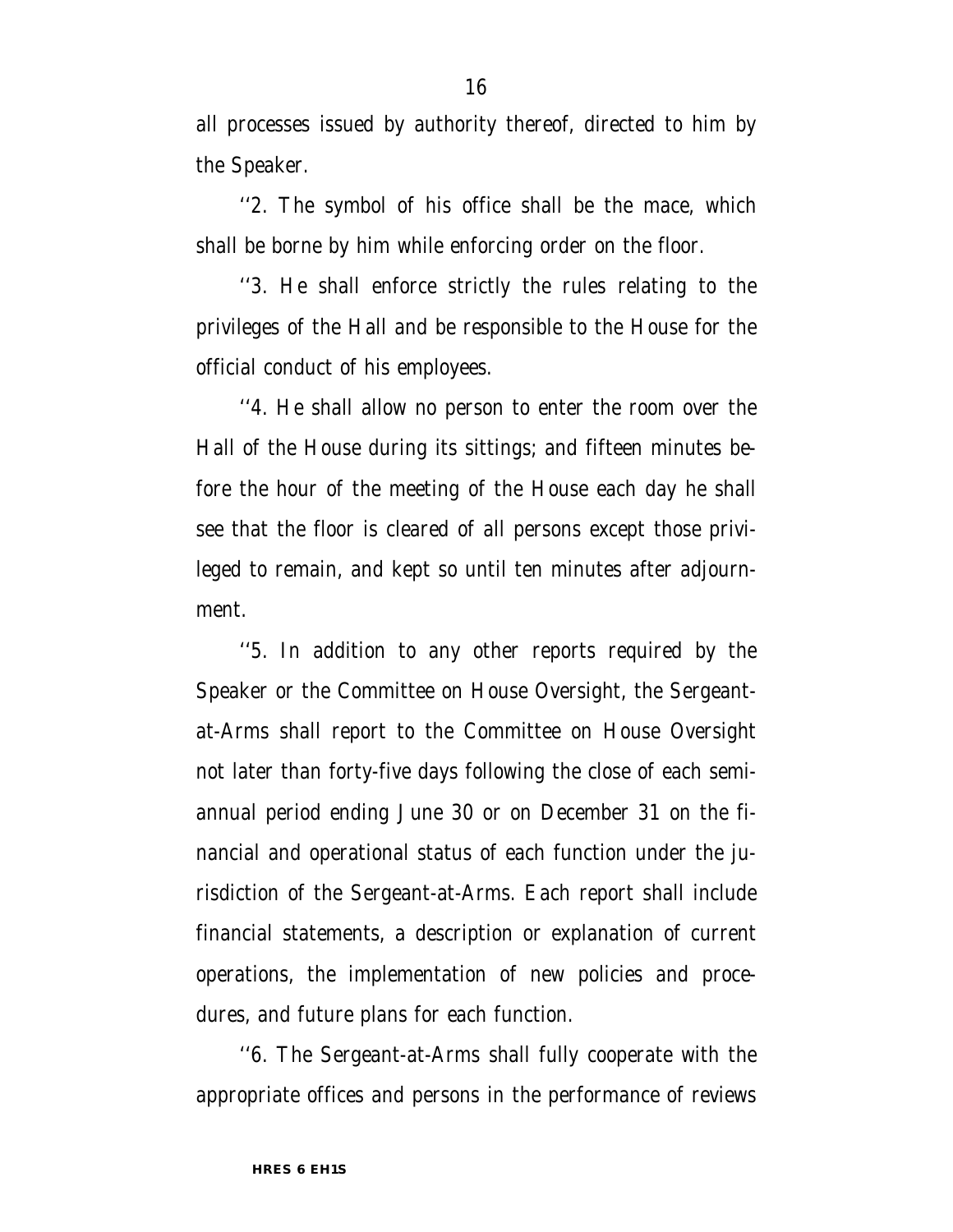and audits of financial records and administrative operations.''.

#### ''RULE V.

#### ''CHIEF ADMINISTRATIVE OFFICER.

''1. The Chief Administrative Officer of the House shall have operational and financial responsibility for functions as assigned by the Speaker and the Committee on House Oversight, and shall be subject to the policy direction and oversight of the Speaker and the Committee on House Oversight.

''2. In addition to any other reports required by the Speaker or the Committee on House Oversight, the Chief shall report to the Committee on House Oversight not later than forty-five days following the close of each semiannual period ending on June 30 or December 31 on the financial and operational status of each function under the jurisdiction of the Chief. Each report shall include financial statements, a description or explanation of current operations, the implementation of new policies and procedures, and future plans for each function.

''3. The Chief shall fully cooperate with the appropriate offices and persons in the performance of reviews and audits of financial records and administrative operations.

#### ''RULE VI.

''OFFICE OF INSPECTOR GENERAL.

''1. There is established an Office of Inspector General.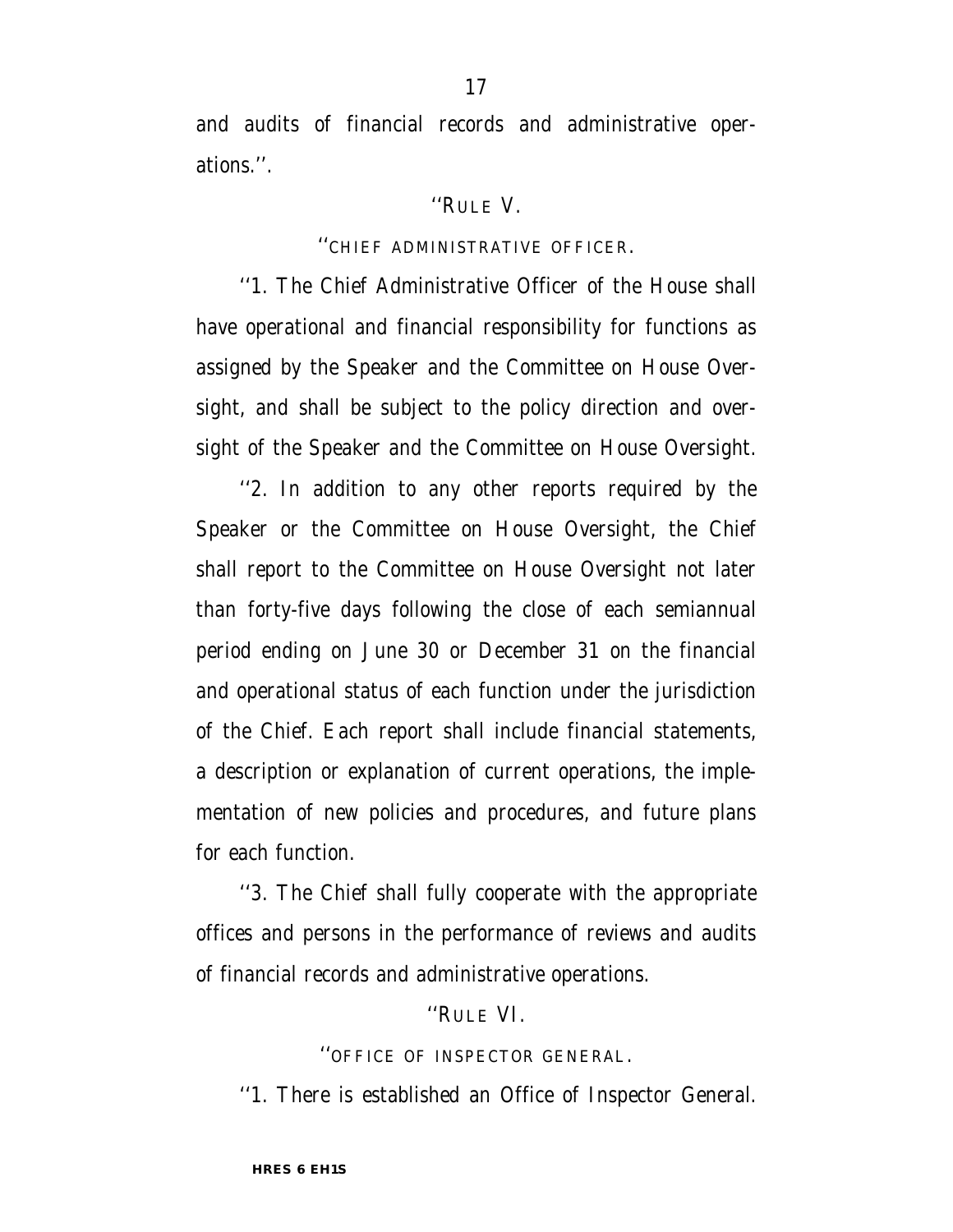''2. The Inspector General shall be appointed for a Congress by the Speaker, the majority leader, and the minority leader, acting jointly.

''3. Subject to the policy direction and oversight of the Committee on House Oversight, the Inspector General shall be responsible only for—

''(a) conducting periodic audits of the financial and administrative functions of the House and joint entities;

''(b) informing the Officers or other officials who are the subject of an audit of the results of that audit and suggesting appropriate curative actions;

''(c) simultaneously notifying the Speaker, the majority leader, the minority leader, and the chairman and ranking minority party member of the Committee on House Oversight in the case of any financial irregularity discovered in the course of carrying out responsibilities under this rule;

''(d) simultaneously submitting to the Speaker, the majority leader, and the chairman and ranking minority party member of the Committee on House Oversight a report of each audit conducted under this rule; and

''(e) reporting to the Committee on Standards of Official Conduct information involving possible violations by any Member, officer, or employee of the House of any rule of the House or of any law applicable to the per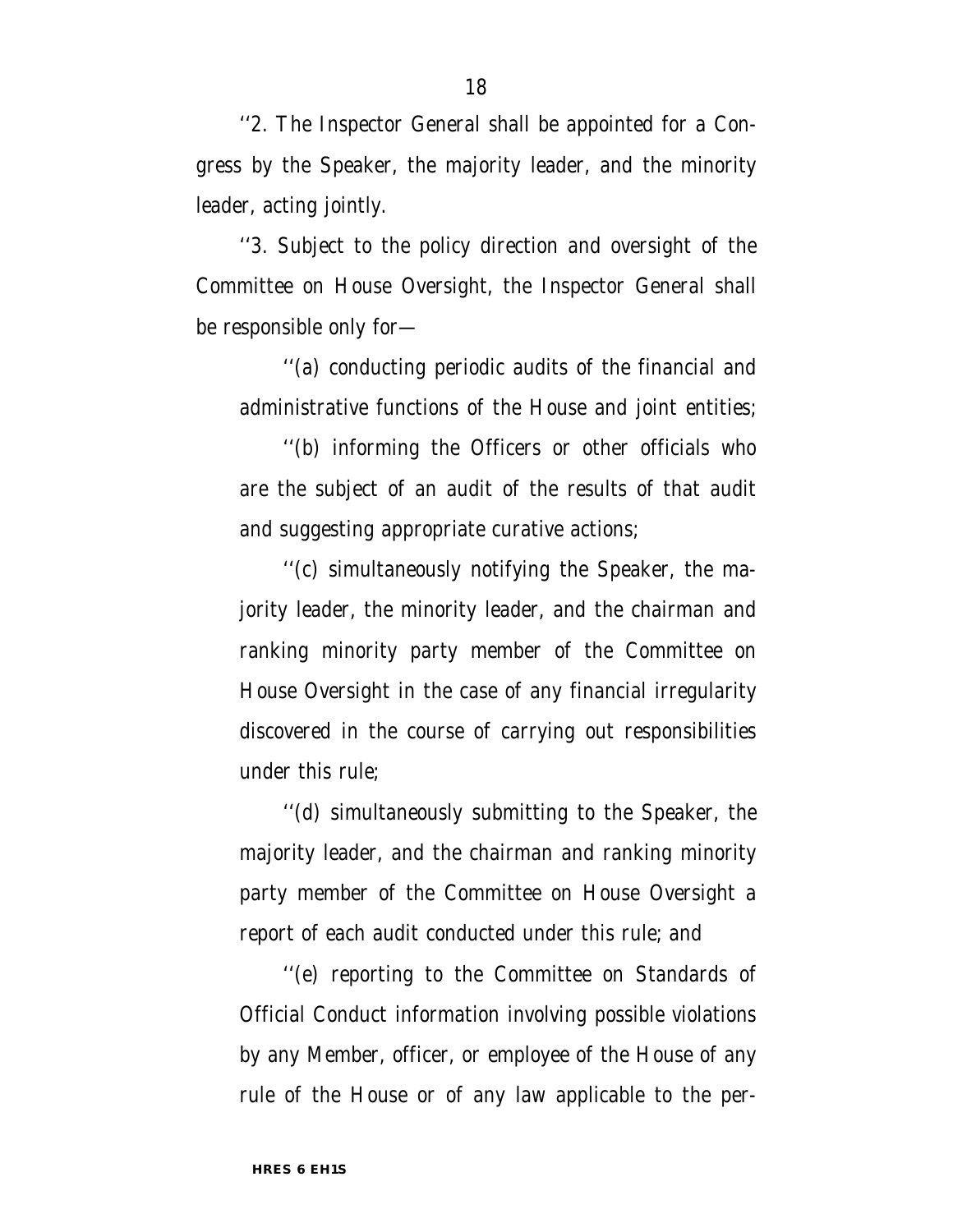formance of official duties or the discharge of official responsibilities which may require referral to the appropriate Federal or State authorities pursuant to clause  $4(e)(1)(C)$  of rule X.".

(d) In clause 3 of rule X, strike paragraph (j).

(e) In clause 4(d) of rule X—

(1) strike ''Committee on House Administration'' and insert ''Committee on House Oversight'';

(2) strike subparagraphs (2) and (3), insert ''and'' after ''House;'' in subparagraph (1), redesignate paragraph (4) as paragraph (2), and amend paragraph (2), as so redesignated, to read as follows:

''(2) providing policy direction for, and oversight of, the Clerk, Sergeant-at-Arms, Chief Administrative Officer, and Inspector General.''.

(f) In clause 7 of rule XIV, strike ''Sergeant-at-Arms and Doorkeeper are'' and insert ''Sergeant-at-Arms is''.

### **Changes in Committee System**

SEC. 202. (a) THE COMMITTEES AND THEIR JURISDIC-TION.—Clause 1 of rule X of the Rules of the House of Representatives is amended to read as follows:

''1. There shall be in the House the following standing committees, each of which shall have the jurisdiction and related functions assigned to it by this clause and clauses 2, 3, and 4; and all bills, resolutions, and other matters relating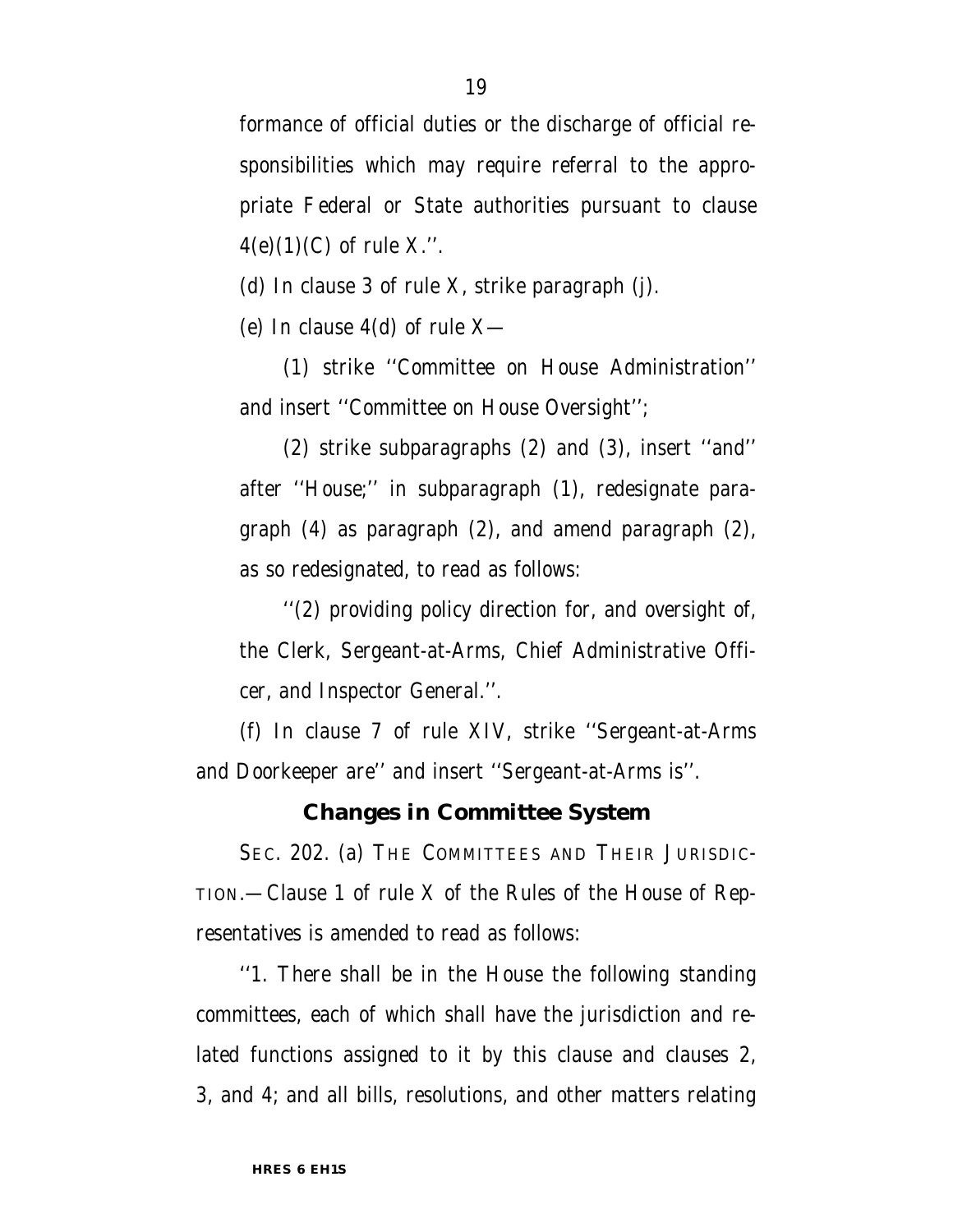to subjects within the jurisdiction of any standing committee as listed in this clause shall (in accordance with and subject to clause 5) be referred to such committees, as follows:

### ''(a) **Committee on Agriculture.**

''(1) Adulteration of seeds, insect pests, and protection of birds and animals in forest reserves.

''(2) Agriculture generally.

''(3) Agricultural and industrial chemistry.

''(4) Agricultural colleges and experiment stations.

''(5) Agricultural economics and research.

''(6) Agricultural education extension services.

''(7) Agricultural production and marketing and stabilization of prices of agricultural products, and commodities (not including distribution outside of the United States).

''(8) Animal industry and diseases of animals.

''(9) Commodities exchanges.

''(10) Crop insurance and soil conservation.

''(11) Dairy industry.

''(12) Entomology and plant quarantine.

''(13) Extension of farm credit and farm security.

''(14) Inspection of livestock, and poultry, and meat products, and seafood and seafood products.

''(15) Forestry in general, and forest reserves other than those created from the public domain.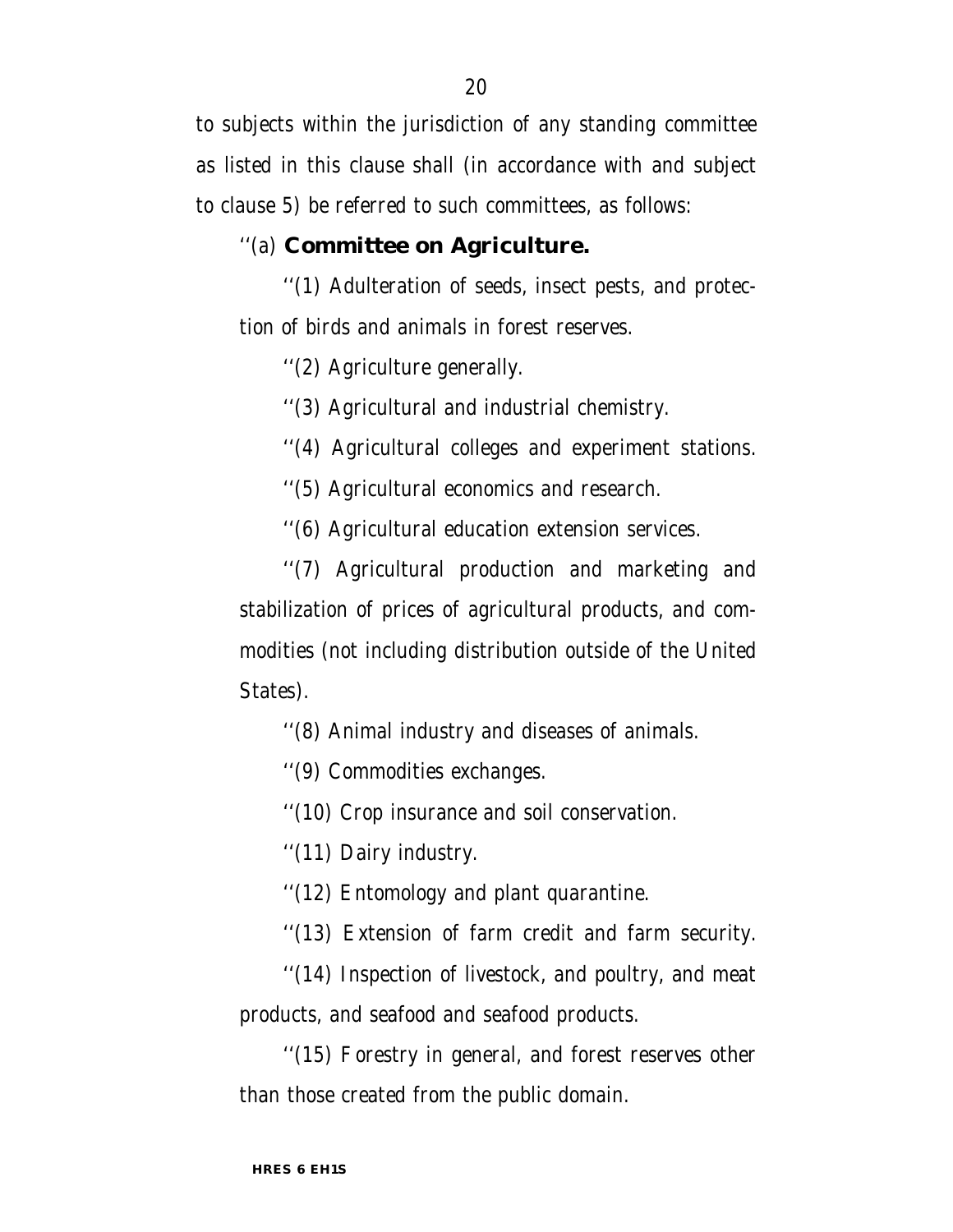''(16) Human nutrition and home economics.

''(17) Plant industry, soils, and agricultural engineering.

''(18) Rural electrification.

''(19) Rural development.

''(20) Water conservation related to activities of the Department of Agriculture.

## ''(b) **Committee on Appropriations.**

''(1) Appropriation of the revenue for the support of the Government.

''(2) Rescissions of appropriations contained in appropriation Acts.

''(3) Transfers of unexpended balances.

''(4) The amount of new spending authority (as described in the Congressional Budget Act of 1974) which is to be effective for a fiscal year, including bills and resolutions (reported by other committees) which provide new spending authority and are referred to the committee under clause 4(a).

The committee shall include separate headings for 'Rescissions' and 'Transfers of Unexpended Balances' in any bill or resolution as reported from the committee under its jurisdiction specified in subparagraph (2) or (3), with all proposed rescissions and proposed transfers listed therein; and shall include a separate section with respect to such rescissions or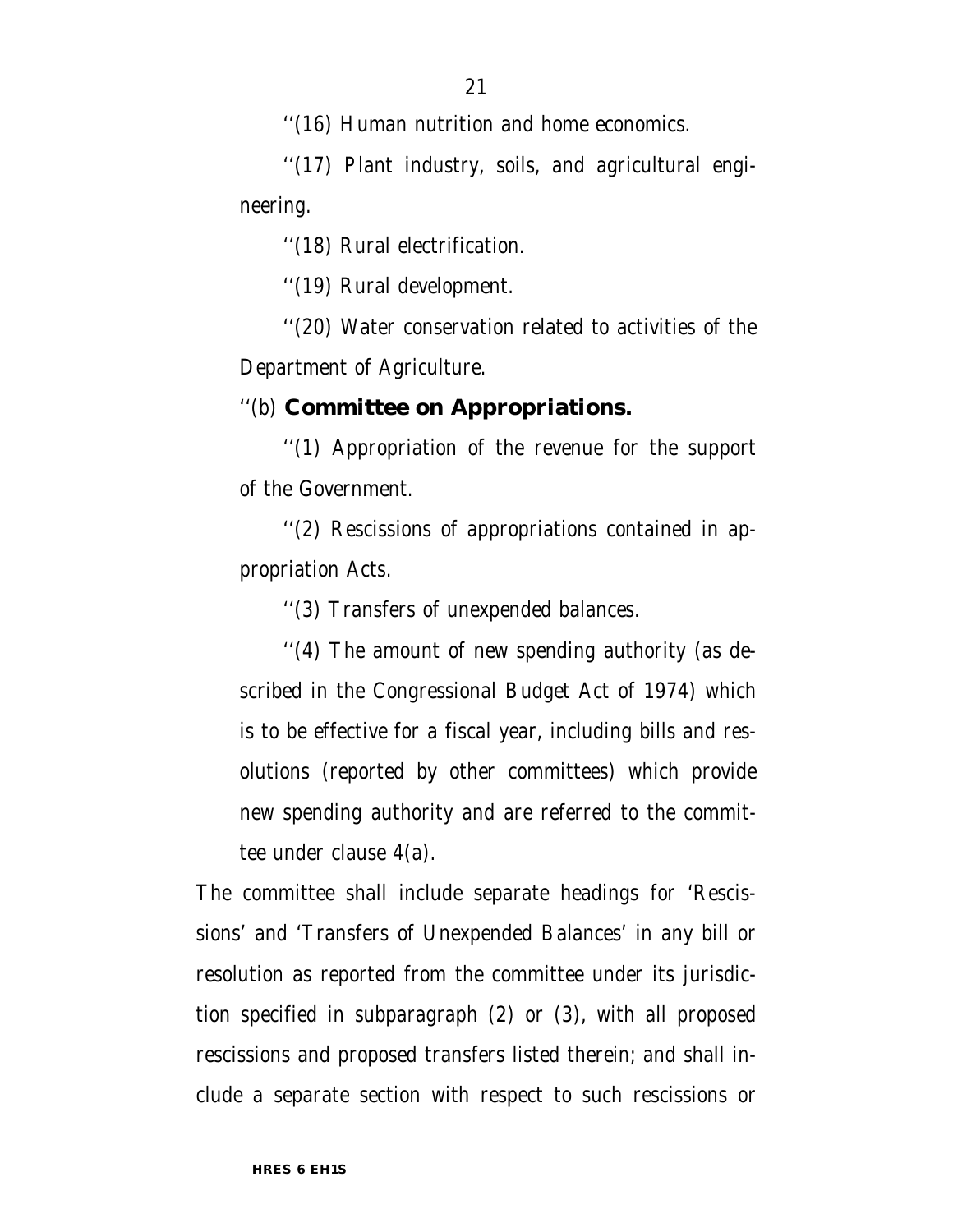transfers in the accompanying committee report. In addition to its jurisdiction under the preceding provisions of this paragraph, the committee shall have the fiscal oversight function provided for in clause  $2(b)(3)$  and the budget hearing function provided for in clause 4(a).

''(c) **Committee on Banking and Financial Services.**

''(1) Banks and banking, including deposit insurance and Federal monetary policy.

''(2) Bank capital markets activities generally.

''(3) Depository institution securities activities generally, including the activities of any affiliates, except for functional regulation under applicable securities laws not involving safety and soundness.

''(4) Economic stabilization, defense production, renegotiation, and control of the price of commodities, rents, and services.

''(5) Financial aid to commerce and industry (other than transportation).

''(6) International finance.

''(7) International financial and monetary organizations.

''(8) Money and credit, including currency and the issuance of notes and redemption thereof; gold and sil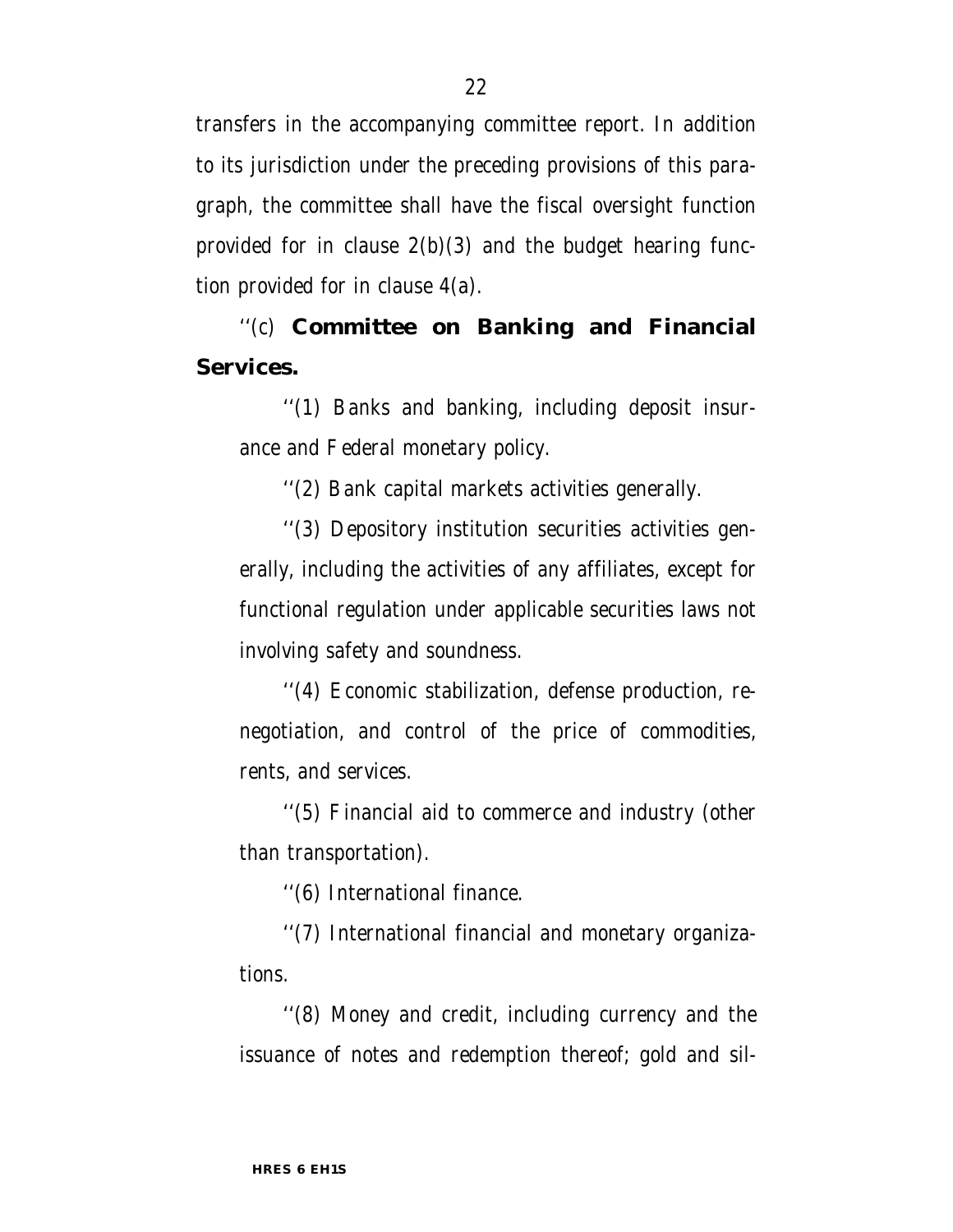ver, including the coinage thereof; valuation and revaluation of the dollar.

''(9) Public and private housing.

''(10) Urban development.

''(d)(1) **Committee on the Budget,** consisting of the following Members:

''(A) Members who are members of other standing committees, including five Members who are members of the Committee on Appropriations, and five Members who are members of the Committee on Ways and Means;

''(B) one Member from the leadership of the majority party; and

''(C) one Member from the leadership of the minority party.

No Member other than a representative from the leadership of a party may serve as a member of the Committee on the Budget during more than four Congresses in any period of six successive Congresses (disregarding for this purpose any service performed as a member of such committee for less than a full session in any Congress), except that an incumbent chairman or ranking minority member having served on the committee for four Congresses and having served as chairman or ranking minority member of the committee for not more than one Congress shall be eligible for reelection to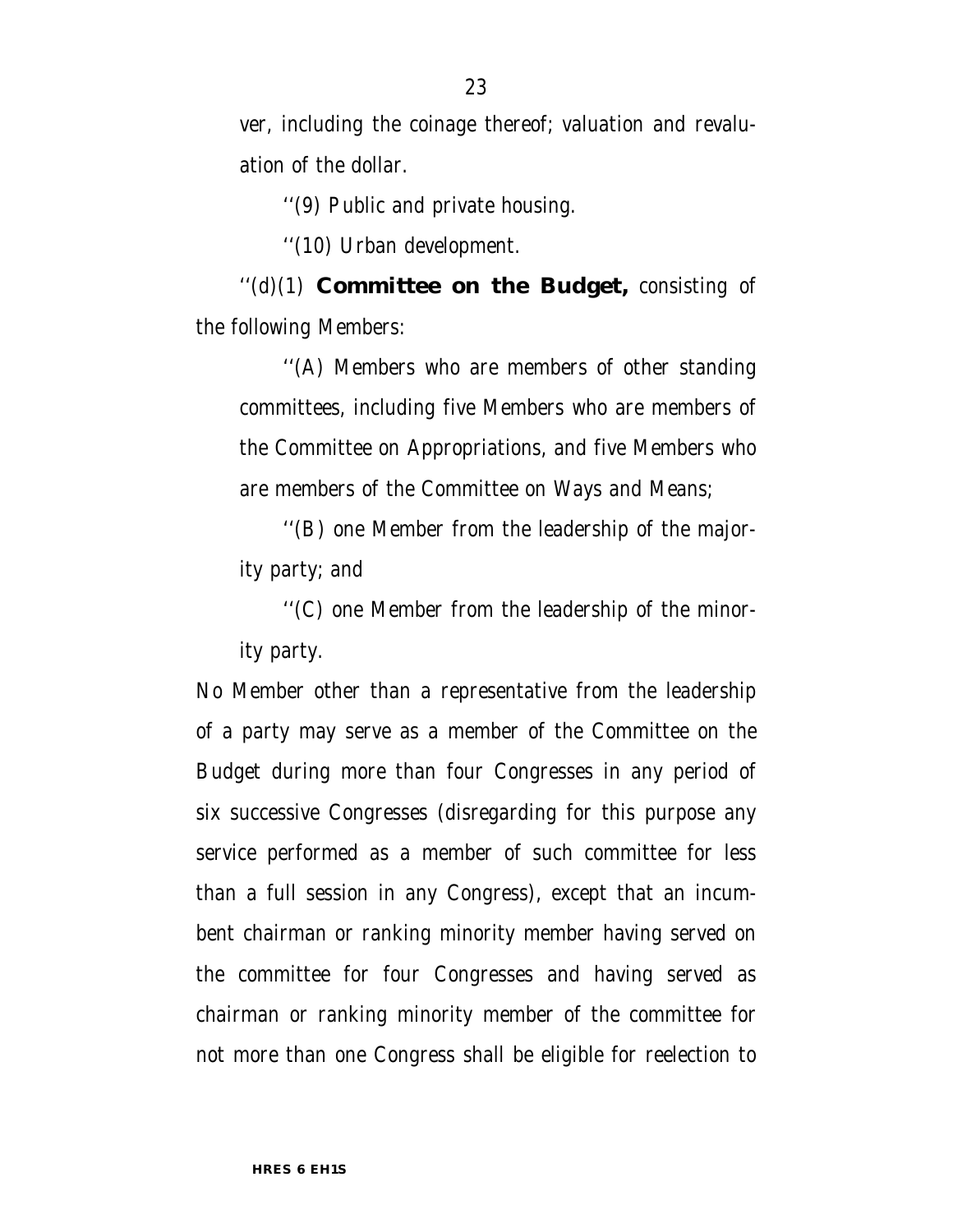the committee as chairman or ranking minority member for one additional Congress.

''(2) All concurrent resolutions on the budget (as defined in section 3 of the Congressional Budget Act of 1974), other matters required to be referred to the committee under titles III and IV of that Act, and other measures setting forth appropriate levels of budget totals for the United States Government.

''(3) Measures relating to the congressional budget process, generally.

''(4) Measures relating to the establishment, extension, and enforcement of special controls over the Federal budget, including the budgetary treatment of off-budget Federal agencies and measures providing exemption from reduction under any order issued under part C of the Balanced Budget and Emergency Deficit Control Act of 1985.

''(5) The committee shall have the duty—

''(A) to report the matters required to be reported by it under titles III and IV of the Congressional Budget Act of 1974;

''(B) to make continuing studies of the effect on budget outlays of relevant existing and proposed legislation and to report the results of such studies to the House on a recurring basis;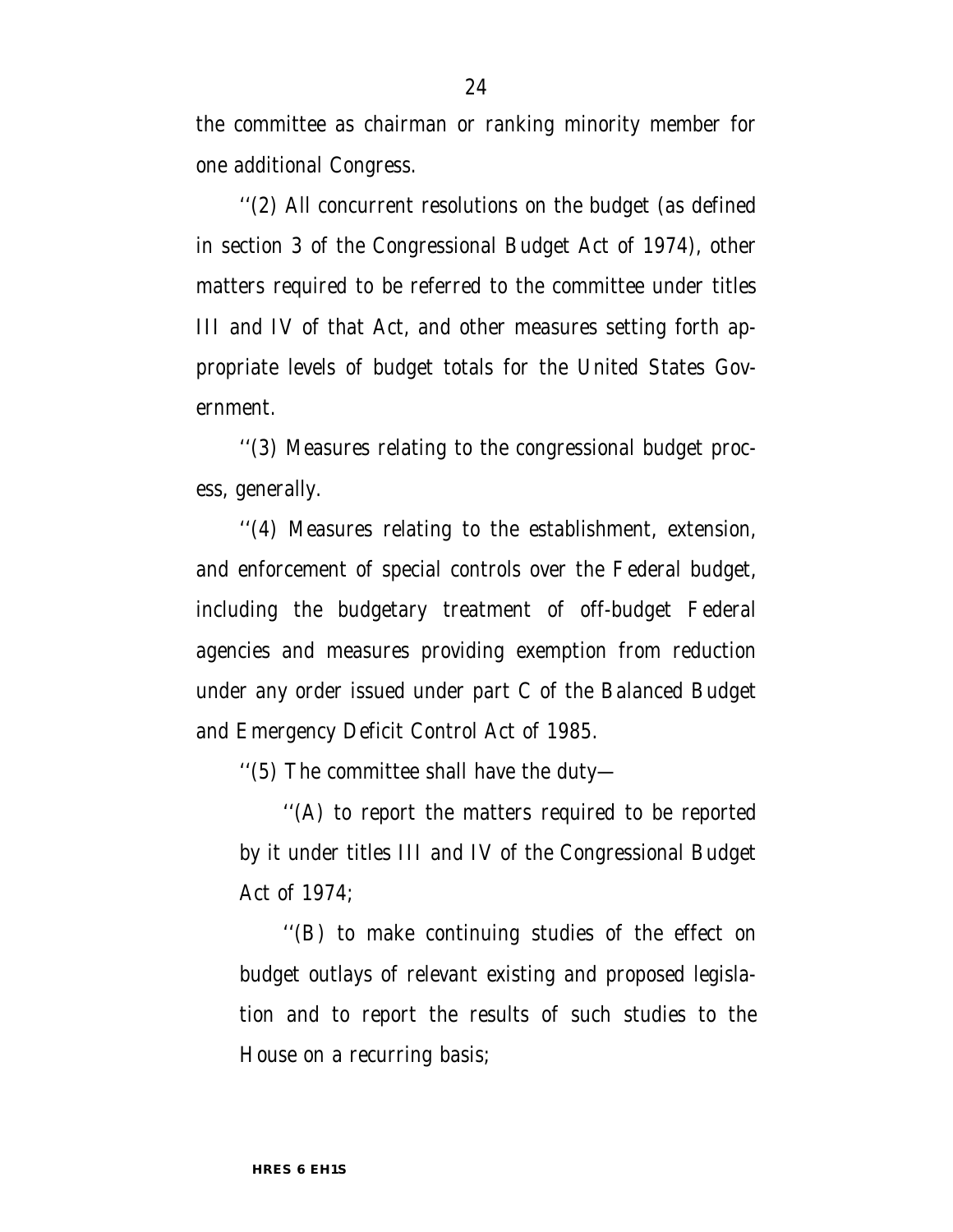''(C) to request and evaluate continuing studies of tax expenditures; to devise methods of coordinating tax expenditures, policies, and programs with direct budget outlays, and to report the results of such studies to the House on a recurring basis; and

''(D) to review, on a continuing basis, the conduct by the Congressional Budget Office of its functions and duties.

#### ''(e) **Committee on Commerce.**

''(1) Biomedical research and development.

''(2) Consumer affairs and consumer protection.

''(3) Health and health facilities, except health care supported by payroll deductions.

''(4) Interstate energy compacts.

''(5) Interstate and foreign commerce generally.

''(6) Measures relating to the exploration, production, storage, supply, marketing, pricing, and regulation of energy resources, including all fossil fuels, solar energy, and other unconventional or renewable energy resources.

''(7) Measures relating to the conservation of energy resources.

''(8) Measures relating to energy information generally.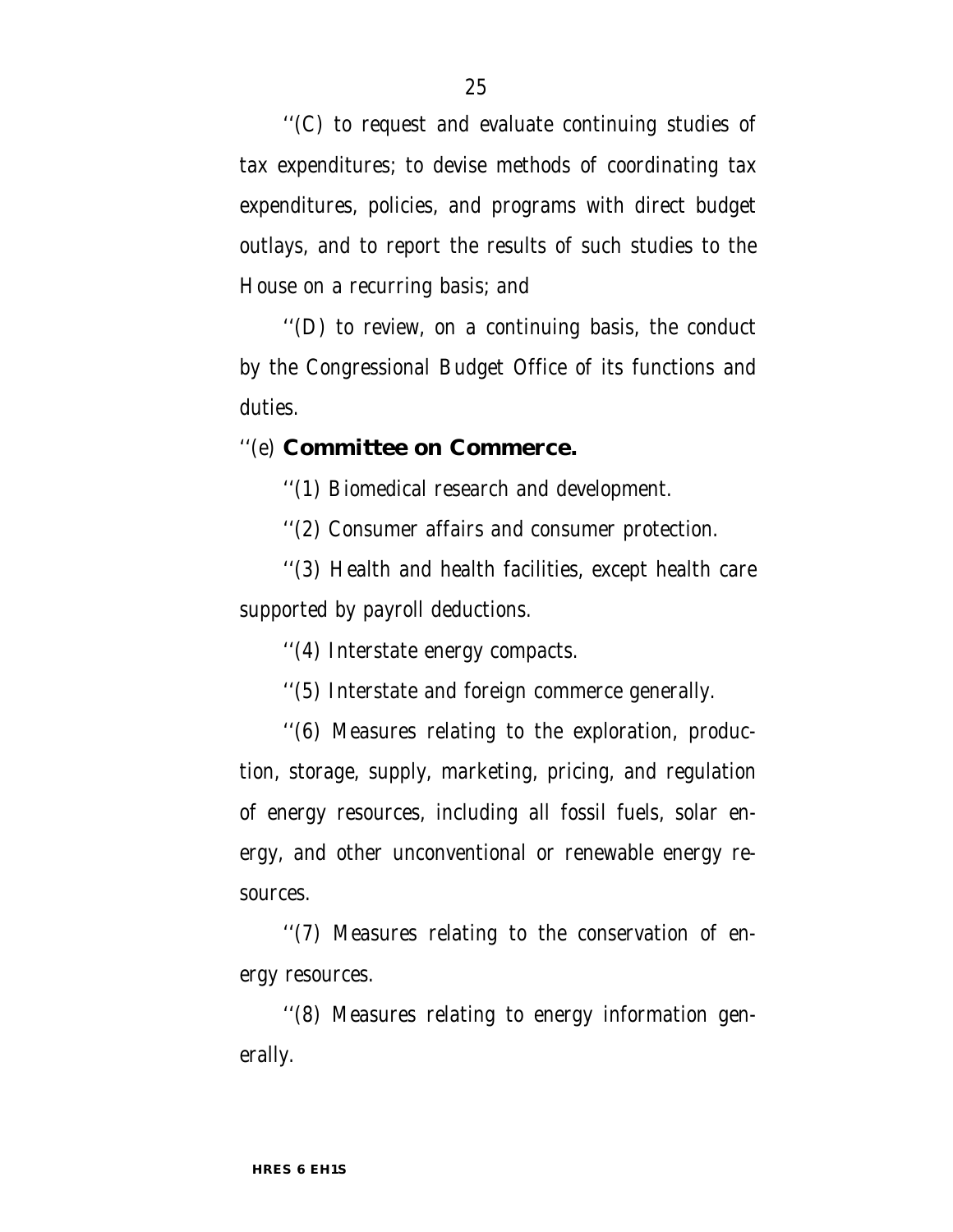''(9) Measures relating to (A) the generation and marketing of power (except by federally chartered or Federal regional power marketing authorities), (B) the reliability and interstate transmission of, and ratemaking for, all power, and (C) the siting of generation facilities; except the installation of interconnections between Government waterpower projects.

''(10) Measures relating to general management of the Department of Energy, and the management and all functions of the Federal Energy Regulatory Commission.

''(11) National energy policy generally.

''(12) Public health and quarantine.

''(13) Regulation of the domestic nuclear energy industry, including regulation of research and development reactors and nuclear regulatory research.

''(14) Regulation of interstate and foreign communications.

''(15) Securities and exchanges.

''(16) Travel and tourism.

The committee shall have the same jurisdiction with respect to regulation of nuclear facilities and of use of nuclear energy as it has with respect to regulation of nonnuclear facilities and of use of nonnuclear energy. In addition to its legislative jurisdiction under the preceding provisions of this paragraph (and its general oversight functions under clause  $2(b)(1)$ ),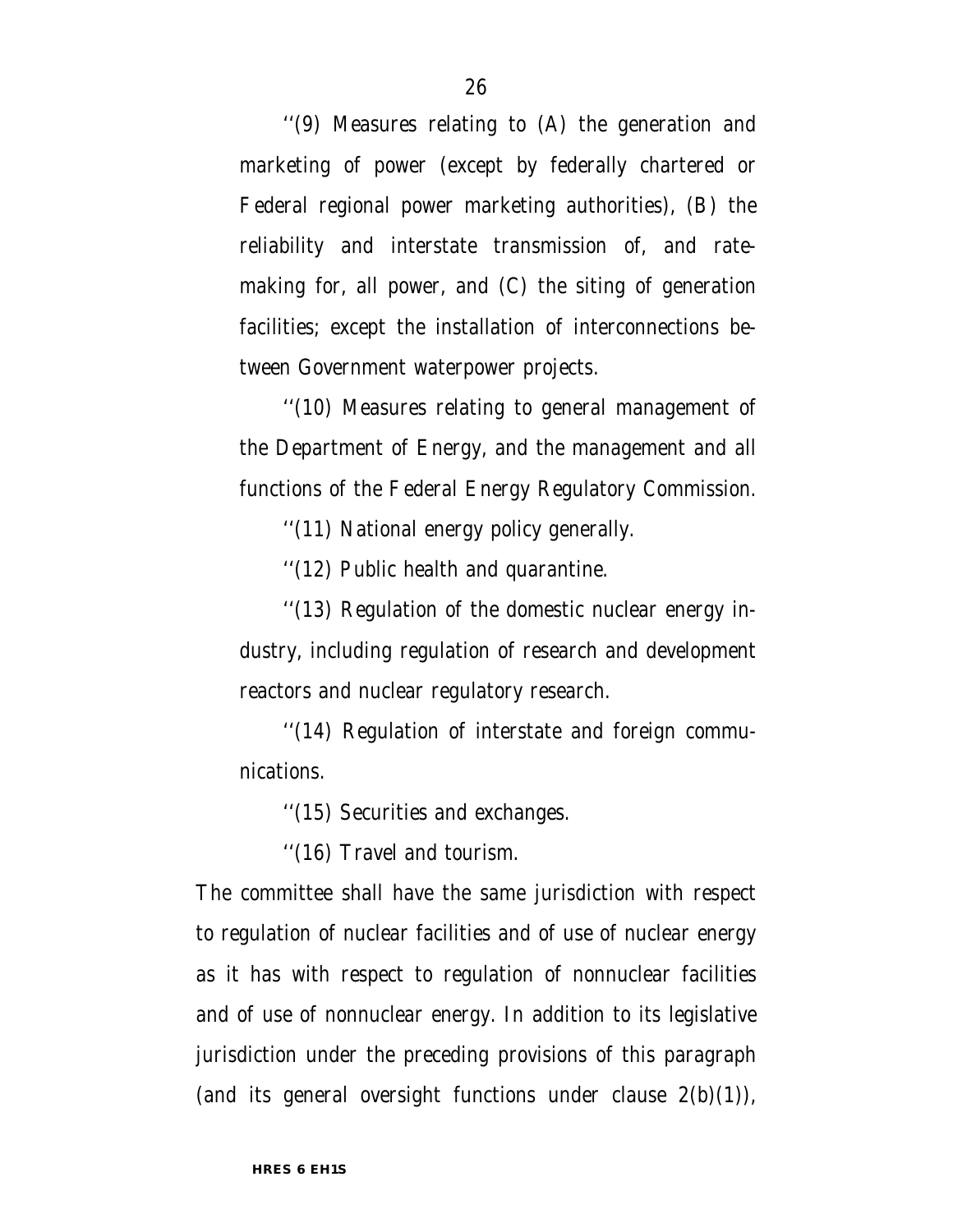such committee shall have the special oversight functions provided for in clause  $(3)(h)$  with respect to all laws, programs, and Government activities affecting nuclear and other energy, and nonmilitary nuclear energy and research and development including the disposal of nuclear waste.

## ''(f) **Committee on Economic and Educational Opportunities.**

''(1) Child labor.

''(2) Columbia Institution for the Deaf, Dumb, and Blind; Howard University; Freedmen's Hospital.

''(3) Convict labor and the entry of goods made by convicts into interstate commerce.

''(4) Food programs for children in schools.

''(5) Labor standards and statistics.

''(6) Measures relating to education or labor generally.

''(7) Mediation and arbitration of labor disputes.

''(8) Regulation or prevention of importation of foreign laborers under contract.

''(9) United States Employees' Compensation Commission.

''(10) Vocational rehabilitation.

''(11) Wages and hours of labor.

''(12) Welfare of miners.

''(13) Work incentive programs.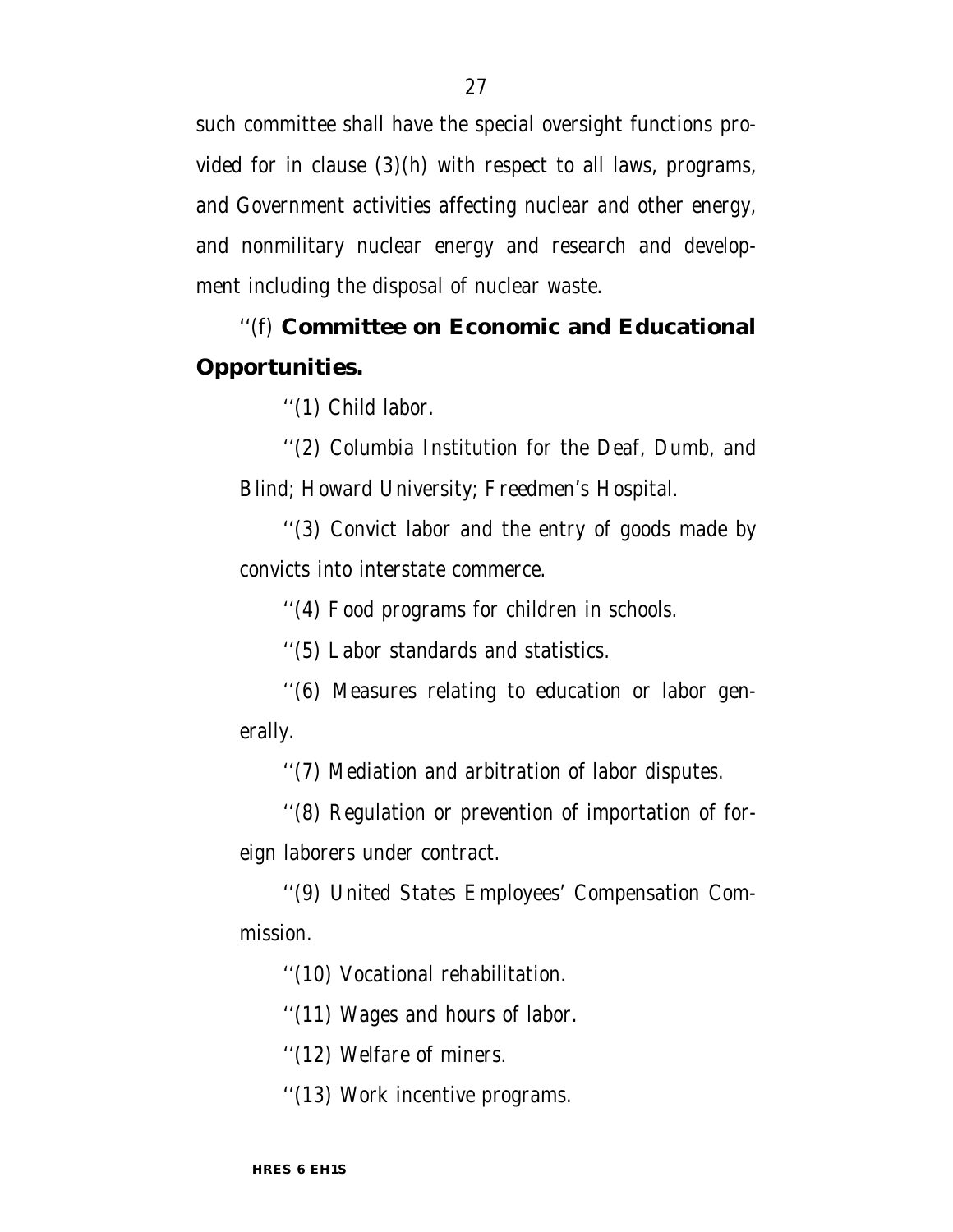In addition to its legislative jurisdiction under the preceding provisions of this paragraph (and its general oversight function under clause  $2(b)(1)$ , the committee shall have the special oversight function provided for in clause 3(c) with respect to domestic educational programs and institutions, and programs of student assistance, which are within the jurisdiction of other committees.

## ''(g) **Committee on Government Reform and Oversight.**

''(1) The Federal Civil Service, including intergovernmental personnel; the status of officers and employees of the United States, including their compensation, classification, and retirement.

''(2) Measures relating to the municipal affairs of the District of Columbia in general, other than appropriations.

''(3) Federal paperwork reduction.

''(4) Budget and accounting measures, generally.

''(5) Holidays and celebrations.

''(6) The overall economy, efficiency and management of government operations and activities, including Federal procurement.

''(7) National archives.

''(8) Population and demography generally, including the Census.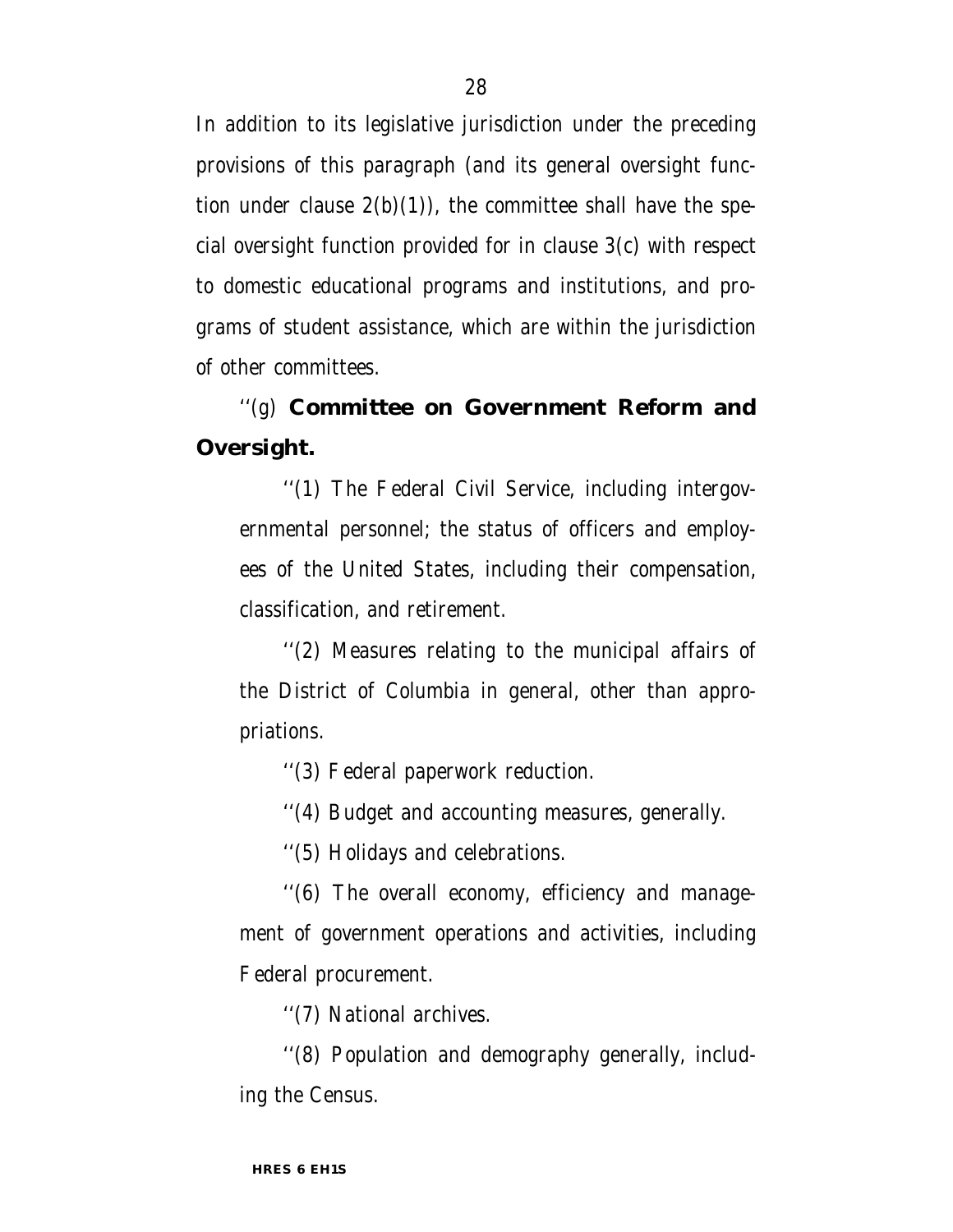''(9) Postal service generally, including the transportation of the mails.

''(10) Public information and records.

''(11) Relationship of the Federal Government to the States and municipalities generally.

''(12) Reorganizations in the executive branch of the Government.

In addition to its legislative jurisdiction under the preceding provisions of this paragraph (and its oversight functions under clause  $2(b)$  (1) and (2)), the committee shall have the function of performing the duties and conducting the studies which are provided for in clause 4(c).

''(h) **Committee on House Oversight.**

''(1) Appropriations from accounts for committee salaries and expenses (except for the Committee on Appropriations), House Information Systems, and allowances and expenses of Members, House officers and administrative offices of the House.

''(2) Auditing and settling of all accounts described in subparagraph (1).

''(3) Employment of persons by the House, including clerks for Members and committees, and reporters of debates.

"(4) Except as provided in clause  $1(q)(11)$ , matters relating to the Library of Congress and the House Li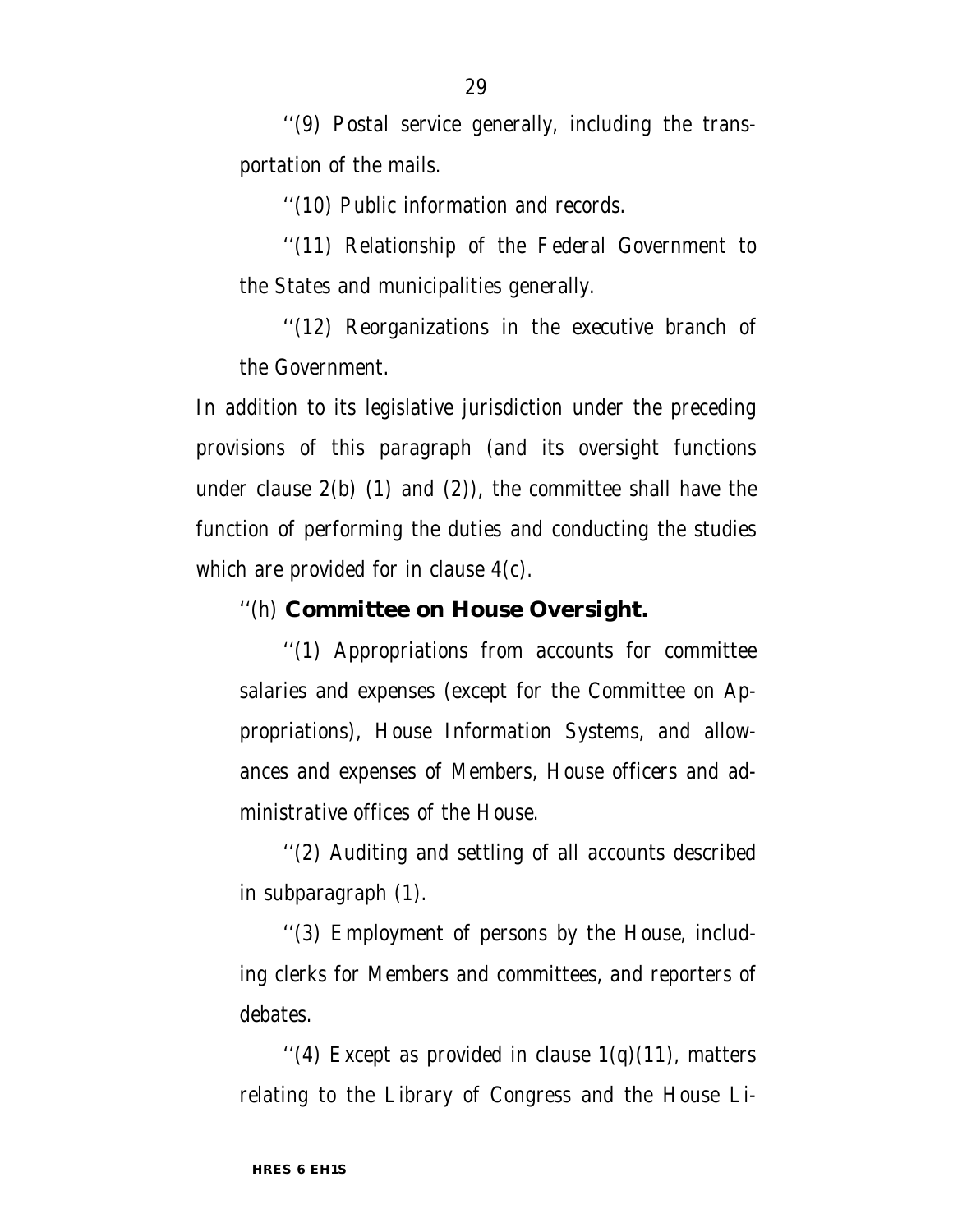brary; statuary and pictures; acceptance or purchase of works of art for the Capitol; the Botanic Gardens; management of the Library of Congress; purchase of books and manuscripts.

"(5) Except as provided in clause  $1(q)(11)$ , matters relating to the Smithsonian Institution and the incorporation of similar institutions.

''(6) Expenditure of accounts described in subparagraph (1).

''(7) Franking Commission.

''(8) Matters relating to printing and correction of the Congressional Record.

''(9) Measures relating to accounts of the House generally.

''(10) Measures relating to assignment of office space for Members and committees.

''(11) Measures relating to the disposition of useless executive papers.

''(12) Measures relating to the election of the President, Vice President, or Members of Congress; corrupt practices; contested elections; credentials and qualifications; and Federal elections generally.

''(13) Measures relating to services to the House, including the House Restaurant, parking facilities and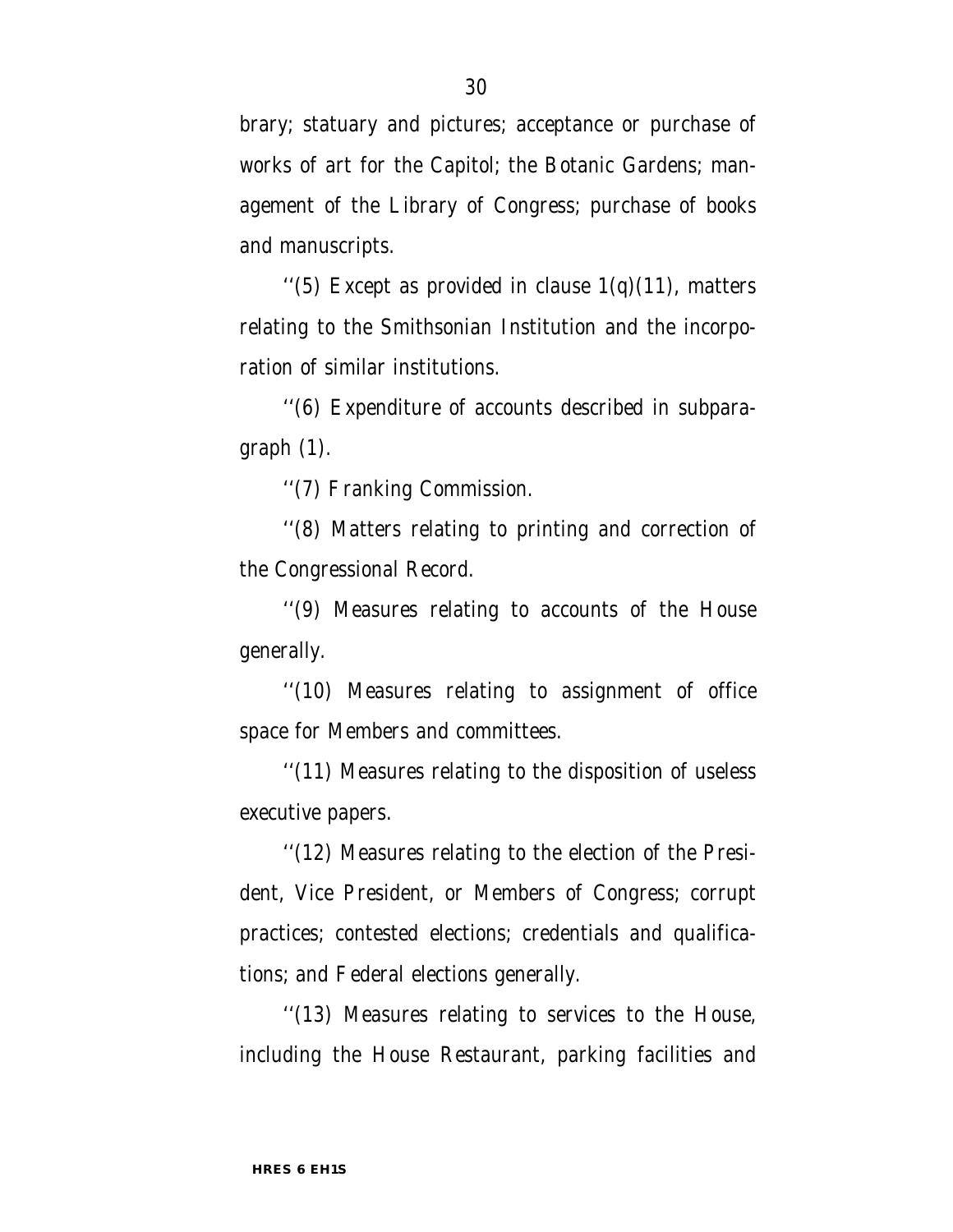administration of the House office buildings and of the House wing of the Capitol.

''(14) Measures relating to the travel of Members of the House.

''(15) Measures relating to the raising, reporting and use of campaign contributions for candidates for office of Representative in the House of Representatives, of Delegate, and of Resident Commissioner to the United States from Puerto Rico.

''(16) Measures relating to the compensation, retirement and other benefits of the Members, officers, and employees of the Congress.

In addition to its legislative jurisdiction under the preceding provisions of this paragraph (and its general oversight function under clause  $2(b)(1)$ , the committee shall have the function of performing the duties which are provided for in clause 4(d).

#### ''(i) **Committee on International Relations.**

''(1) Relations of the United States with foreign nations generally.

''(2) Acquisition of land and buildings for embassies and legations in foreign countries.

''(3) Establishment of boundary lines between the United States and foreign nations.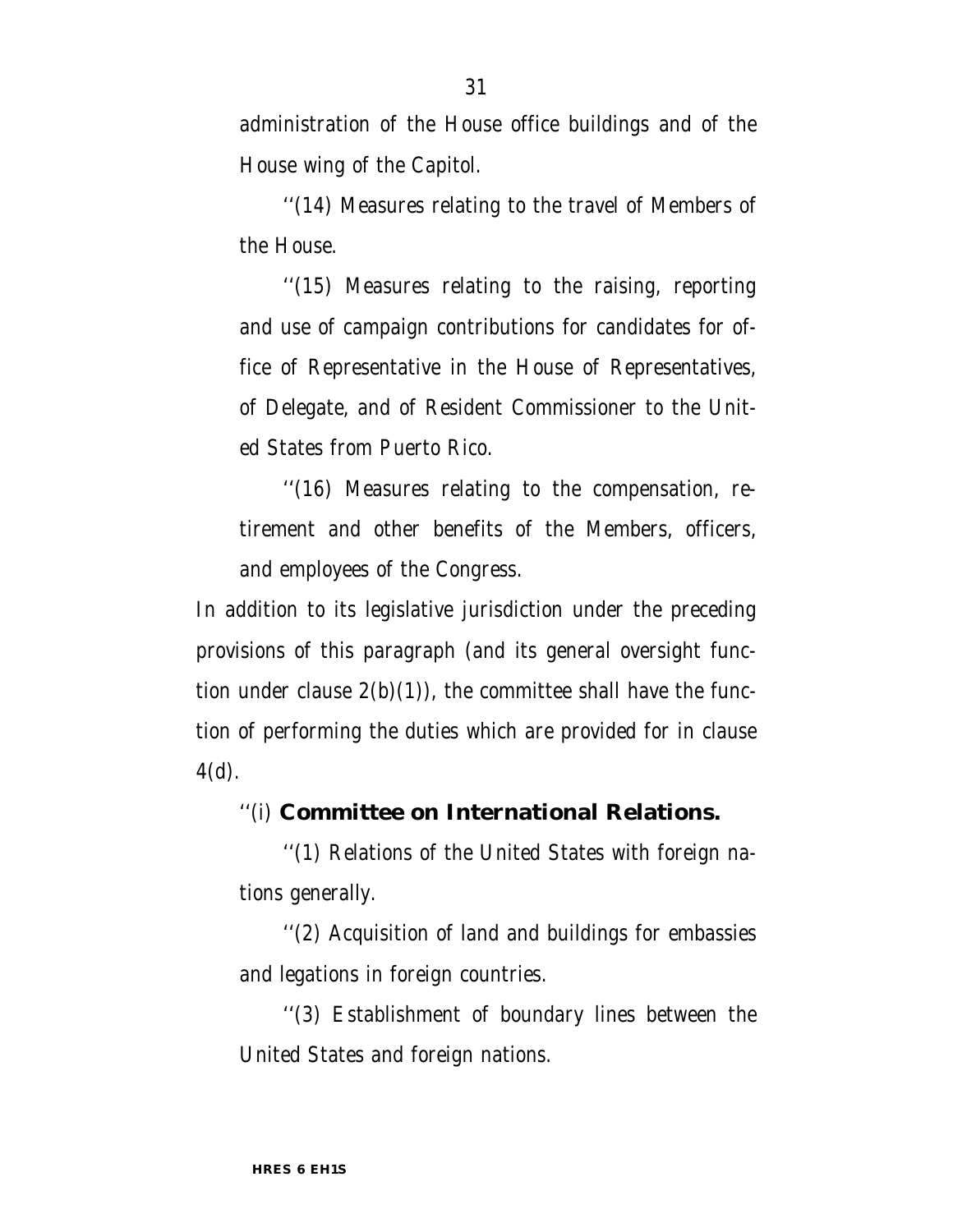32

''(4) Export controls, including nonproliferation of nuclear technology and nuclear hardware.

''(5) Foreign loans.

''(6) International commodity agreements (other than those involving sugar), including all agreements for cooperation in the export of nuclear technology and nuclear hardware.

''(7) International conferences and congresses.

''(8) International education.

''(9) Intervention abroad and declarations of war.

''(10) Measures relating to the diplomatic service.

''(11) Measures to foster commercial intercourse with foreign nations and to safeguard American business interests abroad.

''(12) Measures relating to international economic policy.

''(13) Neutrality.

''(14) Protection of American citizens abroad and expatriation.

''(15) The American National Red Cross.

''(16) Trading with the enemy.

''(17) United Nations organizations.

In addition to its legislative jurisdiction under the preceding provisions of this paragraph (and its general oversight function under clause  $2(b)(1)$ , the committee shall have the spe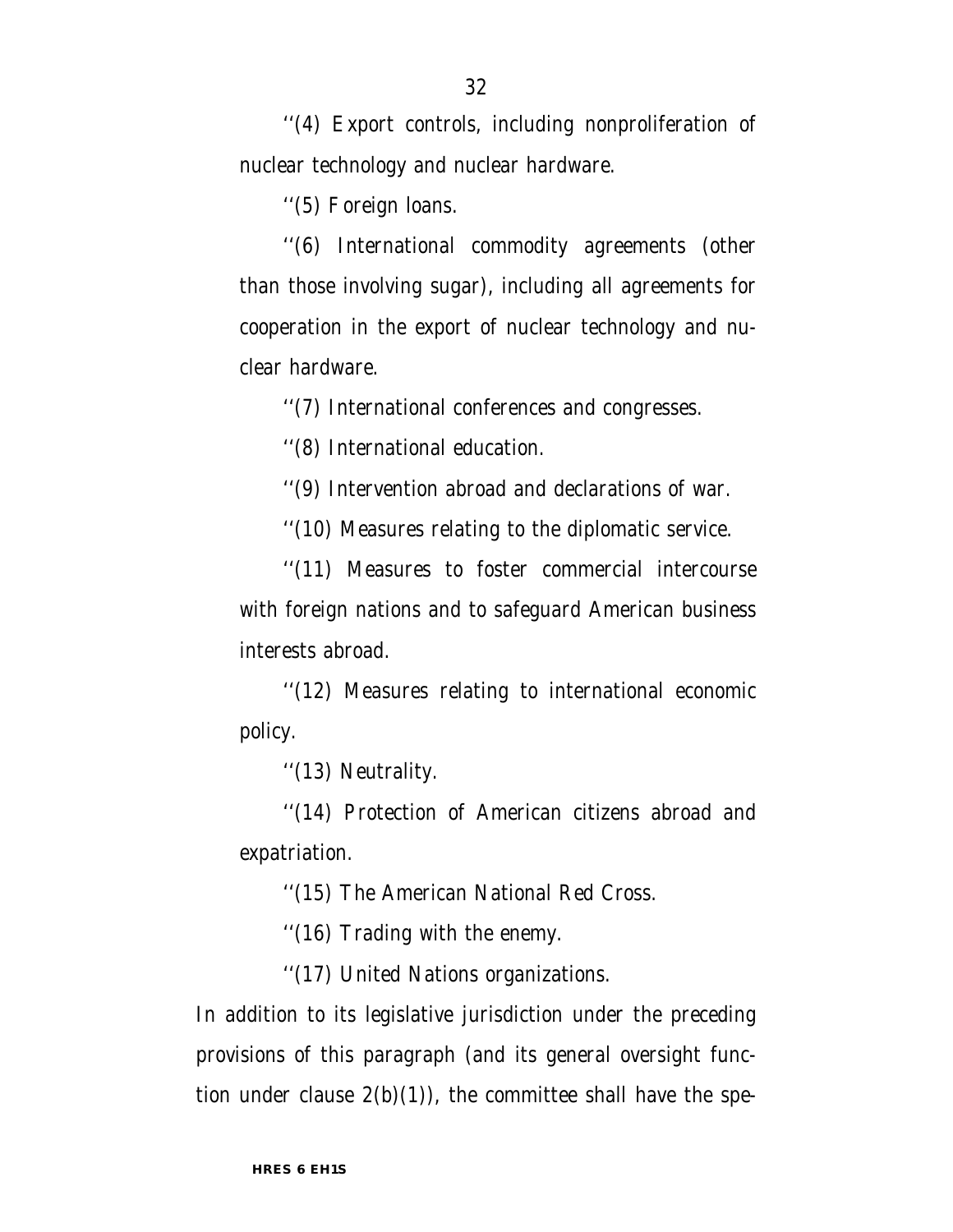cial oversight functions provided for in clause 3(d) with respect to customs administration, intelligence activities relating to foreign policy, international financial and monetary organizations, and international fishing agreements.

#### ''(j) **Committee on the Judiciary.**

''(1) The judiciary and judicial proceedings, civil and criminal.

''(2) Administrative practice and procedure.

''(3) Apportionment of Representatives.

''(4) Bankruptcy, mutiny, espionage, and counterfeiting.

''(5) Civil liberties.

''(6) Constitutional amendments.

''(7) Federal courts and judges, and local courts in the Territories and possessions.

''(8) Immigration and naturalization.

''(9) Interstate compacts, generally.

''(10) Measures relating to claims against the United States.

''(11) Meetings of Congress, attendance of Members and their acceptance of incompatible offices.

''(12) National penitentiaries.

''(13) Patents, the Patent Office, copyrights, and trademarks.

''(14) Presidential succession.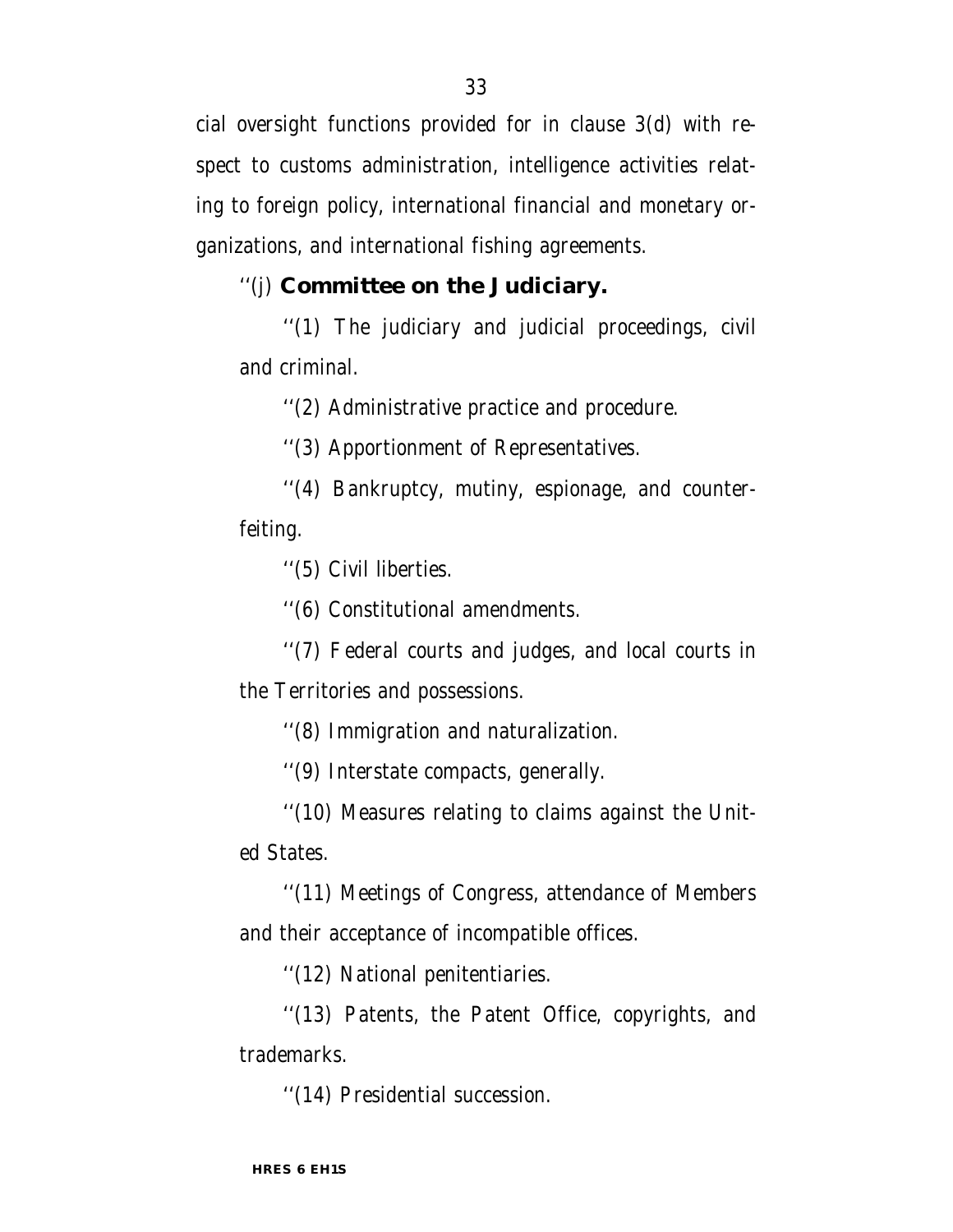''(15) Protection of trade and commerce against unlawful restraints and monopolies.

''(16) Revision and codification of the Statutes of the United States.

''(17) State and territorial boundaries.

''(18) Subversive activities affecting the internal security of the United States.

#### ''(k) **Committee on National Security.**

''(1) Ammunition depots; forts; arsenals; Army, Navy, and Air Force reservations and establishments.

''(2) Common defense generally.

''(3) Conservation, development, and use of naval petroleum and oil shale reserves.

''(4) The Department of Defense generally, including the Departments of the Army, Navy, and Air Force generally.

''(5) Interoceanic canals generally, including measures relating to the maintenance, operation, and administration of interoceanic canals.

''(6) Merchant Marine Academy, and State Maritime Academies.

''(7) Military applications of nuclear energy.

''(8) Tactical intelligence and intelligence related activities of the Department of the Defense.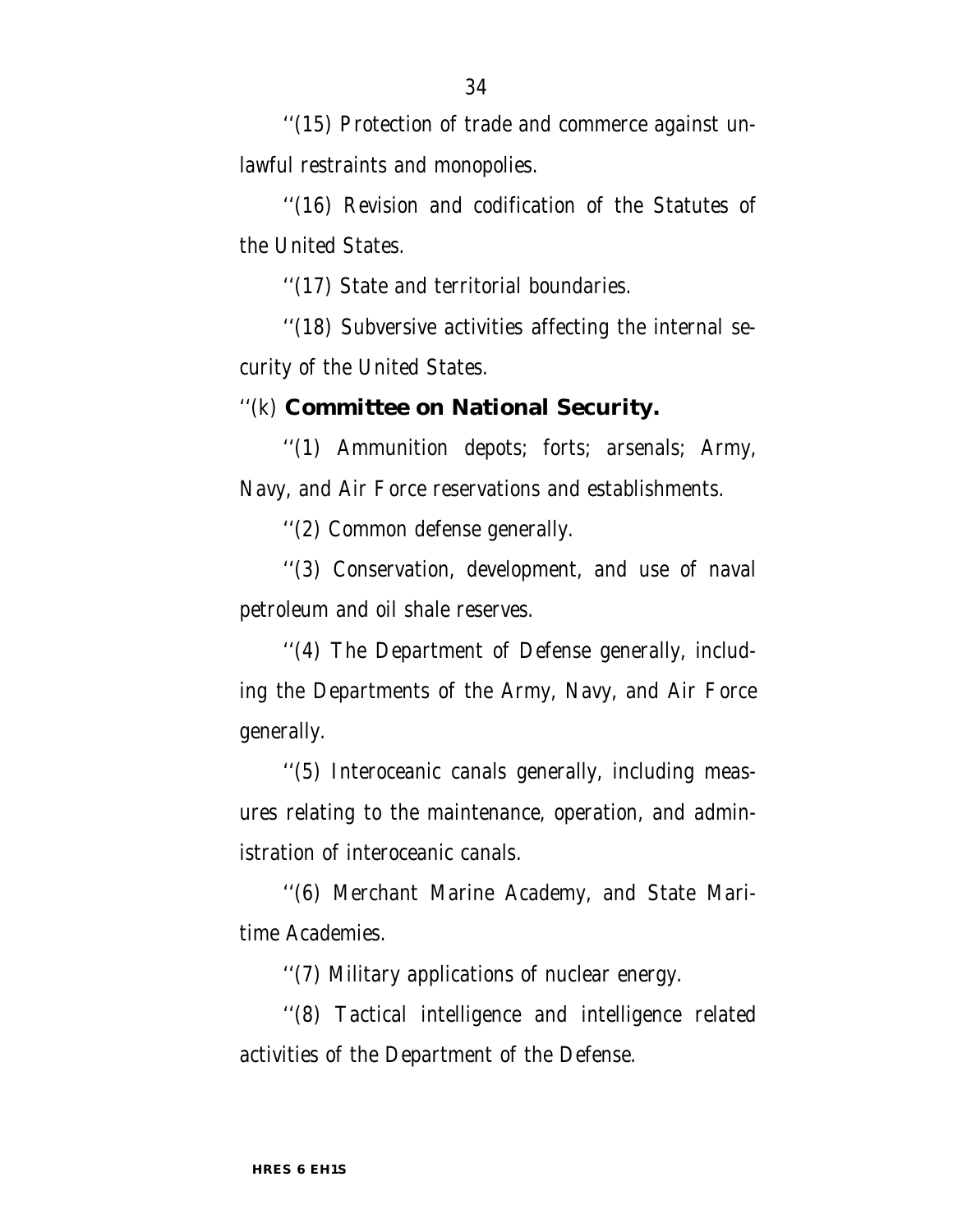''(9) National security aspects of merchant marine, including financial assistance for the construction and operation of vessels, the maintenance of the U.S. shipbuilding and ship repair industrial base, cabotage, cargo preference and merchant marine officers and seamen as these matters relate to the national security.

''(10) Pay, promotion, retirement, and other benefits and privileges of members of the armed forces.

''(11) Scientific research and development in support of the armed services.

''(12) Selective service.

''(13) Size and composition of the Army, Navy, Marine Corps, and Air Force.

''(14) Soldiers' and sailors' homes.

''(15) Strategic and critical materials necessary for the common defense.

In addition to its legislative jurisdiction under the preceding provisions of this paragraph (and its general oversight function under clause  $2(b)(1)$ , the committee shall have the special oversight function provided for in clause 3(a) with respect to international arms control and disarmament, and military dependents education.

## ''(l) **Committee on Resources.**

''(1) Fisheries and wildlife, including research, restoration, refuges, and conservation.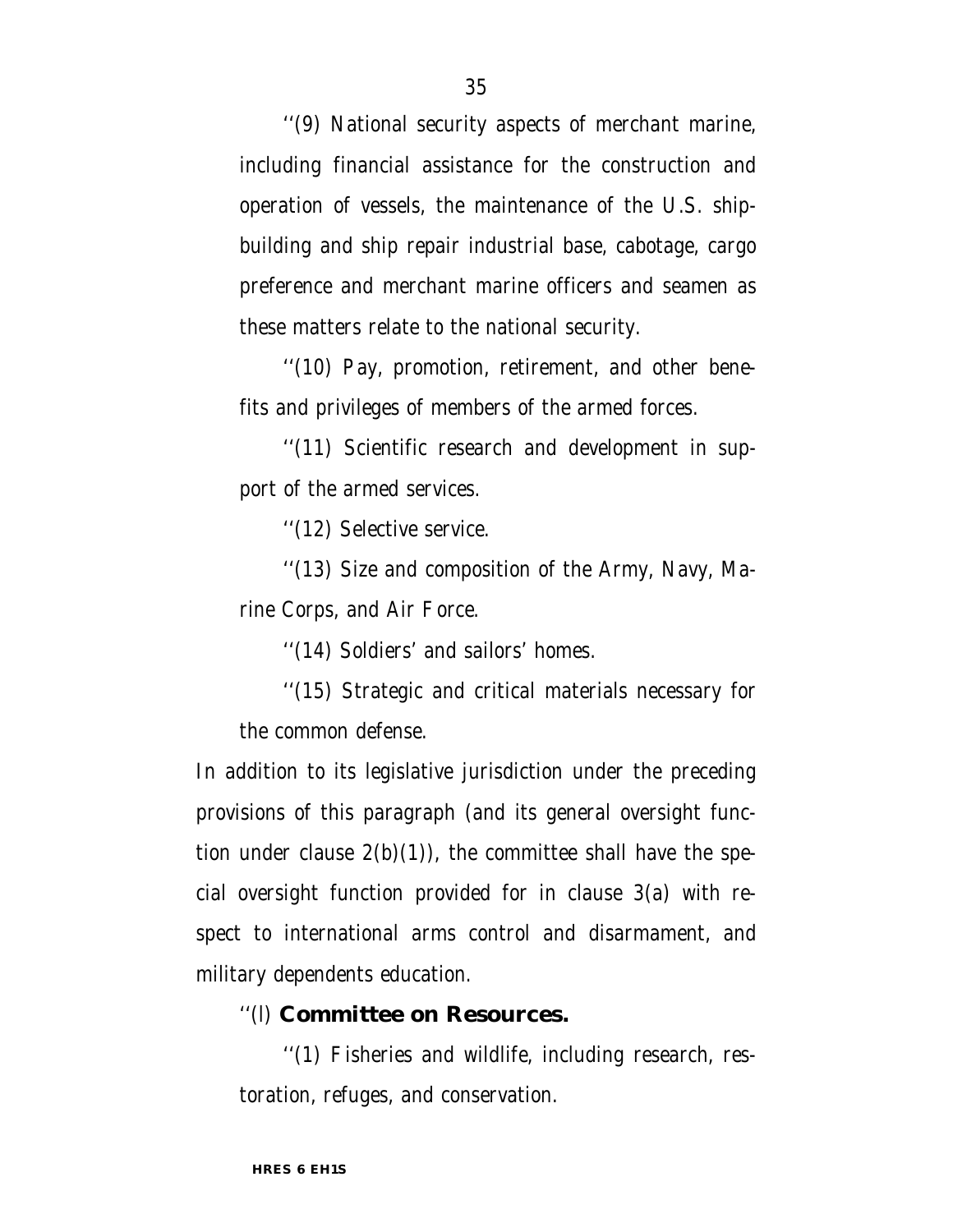''(2) Forest reserves and national parks created from the public domain.

''(3) Forfeiture of land grants and alien ownership, including alien ownership of mineral lands.

''(4) Geological Survey.

''(5) International fishing agreements.

''(6) Interstate compacts relating to apportionment of waters for irrigation purposes.

''(7) Irrigation and reclamation, including water supply for reclamation projects, and easements of public lands for irrigation projects, and acquisition of private lands when necessary to complete irrigation projects.

''(8) Measures relating to the care and management of Indians, including the care and allotment of Indian lands and general and special measures relating to claims which are paid out of Indian funds.

''(9) Measures relating generally to the insular possessions of the United States, except those affecting the revenue and appropriations.

''(10) Military parks and battlefields, national cemeteries administered by the Secretary of the Interior, parks within the District of Columbia, and the erection of monuments to the memory of individuals.

''(11) Mineral land laws and claims and entries thereunder.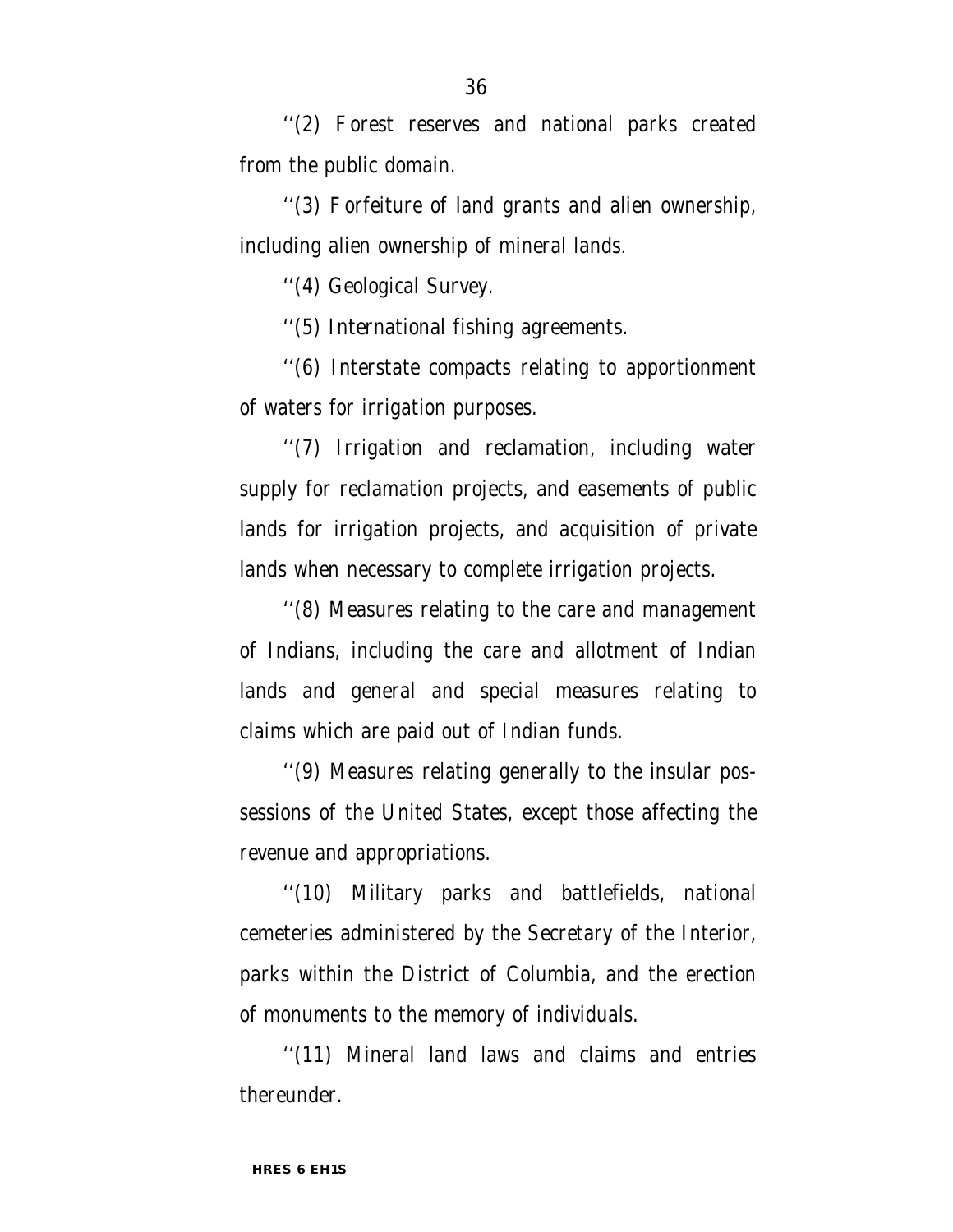''(13) Mining interests generally.

''(14) Mining schools and experimental stations.

''(15) Marine affairs (including coastal zone management), except for measures relating to oil and other pollution of navigable waters.

''(16) Oceanography.

''(17) Petroleum conservation on the public lands and conservation of the radium supply in the United States.

''(18) Preservation of prehistoric ruins and objects of interest on the public domain.

''(19) Public lands generally, including entry, easements, and grazing thereon.

''(20) Relations of the United States with the Indians and the Indian tribes.

''(21) Trans-Alaska Oil Pipeline (except ratemaking).

In addition to its legislative jurisdiction under the preceding provisions of this paragraph (and its general oversight function under clause  $2(b)(1)$ , the committee shall have the special oversight functions provided for in clause 3(e) with respect to all programs affecting Indians.

### ''(m) **Committee on Rules.**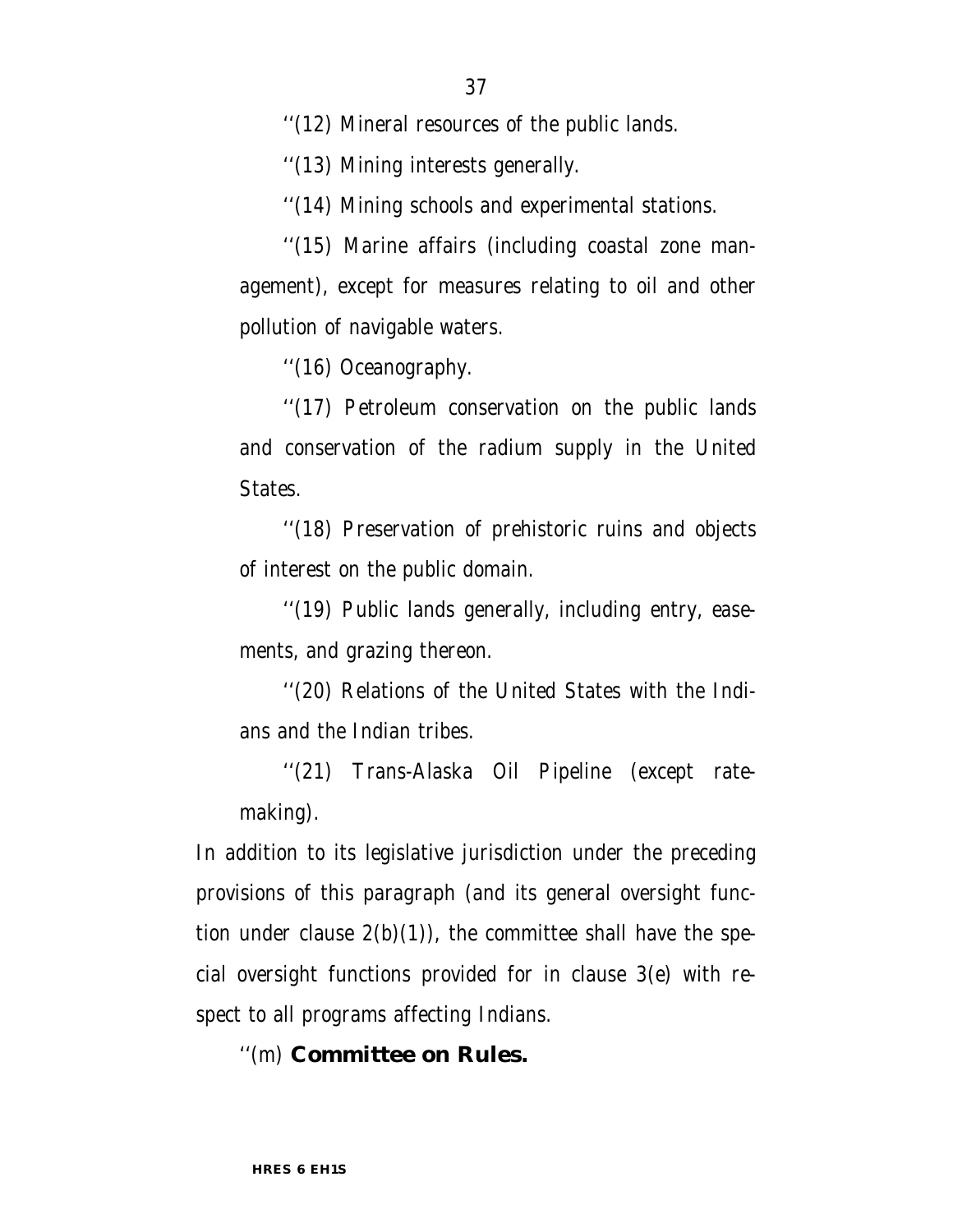''(1) The rules and joint rules (other than rules or joint rules relating to the Code of Official Conduct), and order of business of the House.

''(2) Recesses and final adjournments of Congress. The Committee on Rules is authorized to sit and act whether or not the House is in session.

#### ''(n) **Committee on Science.**

''(1) All energy research, development, and demonstration, and projects therefor, and all federally owned or operated nonmilitary energy laboratories.

''(2) Astronautical research and development, including resources, personnel, equipment, and facilities.

''(3) Civil aviation research and development.

''(4) Environmental research and development.

''(5) Marine research.

''(6) Measures relating to the commercial application of energy technology.

''(7) National Institute of Standards and Technology, standardization of weights and measures and the metric system.

''(8) National Aeronautics and Space Administration.

''(9) National Space Council.

''(10) National Science Foundation.

''(11) National Weather Service.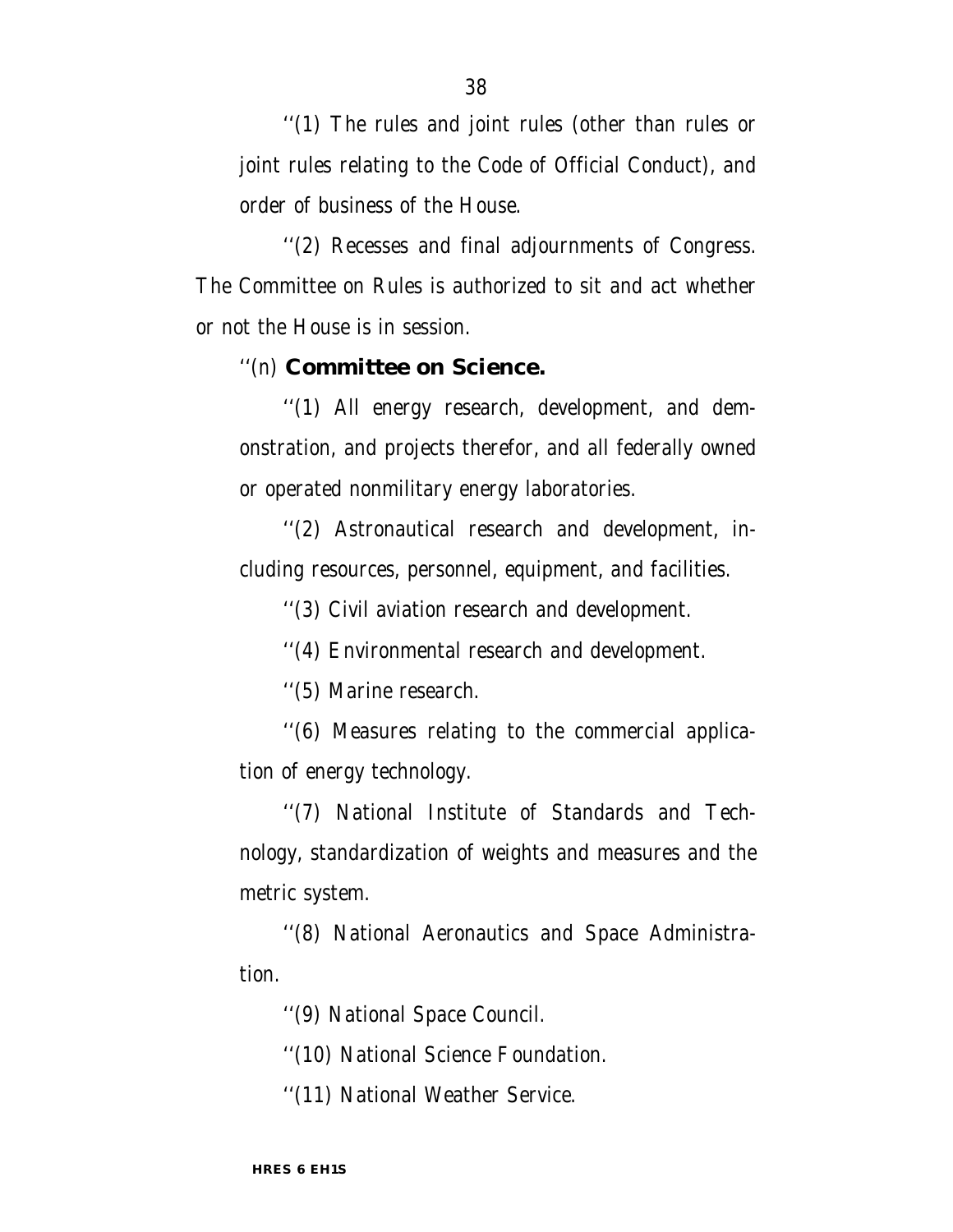''(12) Outer space, including exploration and control thereof.

''(13) Science Scholarships.

''(14) Scientific research, development, and demonstration, and projects therefor.

In addition to its legislative jurisdiction under the preceding provisions of this paragraph (and its general oversight function under clause  $2(b)(1)$ , the committee shall have the special oversight function provided for in clause 3(f) with respect to all nonmilitary research and development.

#### ''(o) **Committee on Small Business.**

''(1) Assistance to and protection of small business, including financial aid, regulatory flexibility and paperwork reduction.

''(2) Participation of small-business enterprises in Federal procurement and Government contracts.

In addition to its legislative jurisdiction under the preceding provisions of this paragraph and (its general oversight function under clause  $2(b)(1)$ , the committee shall have the special oversight function provided for in clause 3(g) with respect to the problems of small business.

''(p) **Committee on Standards of Official Conduct.**

''(1) Measures relating to the Code of Official Conduct.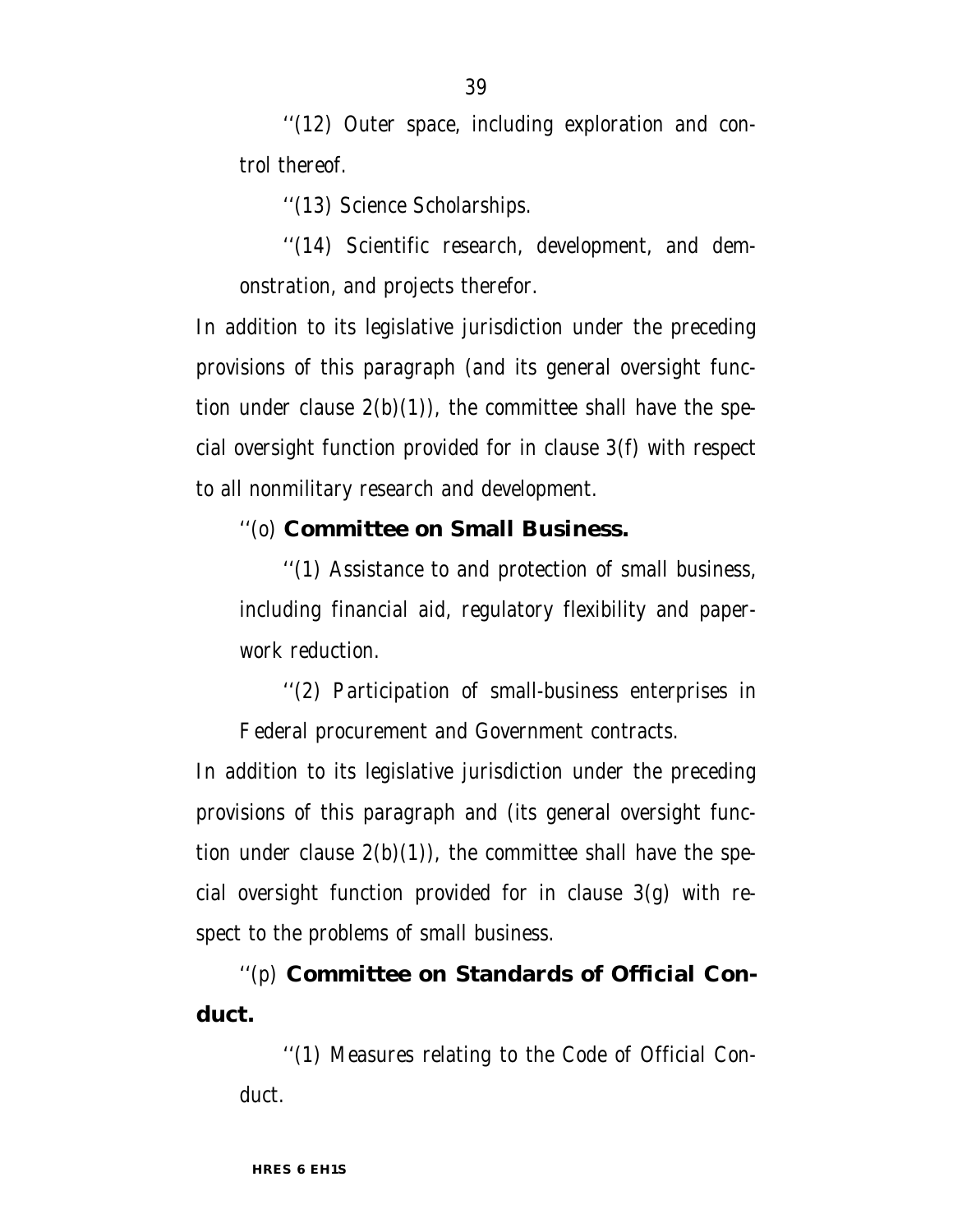In addition to its legislative jurisdiction under the preceding provision of this paragraph (and its general oversight function under clause  $2(b)(1)$ , the committee shall have the functions with respect to recommendations, studies, investigations, and reports which are provided for in clause 4(e), and the functions designated in titles I and V of the Ethics in Government Act of 1978 and sections 7342, 7351, and 7353 of title 5, United States Code.

''(q) **Committee on Transportation and Infrastructure.**

''(1) Coast Guard, including lifesaving service, lighthouses, lightships, ocean derelicts, and the Coast Guard Academy.

''(2) Federal management of emergencies and natural disasters.

''(3) Flood control and improvement of rivers and harbors.

''(4) Inland waterways.

''(5) Inspection of merchant marine vessels, lights and signals, lifesaving equipment, and fire protection on such vessels.

''(6) Navigation and the laws relating thereto, including pilotage.

''(7) Registering and licensing of vessels and small boats.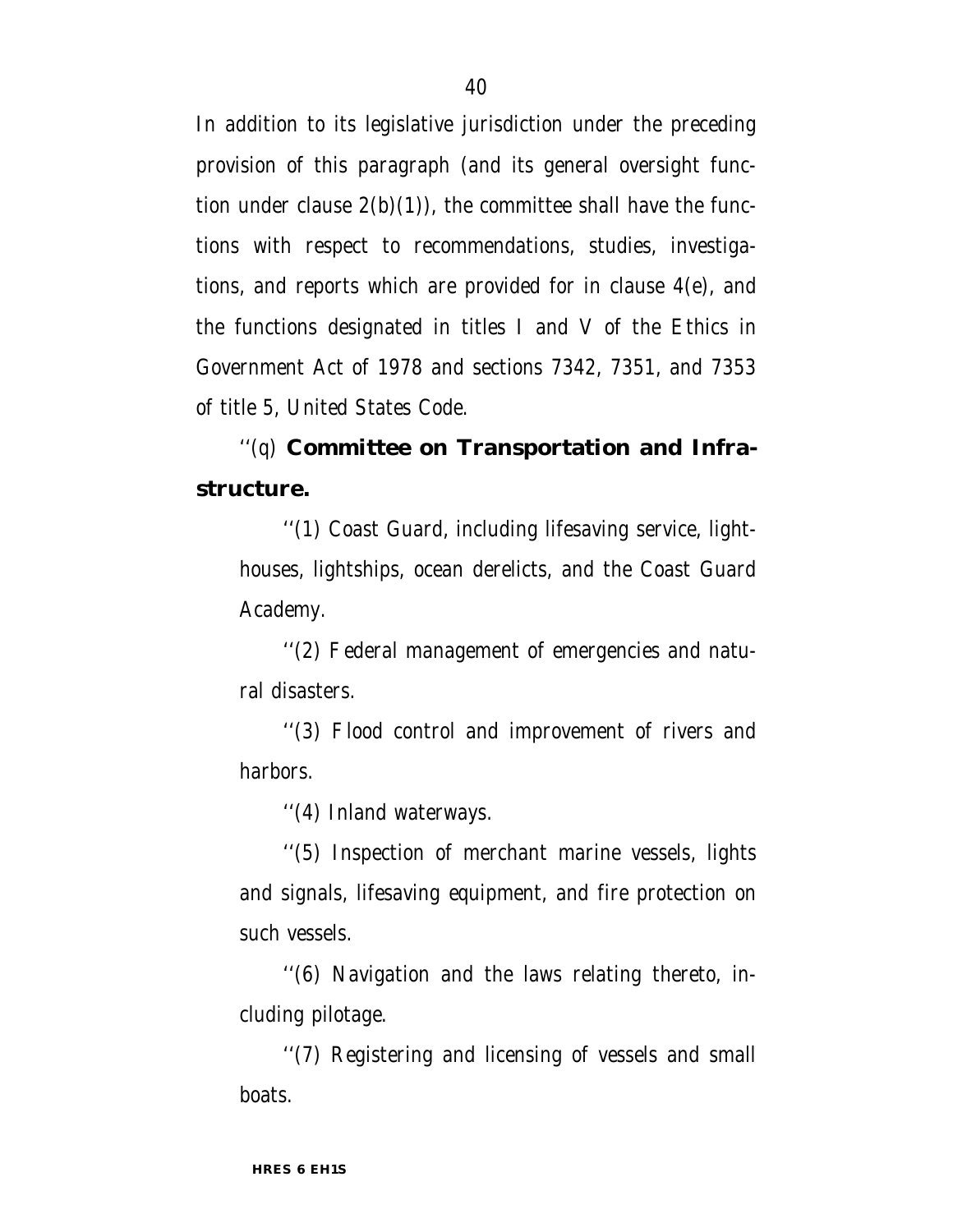''(8) Rules and international arrangements to prevent collisions at sea.

''(9) Measures relating to the Capitol Building and the Senate and House office buildings.

''(10) Measures relating to the construction or maintenance of roads and post roads, other than appropriations therefor; but it shall not be in order for any bill providing general legislation in relation to roads to contain any provision for any specific road, nor for any bill in relation to a specific road to embrace a provision in relation to any other specific road.

''(11) Measures relating to the construction or reconstruction, maintenance, and care of the buildings and grounds of the Botanic Gardens, the Library of Congress, and the Smithsonian Institution.

''(12) Measures relating to merchant marine, except for national security aspects of merchant marine.

''(13) Measures relating to the purchase of sites and construction of post offices, customhouses, Federal courthouses, and Government buildings within the District of Columbia.

''(14) Oil and other pollution of navigable waters, including inland, coastal, and ocean waters.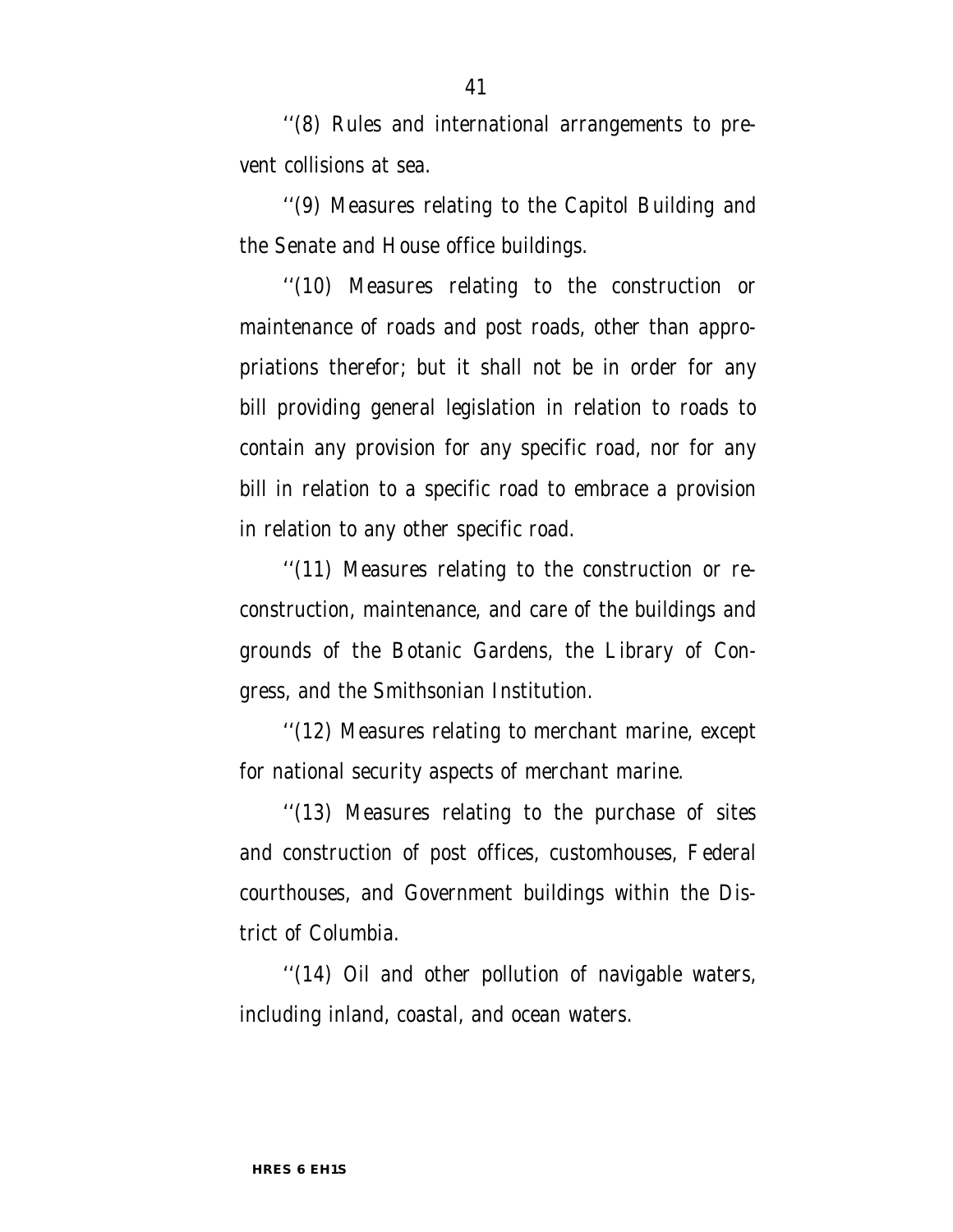''(15) Marine affairs (including coastal zone management) as they relate to oil and other pollution of navigable waters.

''(16) Public buildings and occupied or improved grounds of the United States generally.

''(17) Public works for the benefit of navigation, including bridges and dams (other than international bridges and dams).

''(18) Related transportation regulatory agencies.

''(19) Roads and the safety thereof.

''(20) Transportation, including civil aviation, railroads, water transportation, transportation safety (except automobile safety), transportation infrastructure, transportation labor, and railroad retirement and unemployment (except revenue measures related thereto).

''(21) Water power.

## ''(r) **Committee on Veterans' Affairs.**

''(1) Veterans' measures generally.

''(2) Cemeteries of the United States in which veterans of any war or conflict are or may be buried, whether in the United States or abroad, except cemeteries administered by the Secretary of the Interior.

''(3) Compensation, vocational rehabilitation, and education of veterans.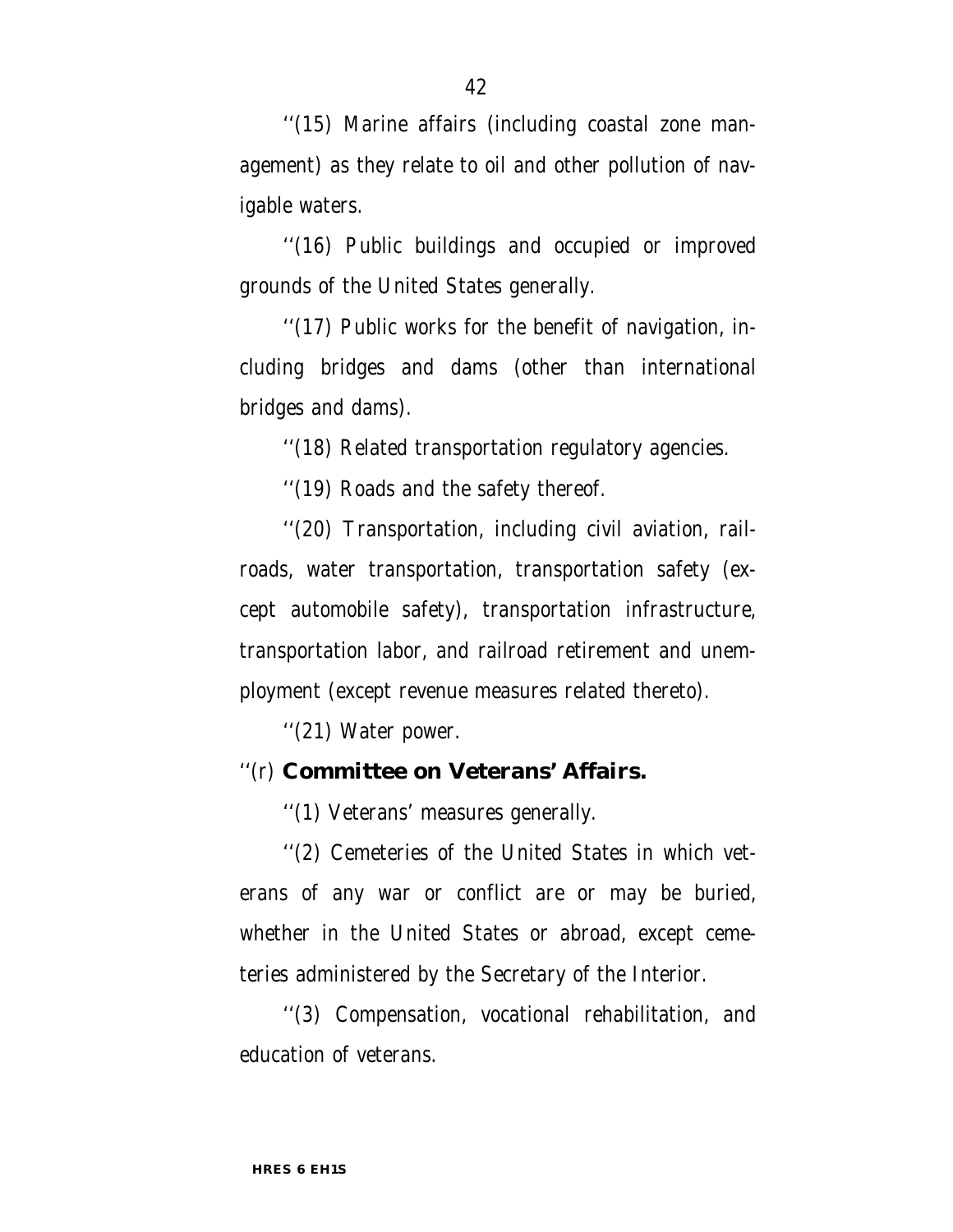''(4) Life insurance issued by the Government on account of service in the Armed Forces.

''(5) Pensions of all the wars of the United States, general and special.

''(6) Readjustment of servicemen to civil life.

''(7) Soldiers' and sailors' civil relief.

''(8) Veterans' hospitals, medical care, and treatment of veterans.

#### ''(s) **Committee on Ways and Means.**

''(1) Customs, collection districts, and ports of entry and delivery.

''(2) Reciprocal trade agreements.

''(3) Revenue measures generally.

''(4) Revenue measures relating to the insular possessions.

''(5) The bonded debt of the United States (subject to the last sentence of clause  $4(g)$  of this rule).

''(6) The deposit of public moneys.

''(7) Transportation of dutiable goods.

''(8) Tax exempt foundations and charitable trusts.

''(9) National social security, except (A) health care and facilities programs that are supported from general revenues as opposed to payroll deductions and (B) work incentive programs.''.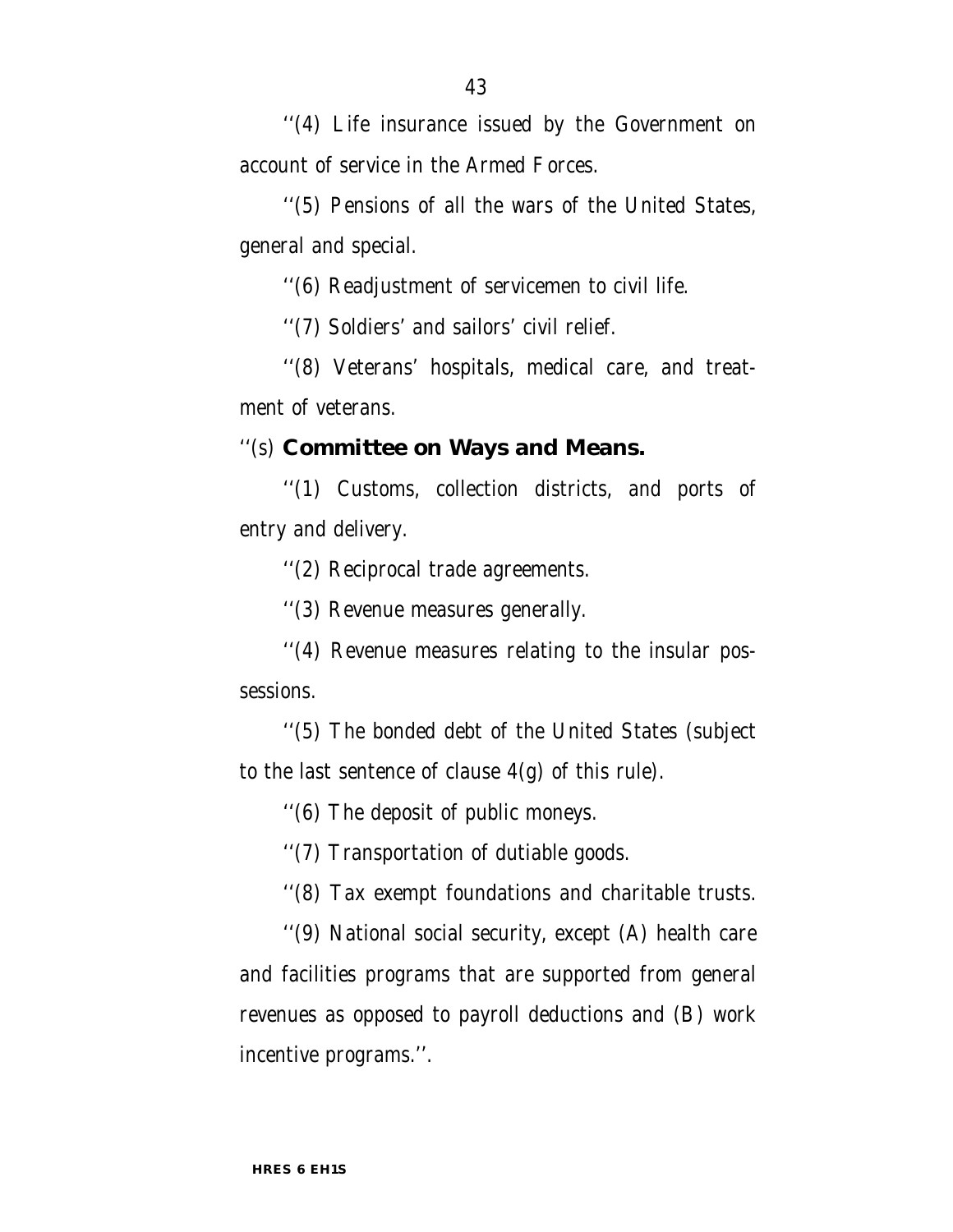(b) Any reference in the rules of the House at the end of the One Hundred Third Congress to the following standing committees of the House: the Committee on Armed Services; the Committee on the District of Columbia; the Committee on Education and Labor; the Committee on Energy and Commerce; the Committee on Foreign Affairs; the Committee on Government Operations; the Committee on House Administration; the Committee on Natural Resources; and the Committee on Science, Space and Technology; shall be amended to be a reference to the following standing committees of the House, respectively: the Committee on National Security; the Committee on Government Reform and Oversight; the Committee on Economic and Educational Opportunities; the Committee on Commerce; the Committee on International Relations; the Committee on Government Reform and Oversight; the Committee on House Oversight; the Committee on Resources; and the Committee on Science.

(c) The chairman of the Committee on the Budget, when elected, may revise (within the appropriate levels established in House Concurrent Resolution 218 of the One Hundred Third Congress) allocations of budget outlays, new budget authority, and entitlement authority among committees of the House in the One Hundred Fourth Congress to reflect changes in jurisdiction under clause 1 of rule X. He shall publish the revised allocations in the Congressional Record.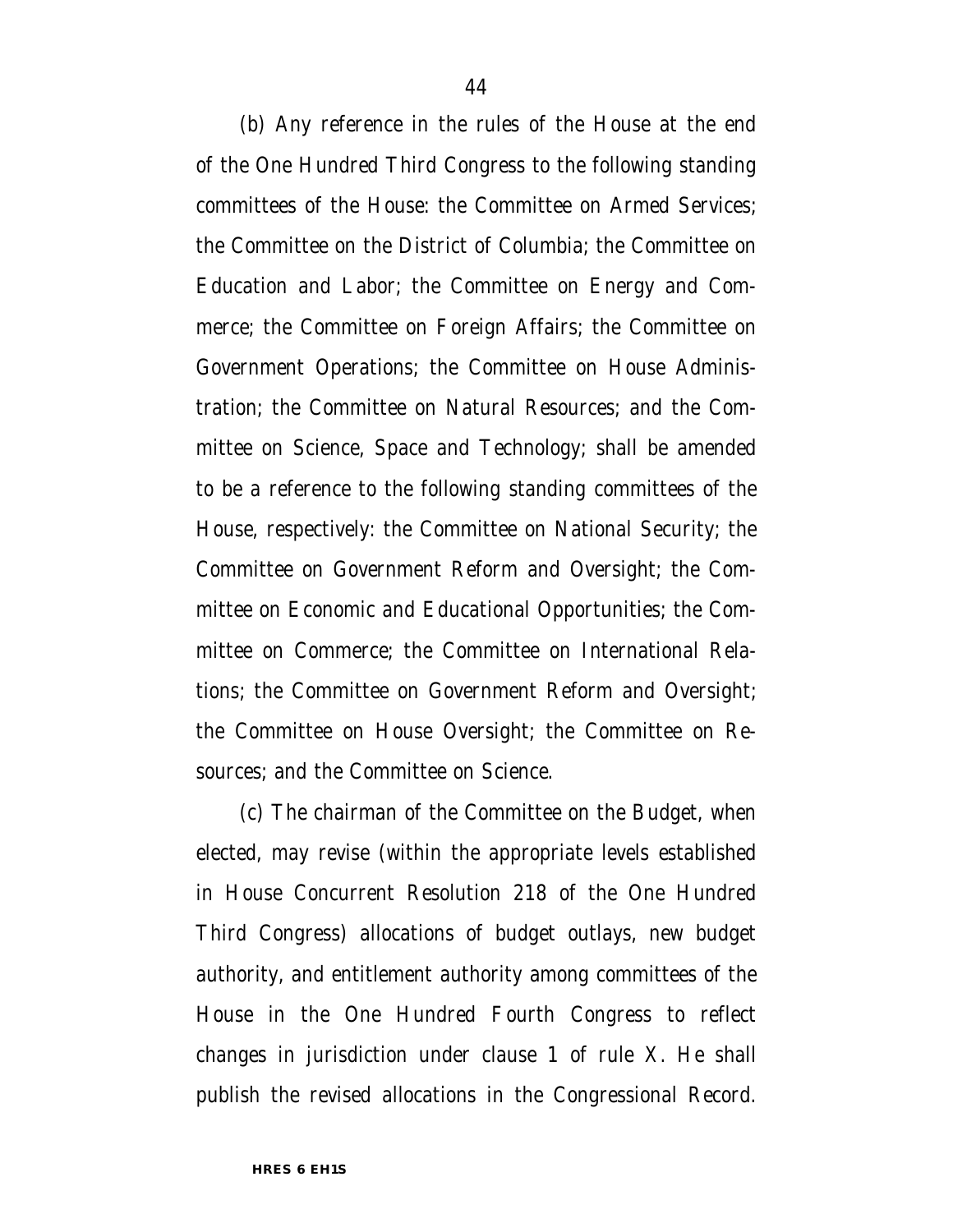Once published, the revised allocations shall be effective in the House as though made pursuant to sections 302(a) and 602(a) of the Congressional Budget Act of 1974.

(d) In clause 8 of rule XXIV, strike ''the Committee on the District of Columbia'' through the end of the sentence and insert: ''the Committee on Government Reform and Oversight, be set apart for the consideration of such business relating to the District of Columbia as may be presented by said committee.''.

#### **Oversight Reform**

SEC. 203. (a) In clause 2 of rule X, add the following new paragraphs at the end:

 $''$ (d)(1) Not later than February 15 of the first session of a Congress, each standing committee of the House shall, in a meeting that is open to the public and with a quorum present, adopt its oversight plans for that Congress. Such plans shall be submitted simultaneously to the Committee on Government Reform and Oversight and to the Committee on House Oversight. In developing such plans each committee shall, to the maximum extent feasible—

''(A) consult with other committees of the House that have jurisdiction over the same or related laws, programs, or agencies within its jurisdiction, with the objective of ensuring that such laws, programs, or agencies are reviewed in the same Congress and that there is a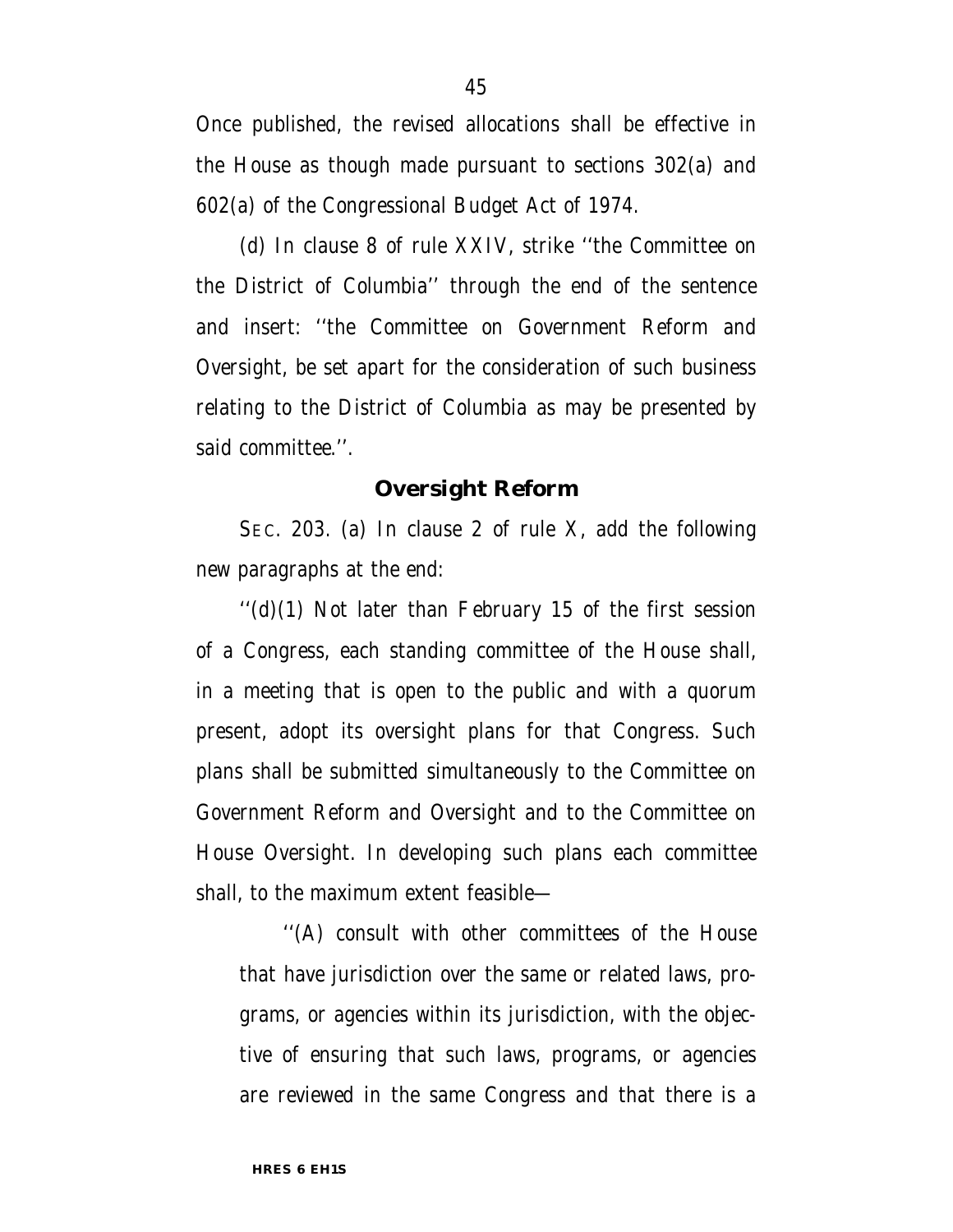maximum of coordination between such committees in the conduct of such reviews; and such plans shall include an explanation of what steps have been and will be taken to ensure such coordination and cooperation;

''(B) give priority consideration to including in its plans the review of those laws, programs, or agencies operating under permanent budget authority or permanent statutory authority; and

''(C) have a view toward ensuring that all significant laws, programs, or agencies within its jurisdictions are subject to review at least once every ten years.

''(2) It shall not be in order to consider any committee expense resolution (within the meaning of clause 5 of rule XI), or any amendment thereto, for any committee that has not submitted its oversight plans as required by this paragraph.

''(3) Not later than March 31 in the first session of a Congress, after consultation with the Speaker, the majority leader, and the minority leader, the Committee on Government Reform and Oversight shall report to the House the oversight plans submitted by each committee together with any recommendations that it, or the House leadership group referred to above, may make to ensure the most effective coordination of such plans and otherwise achieve the objectives of this clause.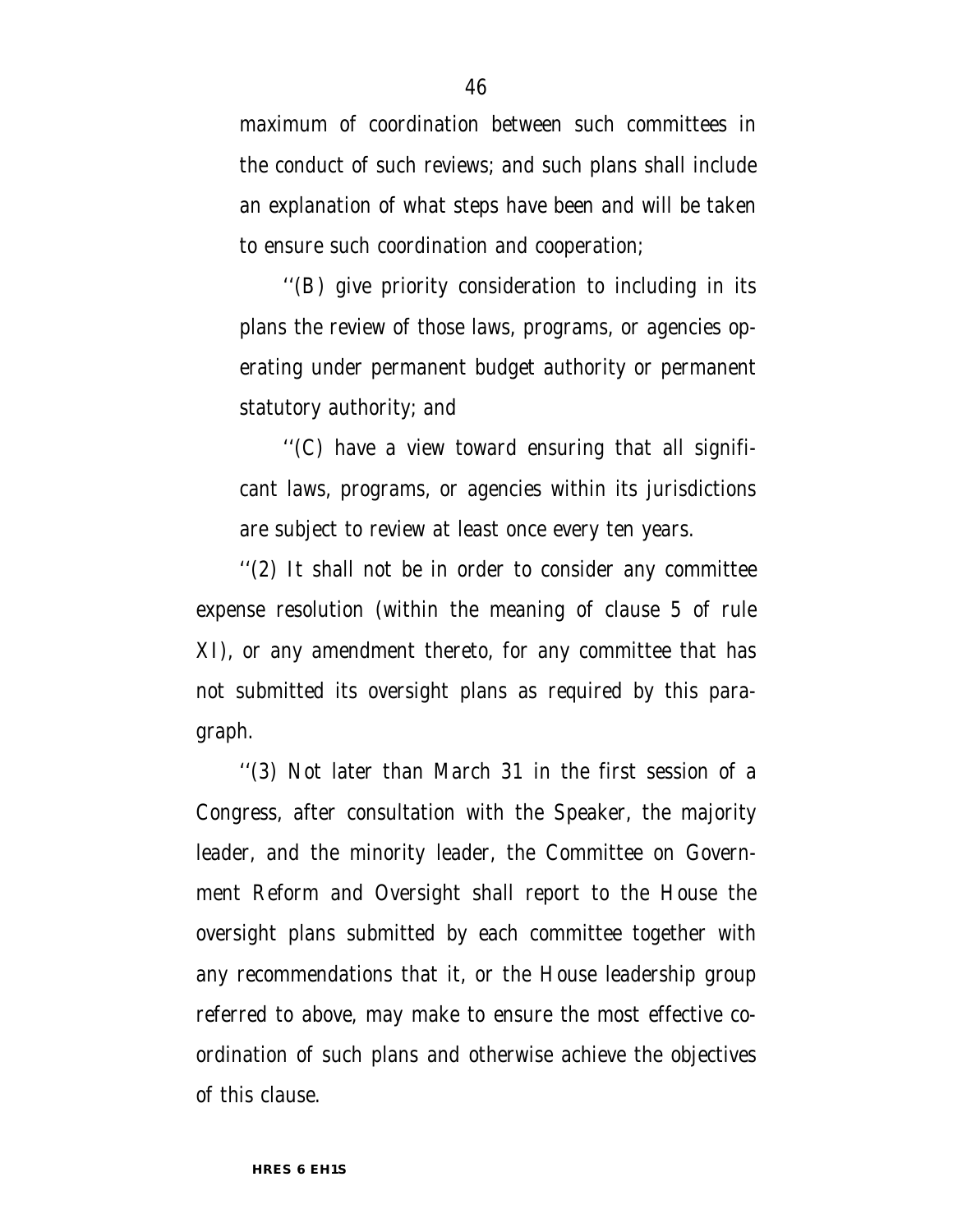''(e) The Speaker, with the approval of the House, may appoint special ad hoc oversight committees for the purpose of reviewing specific matters within the jurisdiction of two or more standing committees.''.

(b) In clause 1 of rule XI, amend paragraph (d) to read as follows:

''(d)(1) Each committee shall submit to the House not later than January 2 of each odd-numbered year, a report on the activities of that committee under this rule and rule X during the Congress ending on January 3 of such year.

''(2) Such report shall include separate sections summarizing the legislative and oversight activities of that committee during that Congress.

''(3) The oversight section of such report shall include a summary of the oversight plans submitted by the committee pursuant to clause  $2(d)$  of rule X, a summary of the actions taken and recommendations made with respect to each such plan, and a summary of any additional oversight activities undertaken by that committee, and any recommendations made or actions taken thereon.''.

#### **Member Assignment Limits**

SEC. 204. In clause  $6(b)$  of rule X, insert " $(1)$ " after ''(b)'' and add the following new subparagraph at the end:

''(2)(A) No Member, Delegate, or Resident Commissioner may serve simultaneously as a member of more than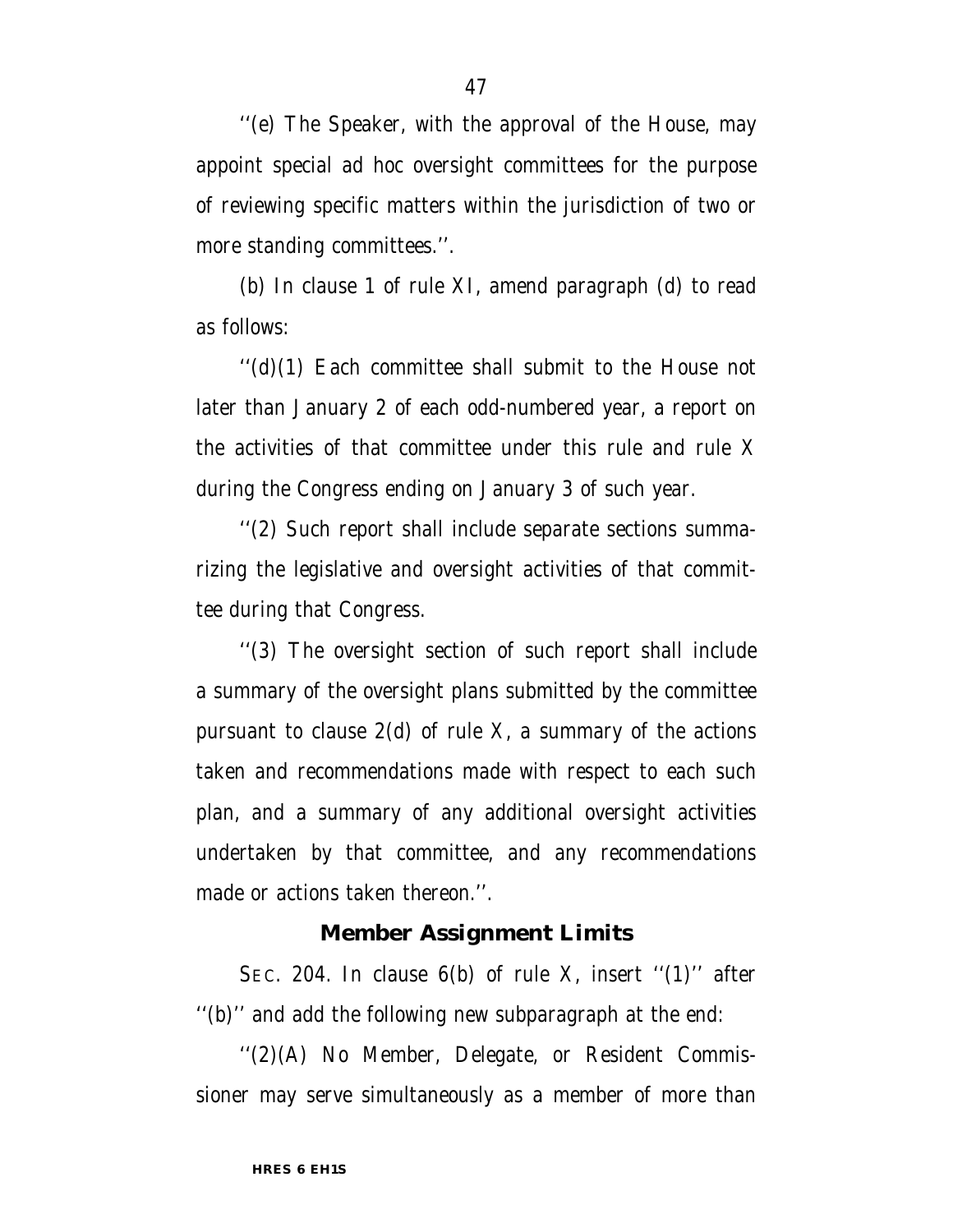two standing committees or four subcommittees of the standing committees of the House, except that ex officio service by a chairman and ranking minority member of a committee on each of its subcommittees by committee rule shall not be counted against the limitation on subcommittee service. Any other exception to these limitations must be approved by the House upon the recommendation of the respective party caucus or conference.

''(B) For the purposes of this subparagraph, the term 'subcommittee' includes any panel (other than a special oversight panel of the Committee on National Security), task force, special subcommittee, or any subunit of a standing committee that is established for a cumulative period longer than six months in any Congress.''.

#### **Multiple Referral Reform**

SEC. 205. In clause 5 of rule X, amend paragraph (c) to read as follows:

''(c) In carrying out paragraphs (a) and (b) with respect to any matter, the Speaker shall designate a committee of primary jurisdiction; but also may refer the matter to one or more additional committees, for consideration in sequence (subject to appropriate time limitations), either on its initial referral or after the matter has been reported by the committee of primary jurisdiction; or may refer portions of the matter to one or more additional committees (reflecting different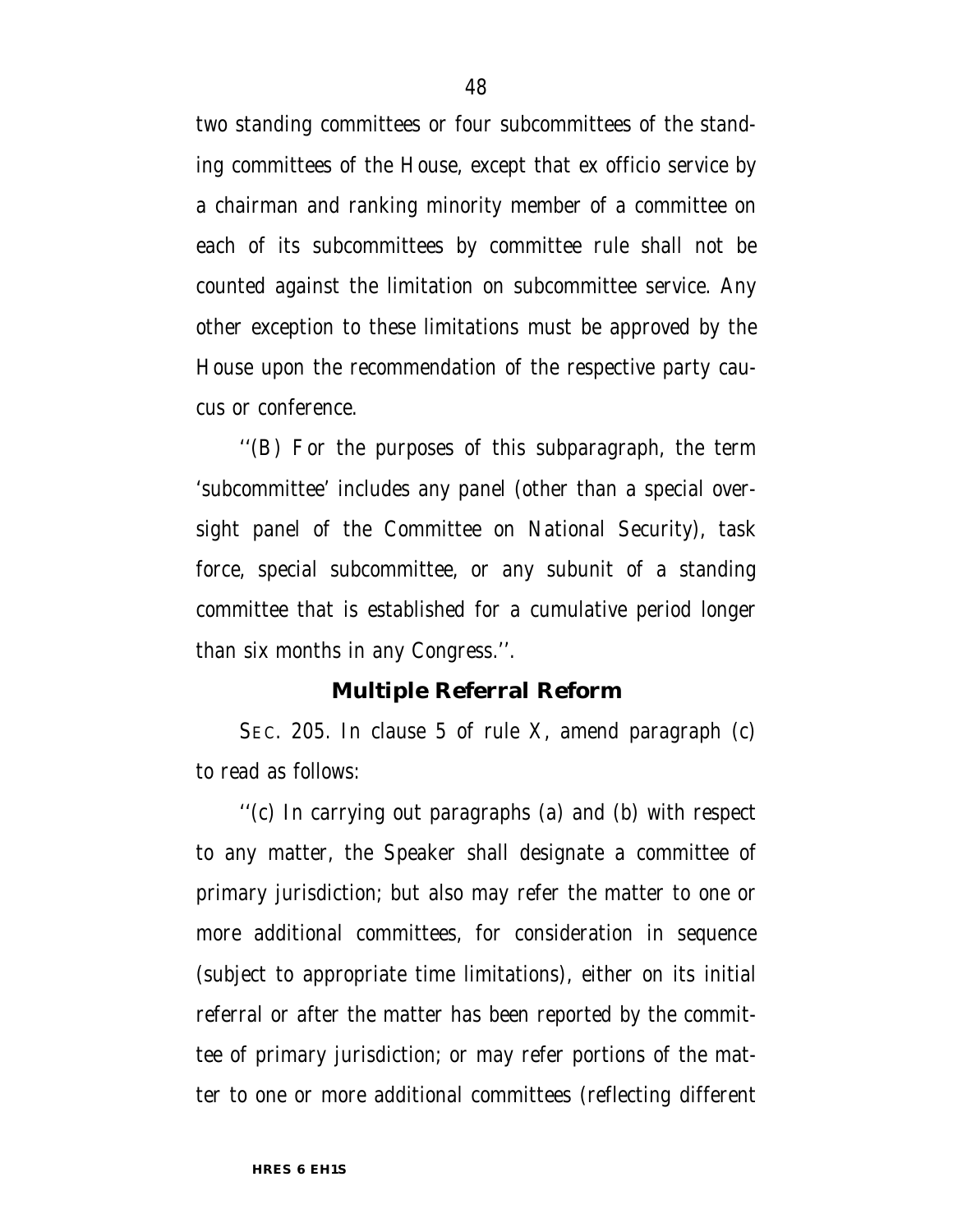subjects and jurisdictions) for the consideration only of designated portions; or may refer the matter to a special ad hoc committee appointed by the Speaker with the approval of the House (with members from the committees having jurisdiction) for the specific purpose of considering that matter and reporting to the House thereon; or may make such other provisions as may be considered appropriate.''.

### **Accuracy of Committee Transcripts**

SEC. 206. In clause  $2(e)(1)$  of rule XI, amend the first sentence to read as follows: ''Each committee shall keep a complete record of all committee action which shall include—

''(A) in the case of any meeting or hearing transcript, a substantially verbatim account of remarks actually made during the proceedings, subject only to technical, grammatical, and typographical corrections authorized by the person making the remarks involved; and

''(B) a record of the votes on any question on which a rollcall vote is demanded.''.

#### **Elimination of ''Rolling Quorums''**

SEC. 207. In clause  $2(1)(2)(A)$  of rule XI, strike "was actually present'' and all that follows through the end of the subdivision and insert ''was actually present.''.

#### **Limitation on Committees' Sittings**

SEC. 208. In clause 2 of rule XI, amend paragraph (i) to read as follows: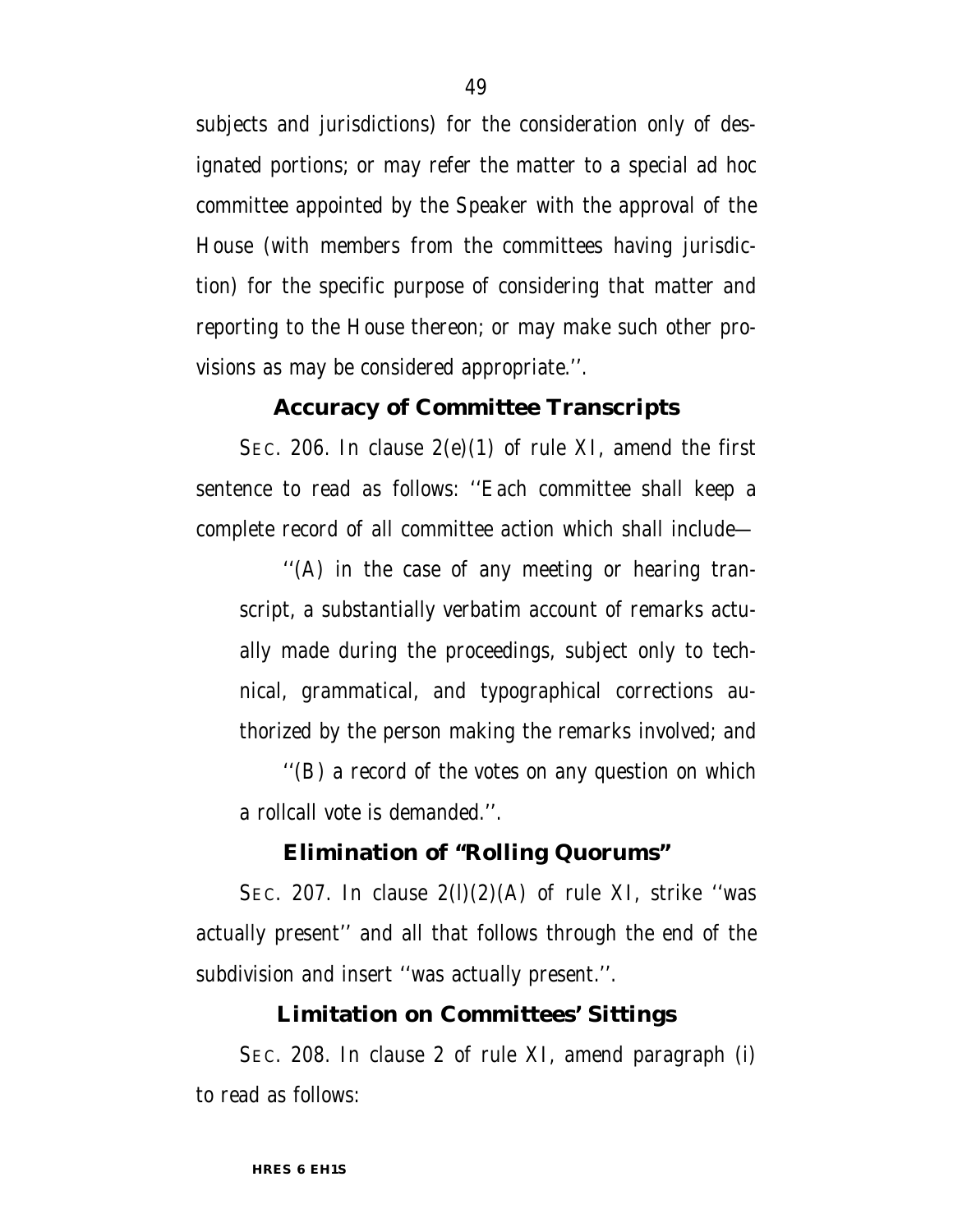#### **''Limitation on committees' sittings**

 $''(i)(1)$  No committee of the House (except the Committee on Appropriations, the Committee on the Budget, the Committee on Rules, the Committee on Standards of Official Conduct, and the Committee on Ways and Means) may sit, without special leave, while the House is reading a measure for amendment under the five-minute rule. For purposes of this paragraph, special leave will be granted unless ten or more Members object; and shall be granted upon the adoption of a motion, which shall be highly privileged if offered by the majority leader, granting such leave to one or more committees.

''(2) No committee of the House may sit during a joint session of the House and Senate or during a recess when a joint meeting of the House and Senate is in progress.''.

#### **Accountability for Committee Votes**

SEC. 209. In clause 2(l)(2) of rule XI amend subdivision (B) to read as follows:

''(B) With respect to each rollcall vote on a motion to report any measure or matter of a public character, and on any amendment offered to the measure or matter, the total number of votes cast for and against, and the names of those members voting for and against, shall be included in the committee report on the measure or matter.''.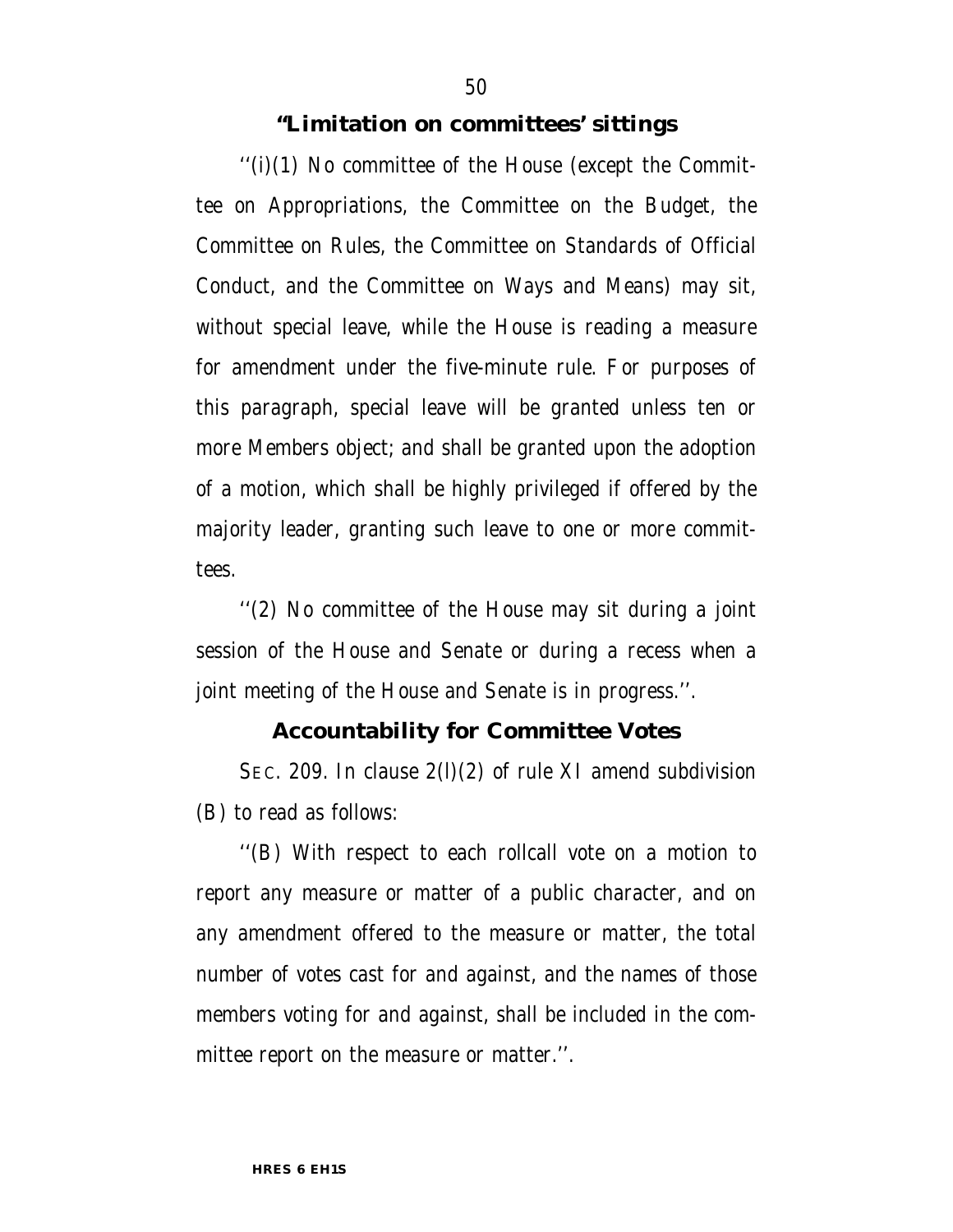# **Affirming Minority's Right on Motions to Recommit**

SEC. 210. In clause 4(b) of rule XI, insert before the period at the end the following: '', including a motion to recommit with instructions to report back an amendment otherwise in order (if offered by the minority leader or a designee), except with respect to a Senate bill or resolution for which the text of a House-passed measure has been substituted''.

#### **Waiver Policy for Special Rules**

SEC. 211. In clause 4 of rule XI, add the following new paragraph at the end:

''(e) Whenever the Committee on Rules reports a resolution providing for the consideration of any measure, it shall, to the maximum extent possible, specify in the resolution the object of any waiver of a point of order against the measure or against its consideration.''.

## **Prohibition on Delegate Voting in Committee of the Whole**

SEC. 212. (a) In rule XII, strike clause 2 and the designation of the remaining clause.

(b) In clause 1 of rule XXIII, strike '', Resident Commissioner, or Delegate''.

(c) In clause 2 of rule XXIII, strike paragraph (d).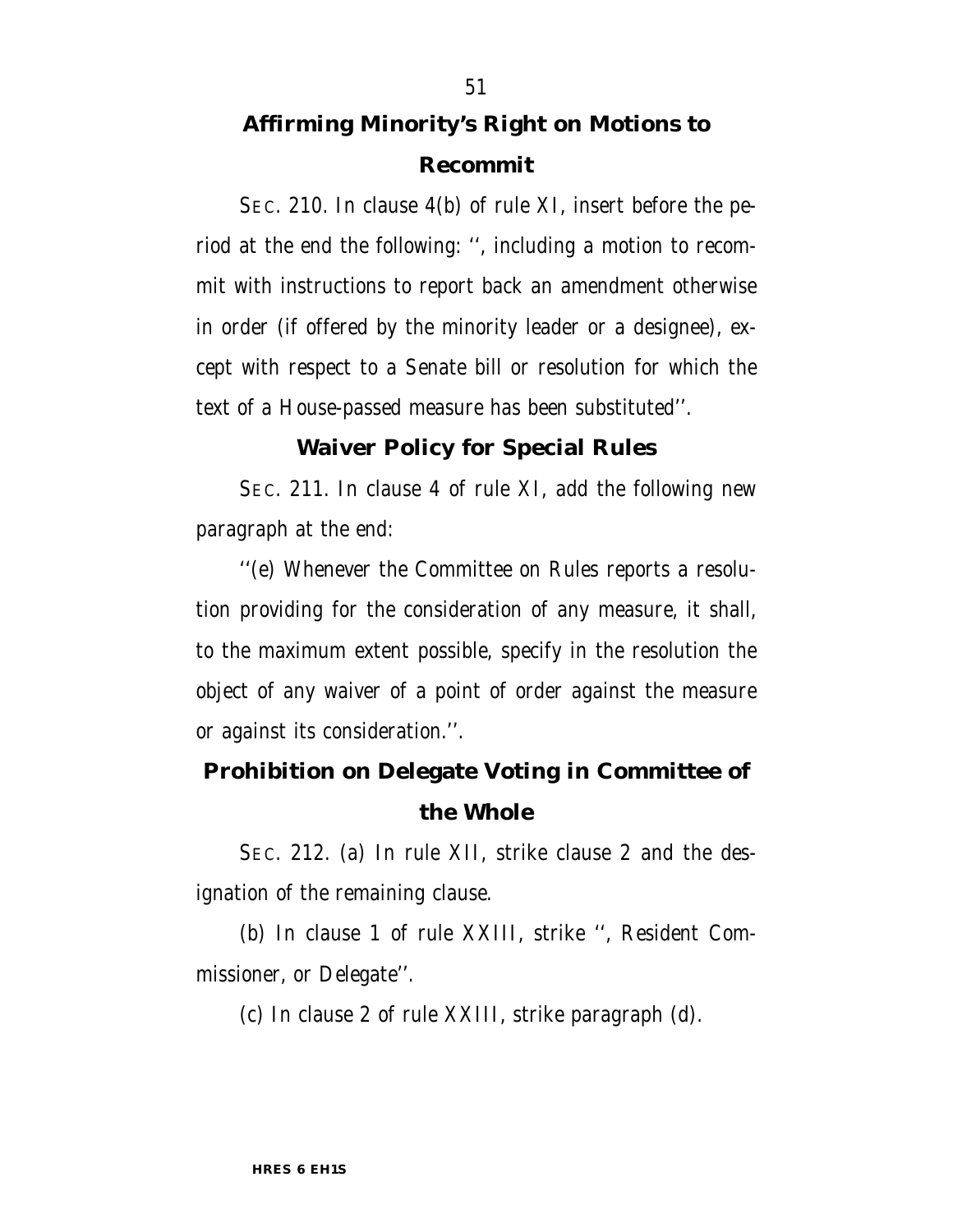## **Accuracy of the Congressional Record**

SEC. 213. In rule XIV, add the following new clause at the end:

''9. (a) The Congressional Record shall be a substantially verbatim account of remarks made during the proceedings of the House, subject only to technical, grammatical, and typographical corrections authorized by the Member making the remarks involved.

''(b) Unparliamentary remarks may be deleted only by permission or order of the House.

''(c) This clause establishes a standard of conduct within the meaning of clause  $4(e)(1)(B)$  of rule X.".

### **Automatic Rollcall Votes**

SEC. 214. In rule XV, add the following new clause at the end:

''7. The yeas and nays shall be considered as ordered when the Speaker puts the question on final passage or adoption of any bill, joint resolution, or conference report making general appropriations or increasing Federal income tax rates, or on final adoption of any concurrent resolution on the budget or conference report thereon.''.

### **Appropriations Reforms**

SEC. 215. (a) CONSIDERATION OF LIMITATION AMEND-MENTS.—In clause 2(d) of rule XXI, strike ''shall have prece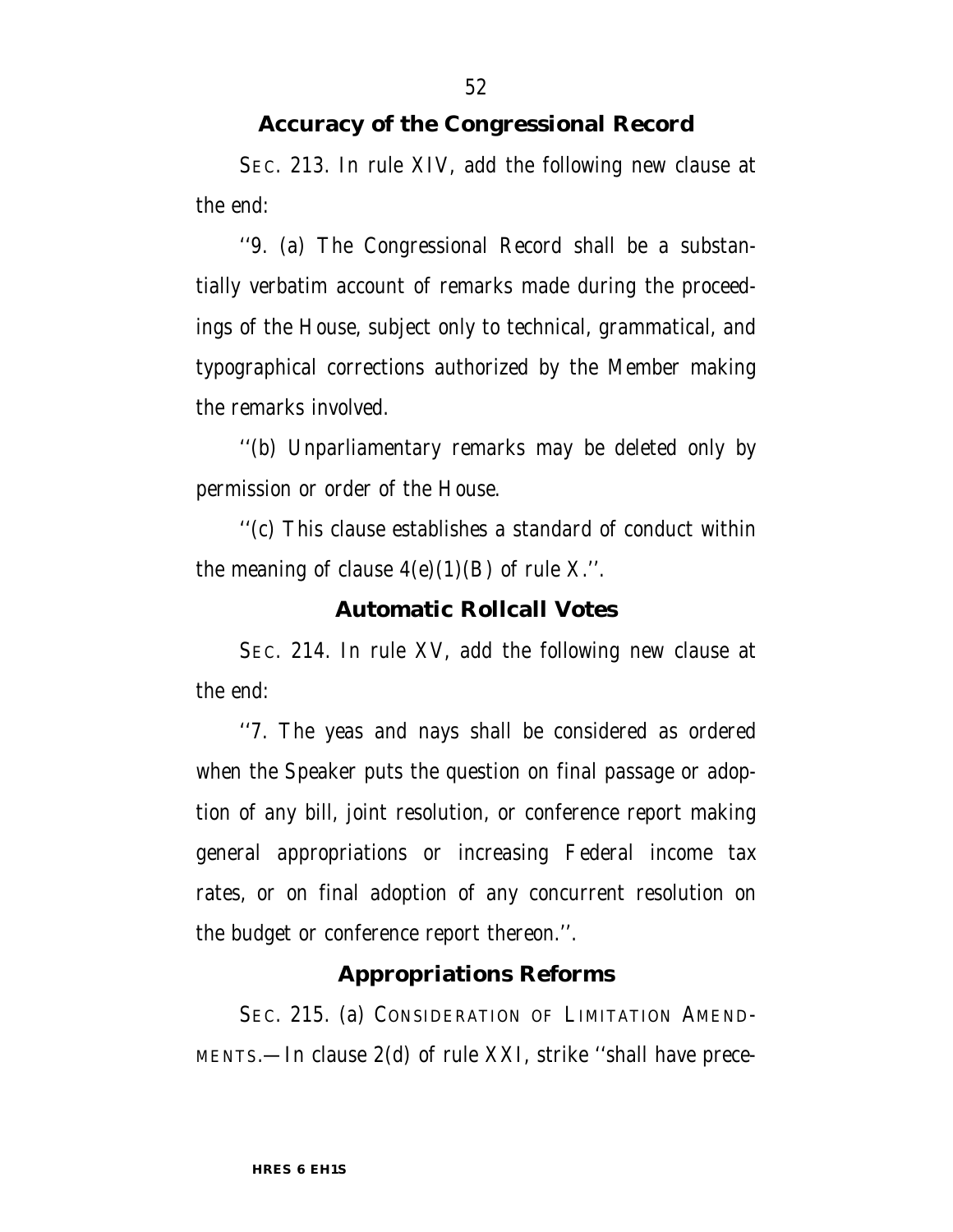dence'' and insert ''shall, if offered by the majority leader or a designee, have precedence''.

(b) PROHIBITION AGAINST NON-EMERGENCY ITEMS IN EMERGENCY SPENDING BILLS.—In clause 2 of rule XXI, add the following new paragraph at the end:

''(e) No provision shall be reported in any appropriation bill or joint resolution containing an emergency designation for purposes of section  $251(b)(2)(D)$  or section  $252(e)$  of the Balanced Budget and Emergency Deficit Control Act, or shall be in order as an amendment thereto, if the provision or amendment is not designated as an emergency, unless the provision or amendment rescinds budget authority or reduces direct spending, or reduces an amount for a designated emergency.''.

(c) PERMITTING OFFSETTING AMENDMENTS.—In clause 2 of rule XXI (as amended by (b) above), add the following new paragraph at the end:

''(f) During the reading of any appropriation bill for amendment in the Committee of the Whole, it shall be in order to consider en bloc amendments proposing only to transfer appropriations among objects in the bill without increasing the levels of budget authority or outlays in the bill. When considered en bloc pursuant to this paragraph, such amendments may amend portions of the bill not yet read for amendment (following the disposition of any points of order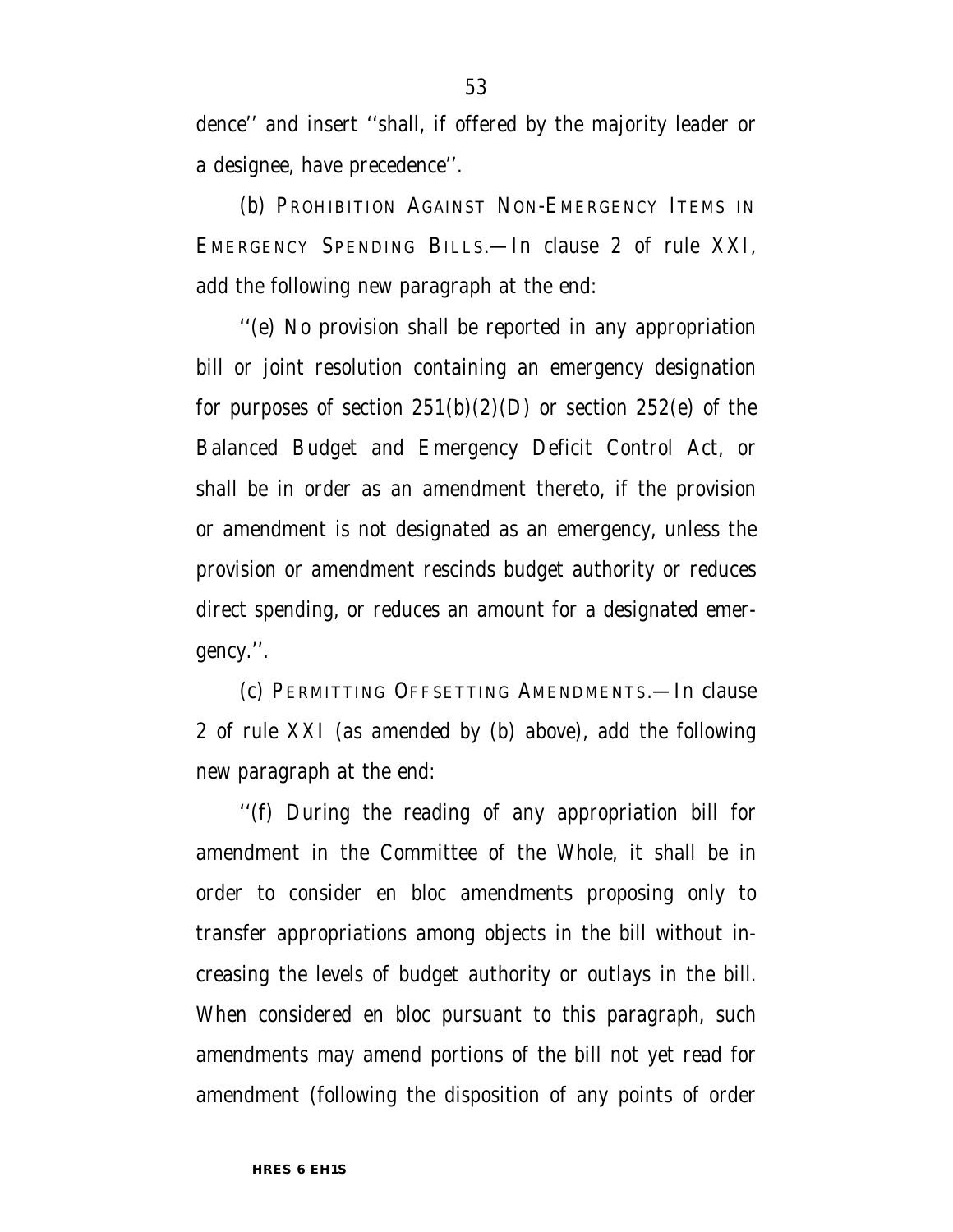against such portions) and shall not be subject to a demand for division of the question in the House or in the Committee of the Whole.''.

(d) LISTING OF UNAUTHORIZED APPROPRIATIONS IN REPORTS.—In clause 3 of rule XXI, insert before the period the following: '', and shall contain a list of all appropriations contained in the bill for any expenditure not previously authorized by law (except for classified intelligence or national security programs, projects, or activities)''.

(e) AUTOMATIC RESERVATION OF POINTS OF ORDER.— In rule XXI, add the following new clause at the end:

''8. At the time any appropriation bill is reported, all points of order shall be considered as reserved.''.

#### **Ban on Commemoratives**

SEC. 216. (a) In rule XXII—

(1) amend clause 2 by inserting ''(a)'' after ''2.'' and by adding the following new paragraph at the end:

 $''(b)(1)$  No bill or resolution, and no amendment to any bill or resolution, establishing or expressing any commemoration may be introduced or considered in the House.

''(2) For purposes of this paragraph, the term 'commemoration' means any remembrance, celebration, or recognition for any purpose through the designation of a specified period of time.''.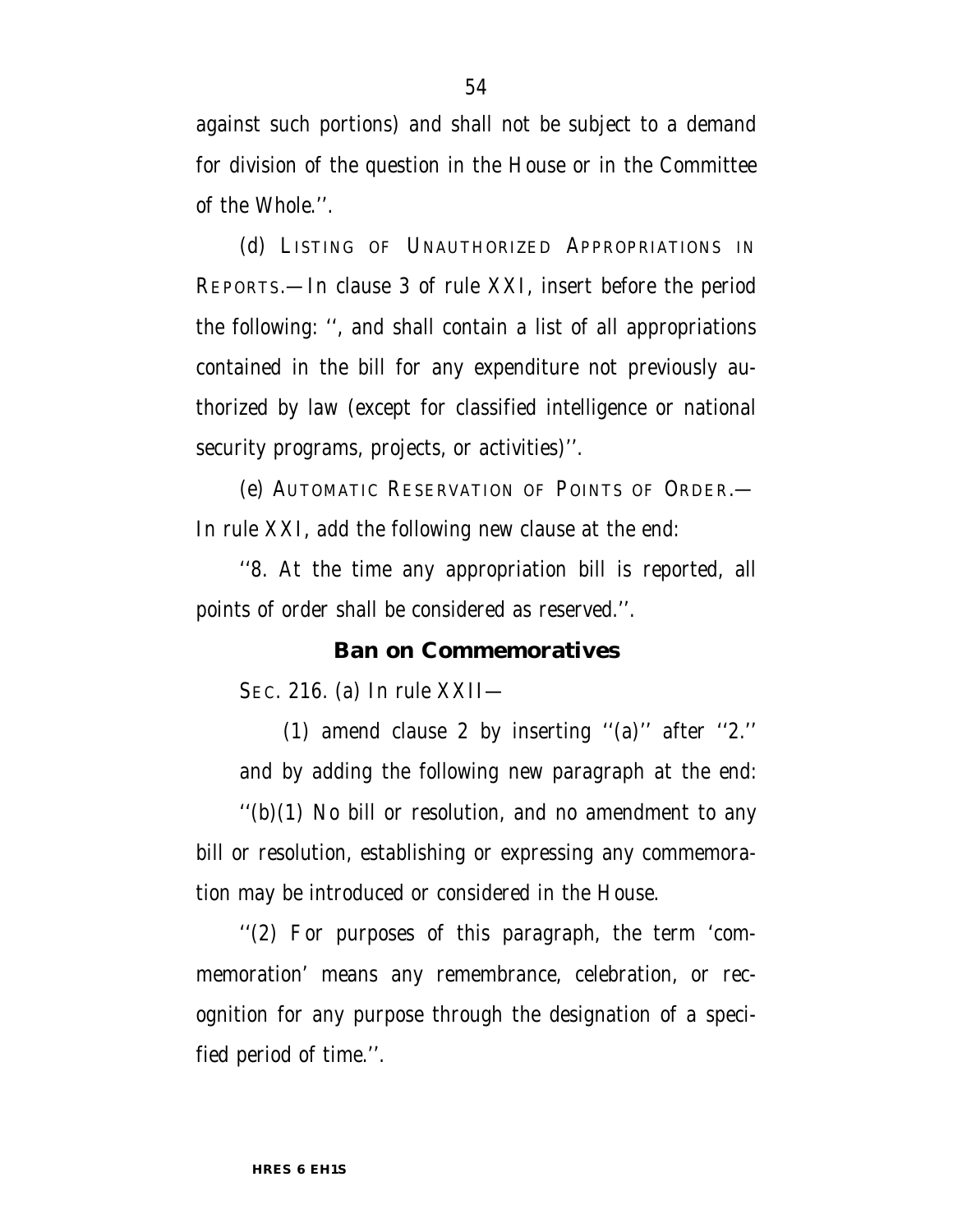(2) amend clause 3 by striking ''or private bill'' and inserting ''or bill or resolution''.

(b) The Committee on Government Reform and Oversight shall consider alternative means for establishing commemorations, including the creation of an independent or Executive branch commission for such purpose, and to report to the House any recommendations thereon.

#### **Numerical Designation of Amendments**

SEC. 217. In clause 6 of rule XXIII, add the following new sentence at the end: ''All amendments to a specified measure submitted for printing in that portion of the Record shall be given numerical designations in the order printed.''.

#### **Pledge of Allegiance**

SEC. 218. In clause 1 of rule XXIV—

(a) insert after the second order of business the following new order of business: ''Third. The Pledge of Allegiance to the Flag.''; and

(b) redesignate succeeding orders accordingly.

#### **Discharge Petitions**

SEC. 219. In clause 3 of rule XXVII, insert the following three new sentences after the fifth sentence: ''The Clerk shall cause the names of the Members who have signed a discharge motion during any week to be published in a portion of the Congressional Record designated for that purpose on the last legislative day of that week. The Clerk shall make available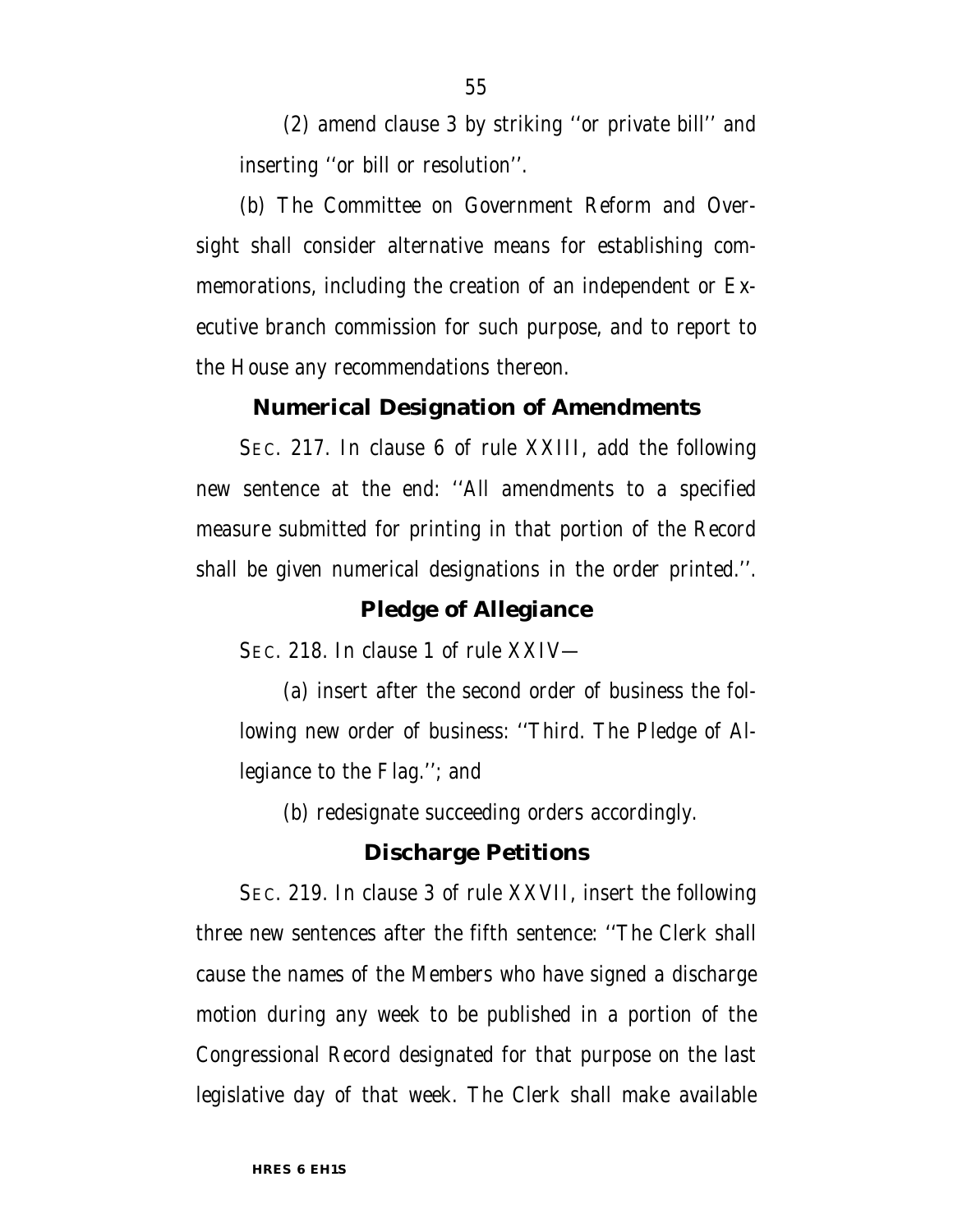each day for public inspection in an appropriate office of the House cumulative lists of such names. The Clerk shall devise a means by which to make such lists available to offices of the House and to the public in electronic form.''.

#### **Protection of Classified Materials**

SEC. 220. In rule XLIII (''Code of Official Conduct'') insert the following new clause before the two undesignated paragraphs at the end:

''13. Before any Member, officer, or employee of the House of Representatives may have access to classified information, the following oath (or affirmation) shall be executed:

'I do solemnly swear (or affirm) that I will not disclose any classified information received in the course of my service with the House of Representatives, except as authorized by House of Representatives or in accordance with its Rules.'

Copies of the executed oath shall be retained by the Clerk of the House as part of the records of the House.''.

#### **Select Committee on Intelligence**

SEC. 221. (a) In clause 1(a) of rule XLVIII (relating to the Permanent Select Committee on Intelligence) strike ''nineteen Members with representation to'' and insert ''sixteen Members, of whom not more than nine may be from the same party. The select committee shall''.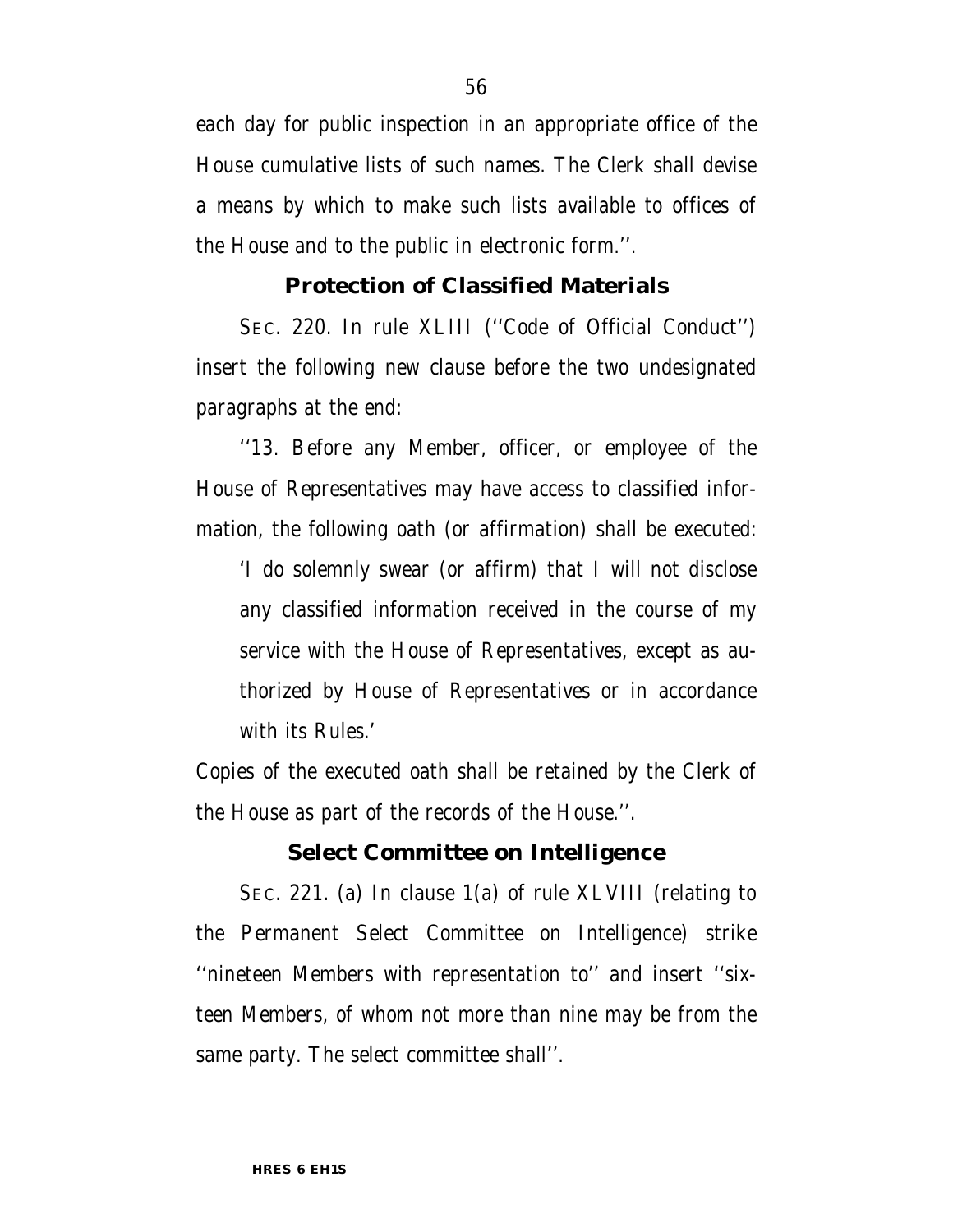(b)(1) In clause 1(b) of rule XLVIII, insert " $(1)$ " after ''(b)'', strike ''majority leader'', and insert ''Speaker''.

(2) In clause 1(b) of rule XLVIII, add the following new subparagraph at the end:

''(2) The Speaker and minority leader each may designate a member of their leadership staff to assist them in their capacity as ex officio members, with the same access to committee meetings, hearings, briefings, and materials as if employees of the select committee, and subject to the same security clearance and confidentiality requirements as employees of the select committee under this rule.''.

(3) In clause 7(c) of rule XLVIII, strike subparagraph (3).

(c) In clause 1 of rule XLVIII, amend paragraph (c) to read as follows:

''(c) No Member of the House other than the Speaker and the minority leader may serve on the select committee during more than four Congresses in any period of six successive Congresses (disregarding for this purpose any service for less than a full session in any Congress), except that the incumbent chairman or ranking minority member having served on the select committee for four Congresses and having served as chairman or ranking minority member for not more than one Congress shall be eligible for reappointment to the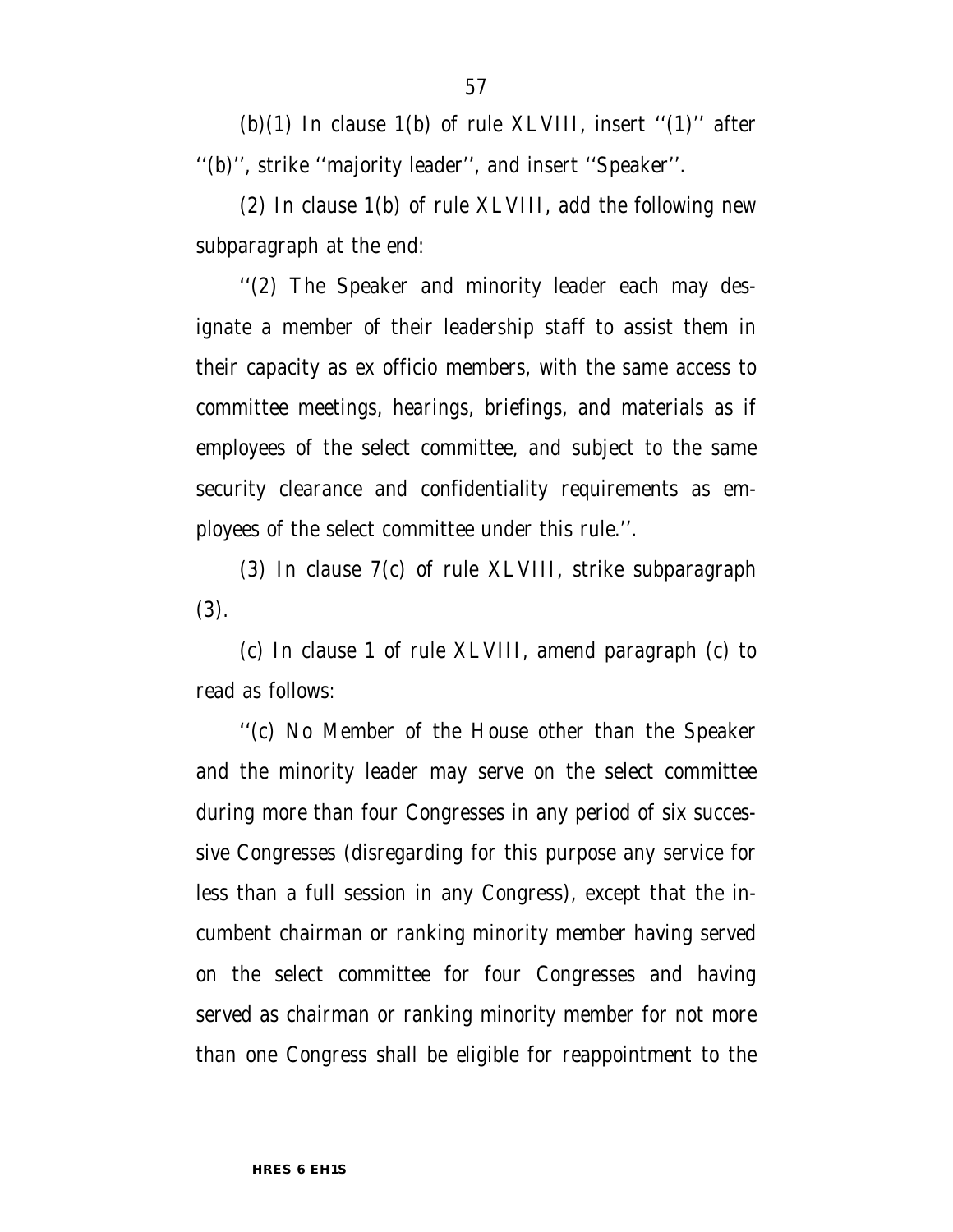select committee as chairman or ranking minority member for one additional Congress.''.

(d) In clause 2(a) of rule XLVIII—

(1) insert the following before the period in subparagraph (1): '', and the National Foreign Intelligence Program as defined in section 3(6) of the National Security Act of 1947'';

(2) strike all after ''but not limited to,'' in subparagraph (2) and insert the following: ''the tactical intelligence and intelligence-related activities of the Department of Defense.''; and

(3) amend subparagraph (4) to read as follows:

''(4) Authorizations for appropriations, both direct and indirect, for the following:

''(A) The Central Intelligence Agency, Director of Central Intelligence, and the National Foreign Intelligence Program as defined in section 3(6) of the National Security Act of 1947.

''(B) Intelligence and intelligence-related activities of all other departments and agencies of the Government, including, but not limited to, the tactical intelligence and intelligence-related activities of the Department of Defense.

''(C) Any department, agency, or subdivision, or program that is a successor to any agency or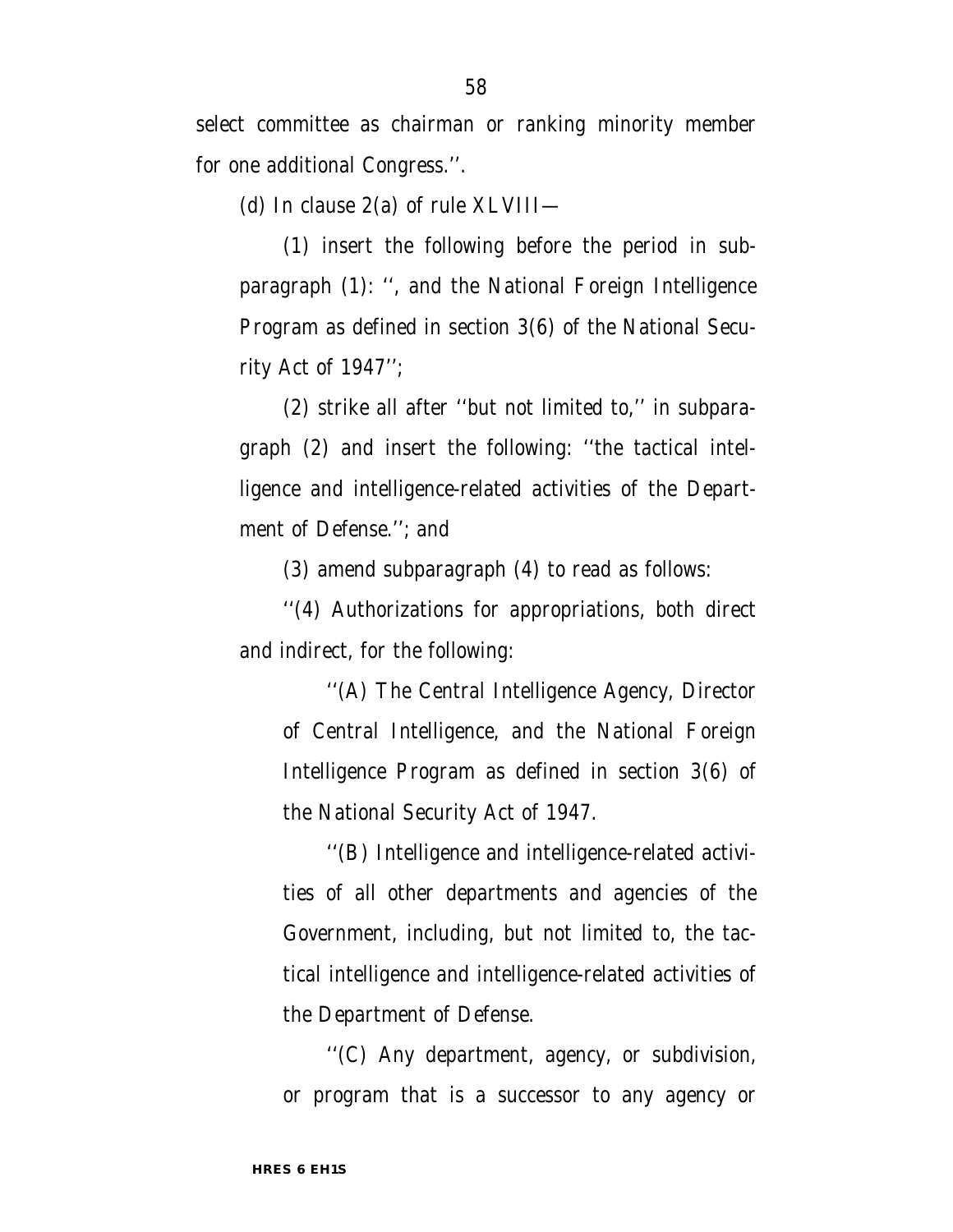program named or referred to in subdivision (A) or  $(B)$ .".

## **Abolition of Legislative Service Organizations**

SEC. 222. The establishment or continuation of any legislative service organization (as defined and authorized in the One Hundred Third Congress) shall be prohibited in the One Hundred Fourth Congress. The Committee on House Oversight shall take such steps as are necessary to ensure an orderly termination and accounting for funds of any legislative service organization in existence on January 3, 1995.

## **Miscellaneous Provisions and Clerical Corrections**

SEC. 223. (a) SPEAKER'S AUTHORITY TO POSTPONE VOTES.—In clause  $5(b)(1)$  of rule I, amend the matter after ''questions listed herein:'' to read as follows:

''(A) the question of adopting a resolution;

''(B) the question of passing a bill;

''(C) the question of agreeing to a motion to instruct conferees as provided in clause 1(c) of rule XXVIII: *Provided, however,* That proceedings shall not resume on said question if the conferees have filed a report in the House;

''(D) the question of agreeing to a conference report;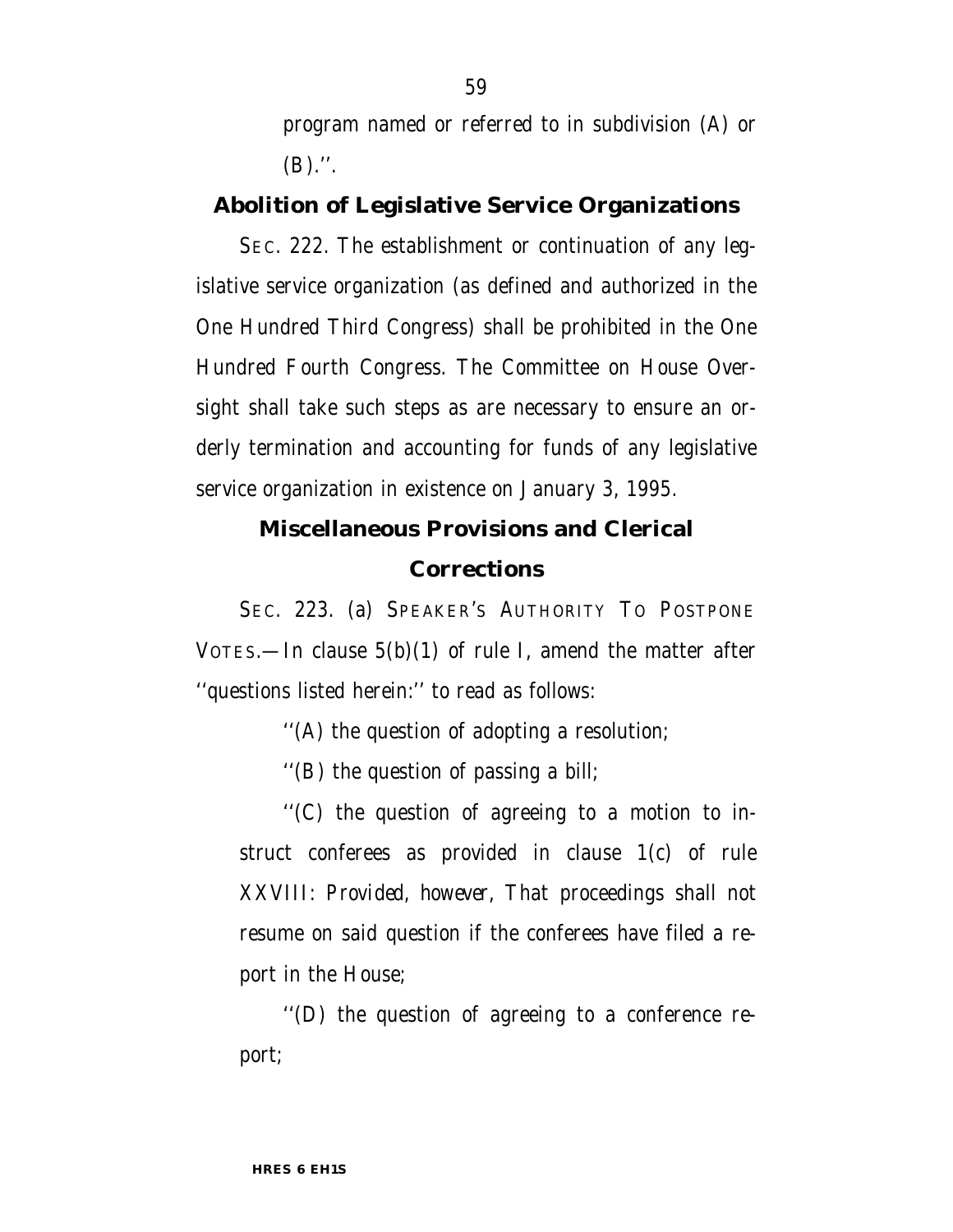''(E) the question of ordering the previous question on a question described in subdivision (A), (B), (C), or (D); and

''(F) the question of agreeing to a motion to suspend the rules.''.

(b) OFFICE OF FLOOR ASSISTANTS.—There is established in the House of Representatives an office to be known as the Speaker's Office for Legislative Floor Activities. The Speaker shall appoint and set the annual rate of pay for employees of the Office. The Office shall have the responsibility of assisting the Speaker in the management of legislative floor activity.

(c) VICE CHAIRMAN OF COMMITTEE.—In clause 2(d) of rule XI—

(1) strike ''The member'' and insert ''A member''; and

(2) strike ''ranking immediately after the chairman'' and insert ''designated by the chairman of the full committee''.

(d) PROHIBITION AGAINST MEMBERS' USE OF PER-SONAL, ELECTRONIC OFFICE EQUIPMENT ON HOUSE FLOOR.—In clause 7 of rule XIV, insert ''or to use any personal, electronic office equipment (including cellular phones and computers)'' after ''to smoke''.